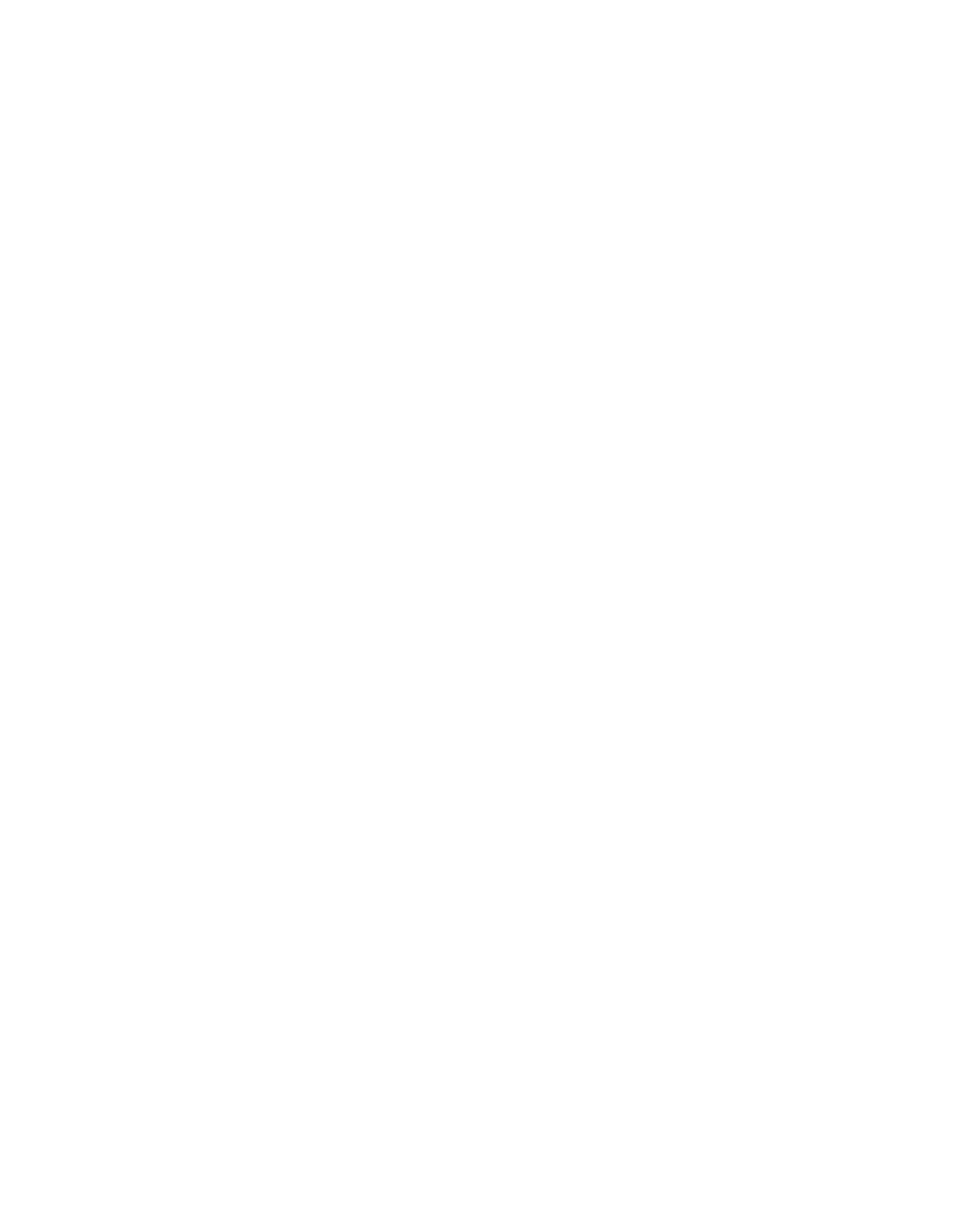### **SECTION 09900 PAINTING AND PROTECTIVE COATINGS**

### <span id="page-2-0"></span>**PART 1 - GENERAL**

#### <span id="page-2-1"></span>**1.01 SCOPE**

- A. Requirements of Conditions of Contract and Division 1 apply to this Section. Provide all labor, materials, apparatus, scaffolding, and all appurtenant work in connection with painting and protective coatings, complete as indicated, specified and required.
- B. Work included in this section. Principal items include:
	- 1. All exposed piping, conduits, ducts and other metal surfaces, interior and exterior, except as hereinafter specifically excluded.
	- 2. All submerged and intermittently submerged metal surfaces, except stainless steel.
	- 3. All structural and miscellaneous steel, including tanks.
	- 4. The interior of wet wells, headworks, manholes, junction structures, transition stations and similar structures.
	- 5. Exterior above-ground concrete and concrete block as specified and shown on the Drawings.
	- 6. The interior and exterior of structures as specified in the Painting Schedule and shown on the Drawings.
	- 7. Equipment furnished with and without factory finished surfaces.
	- 8. Equipment on which factory applied finishes have been marred, abraded, scratched, nicked, or otherwise damaged.
	- 9. Exterior and interior concrete, concrete unit masonry, cement plaster, doors, frames, sheet metal surfaces and other architectural work as specified and shown on the Drawings.
	- 10. Protective coating of submerged and intermittently submerged concrete and masonry surfaces, except portion of such surfaces designated to receive waterproofing.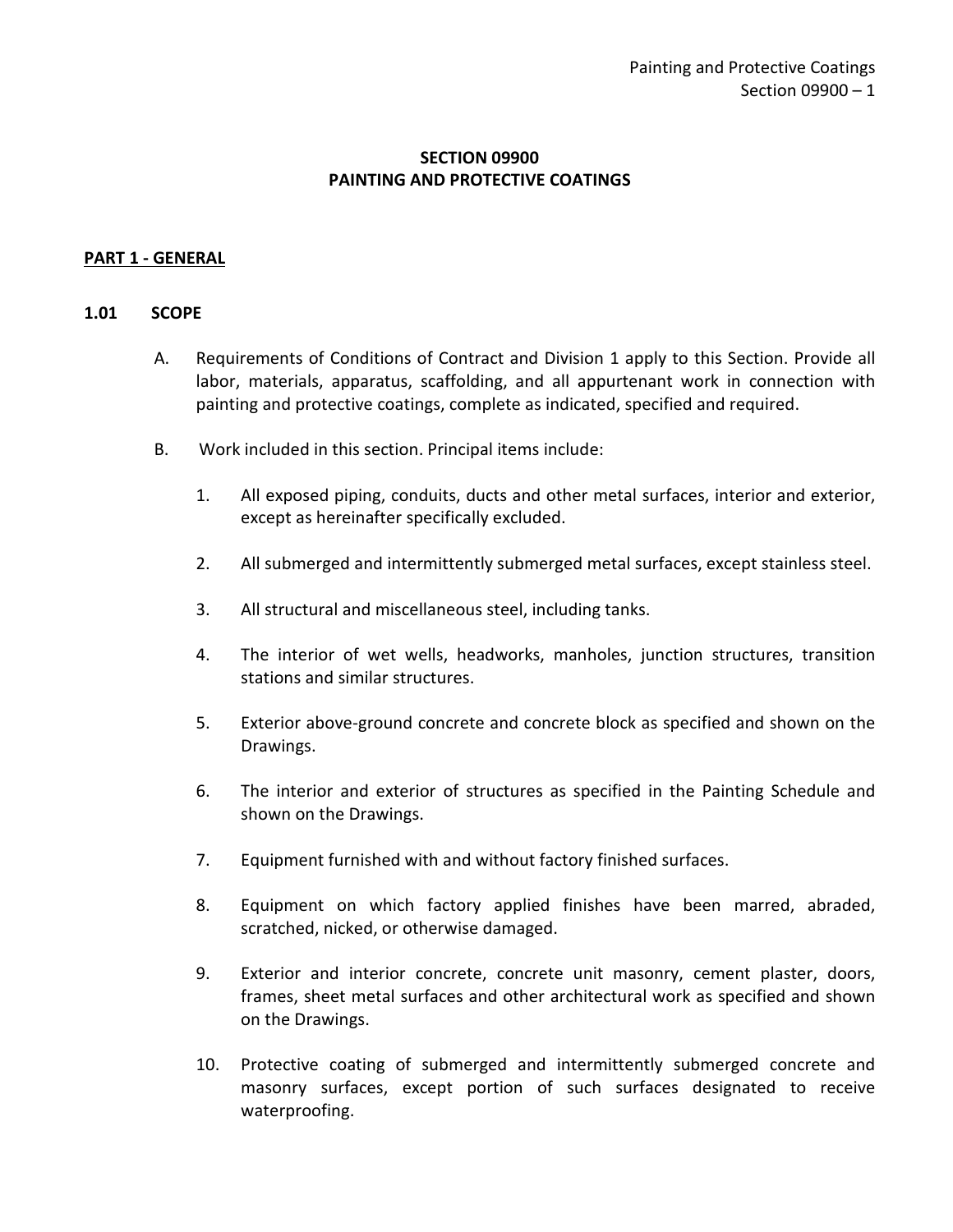- 11. Recoating of existing interior and exterior painted surfaces from architectural break where damaged or altered in performance of Work of this General Contract.
- C. Related Work Not Included in This Section. The following surfaces, in general, shall not be painted:
	- 1. Concrete surfaces subject to pedestrian or vehicular traffic except as herein specified.
	- 2. Plastic surfaces and fiberglass reinforced plastic (FRP) surfaces, except as specified for identification purposes.
	- 3. Nonferrous metals and stainless steel unless otherwise noted or indicated. Galvanized metal shall not be coated unless specified otherwise.
	- 4. Mechanical equipment with factory finish as specified herein.
	- 5. Electrical and instrumentation equipment with approved factory finish as indicated herein.
	- 6. Waterproofing, damp proofing and roof covering Work.
	- 7. Pavement stripping and marking as specified elsewhere in these Specifications.
	- 8. Existing painted surfaces which are not within areas of alterations performed under this General Contract unless such surfaces are damaged in performance of Work of this General Contract.
- D. In no case shall any concrete, wood, metal, or any other surface requiring protection be left unpainted or uncoated even though not specifically defined herein.

## <span id="page-3-0"></span>**1.02 WARRANTY**

- A. A two (2) year guarantee which commences on the date of acceptance against any failure of coatings shall be provided. Defective coating shall be any of those defined by SSPC's Visual Comparison Manual and include isolated failures. Failure of any coating during the guarantee period shall be repaired by the Contractor who shall absorb all costs related to the repair of the coating.
- B. All personnel present at the Pre-Job Conference should attend a warranty inspection. All defective work shall be repaired in strict accordance with this Specification and to the satisfaction of the Engineer.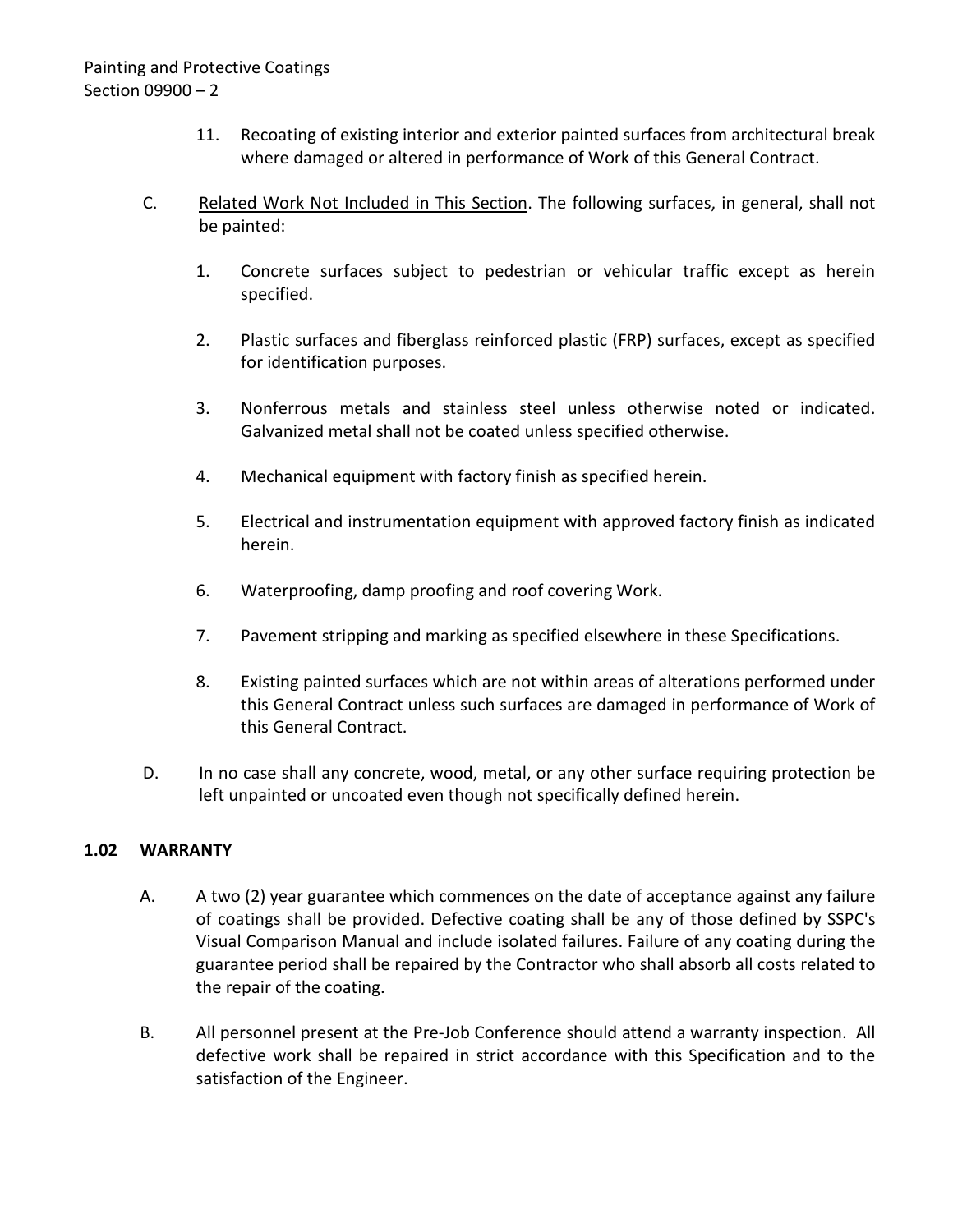- 1. Notification: The Owner shall establish the date for the inspection and shall notify the Contractor at least 30 days in advance. The Contractor shall provide, at his own expense, suitable access equipment, lighting, and ventilation for the inspection.
- C. Inspection: all surfaces of the coating systems shall be visually inspected. All defective coatings, as well as damaged or rusting spots, shall be satisfactorily repaired by and at the sole expense of the Contractor. Defective coating shall be any of those defined by SSPC's Visual Comparison Manual.
	- 1. Inspection Report: the Engineer shall prepare and deliver to the Contractor an inspection report covering the warranty inspection. The report shall set forth the number and type of failures observed, and the names of the persons making the inspection.
	- 2. Schedule: upon completion of the inspection and receipt of Inspection Report as noted herein, Owner shall establish a date for Contractor to proceed with remedial work. Any delay on part of Contractor to meet schedule established by Owner shall constitute breach of this Contract and Owner may proceed to have defects remedied through other means, and these costs may be charged to the Contractor.
	- 3. Remedial Work: any location where coating or paint is defined as defective shall be considered to be a failure of the system at that location. The Contractor shall make repairs at all points where failures are observed by removing the deteriorated coating, cleaning the surface, and recoating or repainting with the same system specified herein. Any spot repairs to defective areas will require feathering at least 3 inches into sound adjacent coating. If an area of failure exceeds 25 percent of a specific coated surface, the entire coating system from that specific area may be required to be removed and recoated in accordance with the original Specification.

### <span id="page-4-0"></span>**1.03 CONTRACTOR**

- A. The Contractor shall hold a valid State of California Contractor's Class C-33, Painting and Decorating license for performing surface preparation, cleaning and coating/painting work. The Contractor shall have a minimum of five years' experience and successful history in the application of the specified products to similar surfaces. The Contractor shall demonstrate said experience by submitting qualifications to the Owner for approval.
- B. All coating and surface preparation work shall be performed by skilled personnel demonstrating experience, as listed above. Continuity of personnel shall be maintained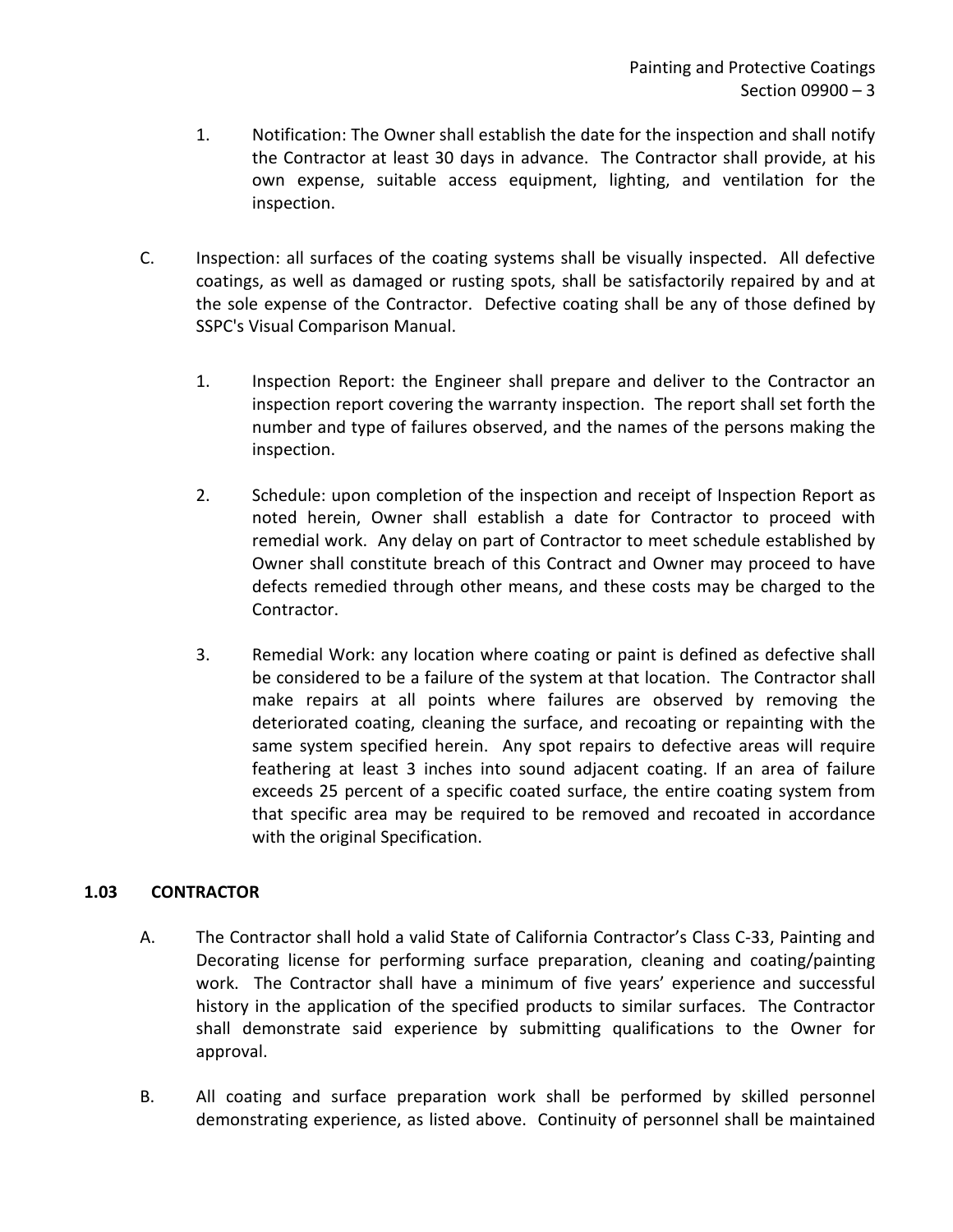throughout the duration of the cleaning and coating work and any changes in key personnel shall be subject to the approval of the Owner.

- C. Applicator Training: Application of coating is considered specialized work. Personnel performing this work shall be trained in proper methods of application.
- D. Subcontractor Qualifications: Where the coating is to be applied by a Subcontractor, the Contractor shall provide 5 references, which show that the Subcontractor has previous successful experience with the indicated coating systems in similar applications. Include the name, address, and the telephone number for the owner of each installation for which the Subcontractor provided the coating.

### <span id="page-5-0"></span>**1.04 DEFINITIONS**

- A. "Lining" refers to protective materials used or applied to interior surfaces, "Paint" refers to protective materials used or applied on exterior surfaces, and "Coating" refers to protective materials used or applied on interior surfaces, or any protective material in general.
- B. "Owner" refers to Eastern Municipal Water District. "Engineer" refers to the Inspector, Owner, or the Owner's designated representative.

### <span id="page-5-1"></span>**1.05 HOURS OF WORK**

- A. Work areas will be available for performance of the Contract work between 7:00 A.M. and 5:00 P.M. excluding Saturdays, Sundays and holidays. No work shall be accomplished during hours or on days other than specified above, unless approved in advance by the Owner.
- B. Inspections requested by or made necessary as a result of actions of the Contractor on Saturdays, Sundays or holidays must be scheduled and approved in writing by Engineer. The contractor shall bear all additional fees or expenses of Owner's personnel and Inspection services created by extraordinary work hours including standby time or overtime.

### <span id="page-5-2"></span>**1.06 PRE-JOB CONFERENCE**

A. A Pre-Job Conference shall be scheduled prior to start of project. The Owner, Contractor and Engineer shall be present. A schedule of work to be accomplished and a list of labor, material and equipment rates for additional work will be established and maintained throughout the project. Contractor shall furnish a complete set of submittal data for use by Engineer.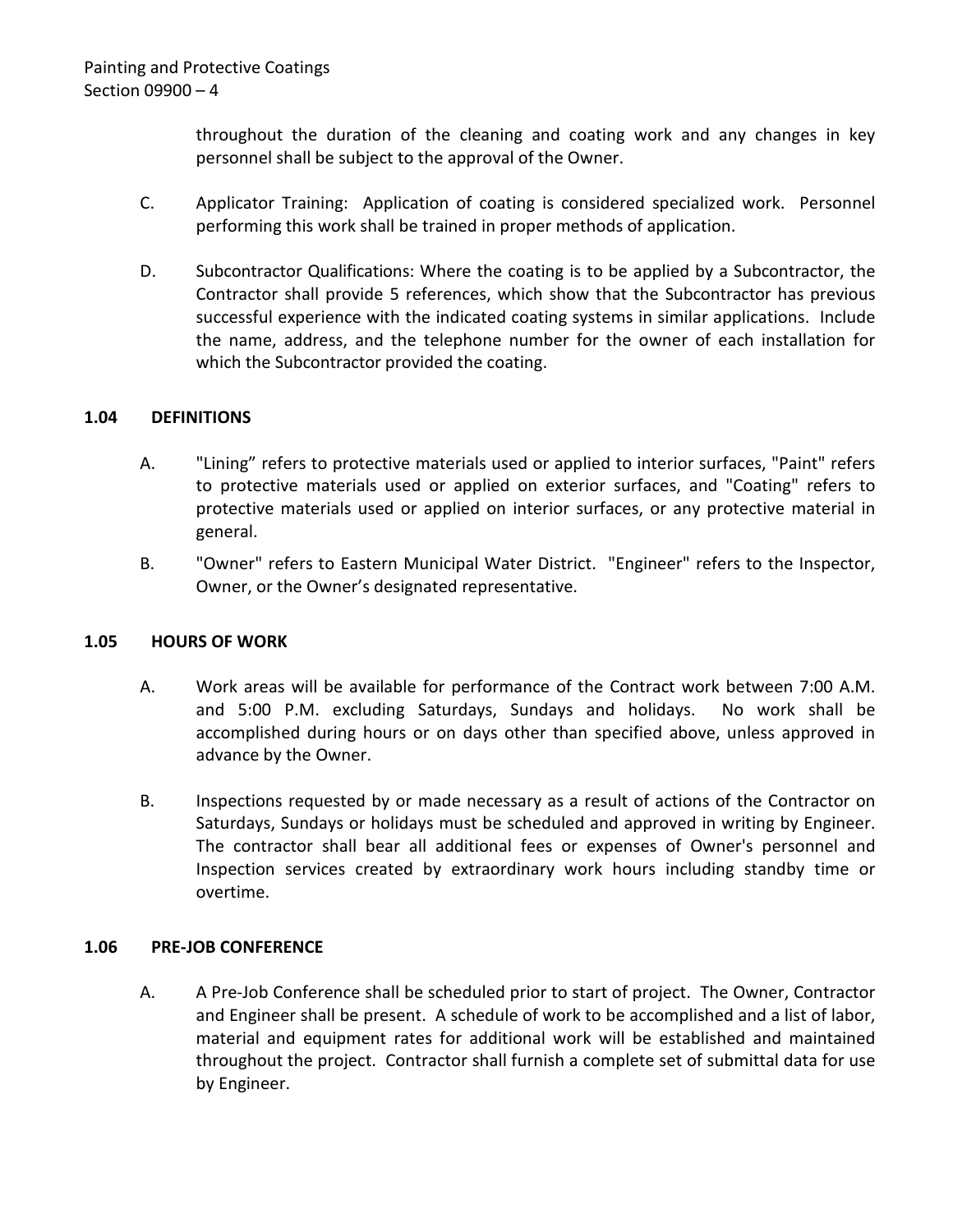#### <span id="page-6-0"></span>**1.07 QUALITY ASSURANCE**

- A. Quality assurance procedures and practices shall be used to monitor all phases of surface preparation, application and quality control inspection throughout the duration of the project. Procedures or practices not specifically defined herein may be used provided they meet recognized and acceptable professional standards and are approved by the Engineer.
- B. All materials furnished and all work accomplished under the Contract shall be subject to fulltime continuous inspection by the Engineer. The Contractor shall be held strictly to the true intent of the Specifications in regard to quality of materials, workmanship, and diligent execution of the Contract.
- C. Work accomplished in the absence of prescribed inspection may be required to be removed and replaced under the proper inspection. The entire cost of removal and replacement, including the cost of all materials which may be furnished by the Owner and used in the work thus removed, shall be borne by the Contractor regardless of whether the work removed is found to be defective or not. Work covered up without the authority of the Engineer, shall upon order of the Engineer, be uncovered to the extent required. The Contractor shall similarly bear the entire cost of performing all the work and furnishing all the materials necessary for the removal of the covering and its subsequent replacement, as directed and approved by the Engineer.
- D. The Engineer will make, or have made, such tests as deemed necessary to assure the work is being accomplished in accordance with the requirements of the Contract. Unless otherwise specified, the cost of such testing will be borne by the Owner. In the event such tests reveal non-compliance with the requirements of the Contract, the Contractor shall bear the cost of such corrective measures deemed necessary by the Engineer, as well as the cost of subsequent retesting. It is understood and agreed the making of tests shall not constitute an acceptance of any portion of the work, nor relieve the Contractor from compliance with the terms of the Contract.

### <span id="page-6-1"></span>**1.08 SAFETY AND HEALTH REQUIREMENTS**

- A. General: ventilation, electrical grounding, and care in handling coatings, paints, solvents and equipment are important safety precautions during coating and painting projects. Contractor shall conform with safety requirements set forth by regulatory agencies applicable to the construction industry and manufacturer's printed instructions and appropriate technical bulletins and manuals. The Contractor shall provide and require use of personal protective life saving equipment for all persons working in or about the project site.
- B. Access Facilities: all ladders, scaffolding and rigging shall be designed for their intended uses. Ladders and scaffolding shall be erected where requested by Engineer to facilitate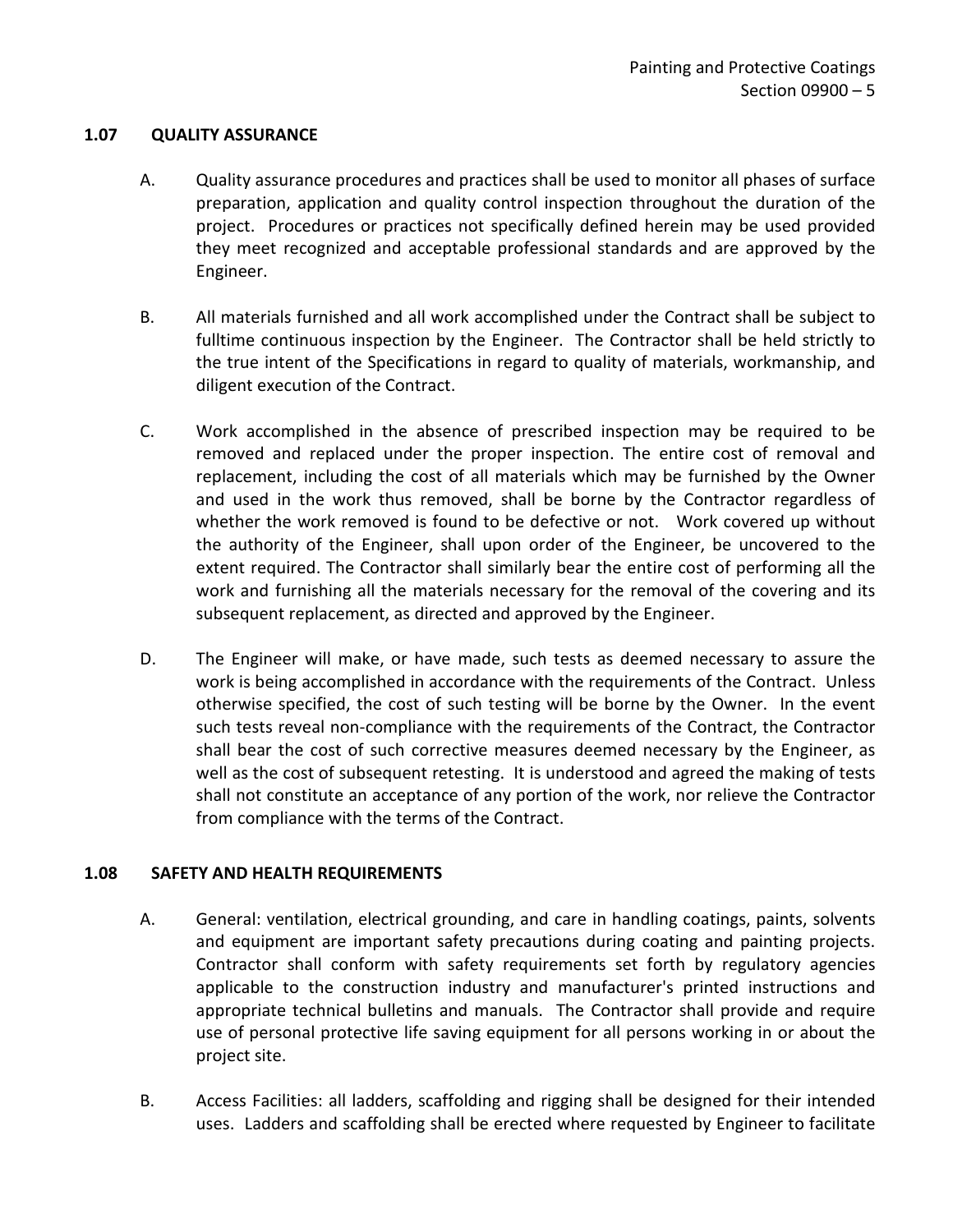inspection and be moved by the Contractor to locations requested by the Engineer.

- C. Ventilation: where ventilation is used to control hazardous exposure, all equipment shall be explosion-proof, of industrial design and shall be approved by the Engineer. Ventilation shall reduce the concentration of air contaminant to the degree a hazard does not exist by educting air, vapors, etc. from the confined space. Air circulation and exhausting of solvent vapors shall be continued until coatings have fully cured. Forced air eduction during blast cleaning and coating application operations is mandatory 24 hours per day until coatings have fully cured. If dehumidification equipment is used, equipment must be operated on a continuous basis during all blasting and coating operations, including shifts during which no work is being accomplished. Only ventilation, not dehumidification is required during final curing phases.
	- 1. Ventilation system shall be furnished and installed by the Contractor in accordance with these specifications. The Contractor shall make modifications to the ventilation system as directed by the Engineer to insure a safe working environment and complete removal of all solvent vapors. Upon completion of the final curing period, as determined by the Engineer, the Contractor shall remove the ventilation system.
	- 2. The exhaust blower capacity shall be sufficient to maintain air changes within tank interiors in accordance with OSHA, the coating manufacturer's recommendations, and the local air quality management district's regulations.
	- 3. If Contractor uses dehumidification equipment, or any other alternative ventilation systems, Contractor must submit, in advance, for approval by the Engineer, a complete list of equipment and procedures for its use.
	- 4. Where applicable, upon completion of applied coating system, Contractor shall furnish an approved exhaust fan or blower of sufficient capacity to insure removal of solvent vapors during curing process. The fan or blower shall be installed as approved by the Engineer and shall remain in continuous operation until coating is completely cured as determined by the manufacturer of the coating system.
- D. Head and Face Protection and Respiratory Devices: equipment shall include protective helmets, which shall be worn by all persons while in the vicinity of the work. During abrasive blasting operations, nozzle-men shall wear U.S. Bureau of Mines approved airsupplied helmets and all other persons who are exposed to blasting dust shall wear approved filter-type respirators and safety goggles. When coatings are applied in confined areas all persons exposed to toxic vapors shall wear approved respiratory protection.
- E. Grounding: blasting, spray, and air hoses shall be grounded to prevent accumulation of charges of static electricity.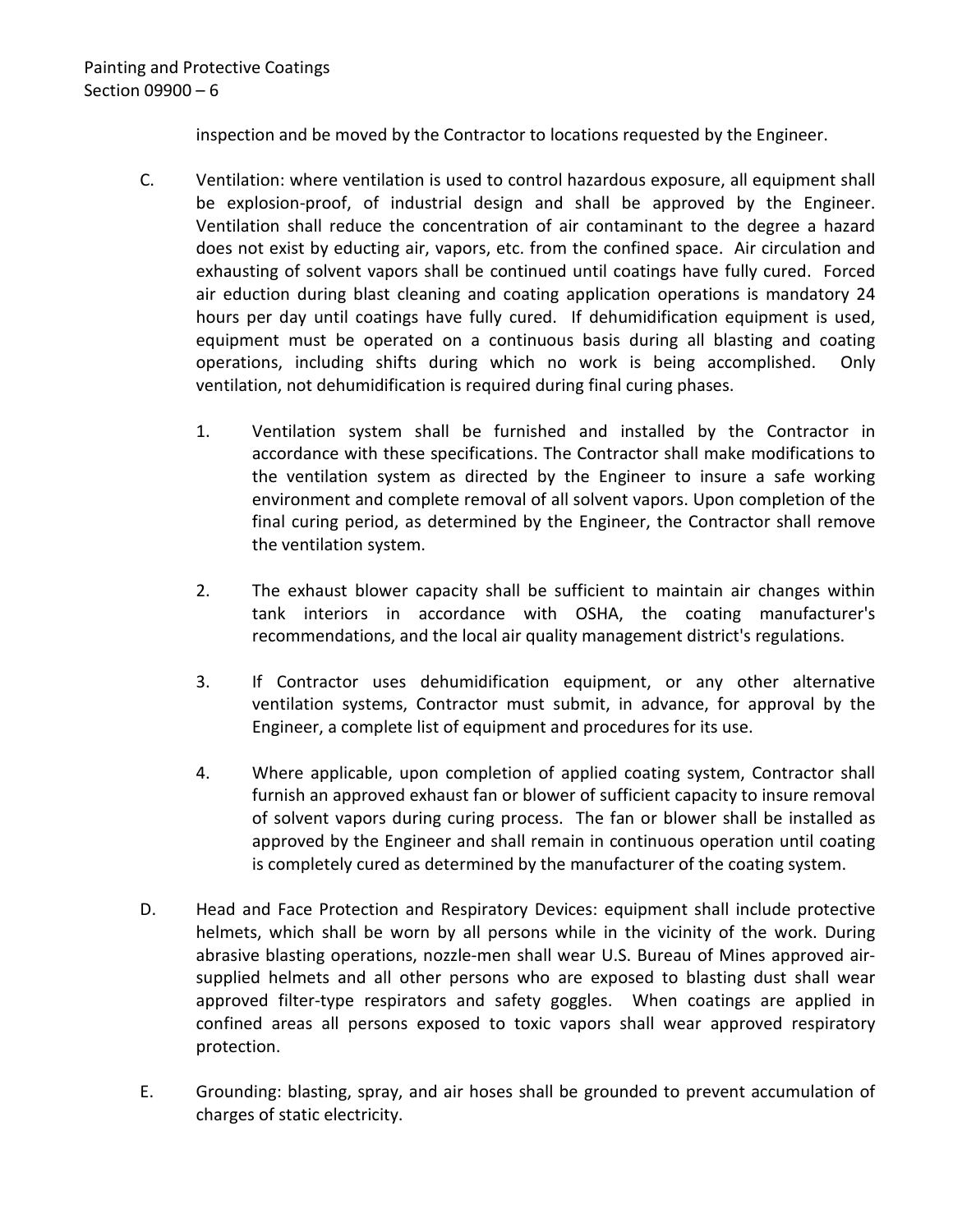- F. Illumination: spark proof artificial lighting shall be provided for all work in confined spaces. Light bulbs shall be guarded to prevent breakage. Lighting fixtures and flexible cords shall comply with the requirements of NFPA 70 "National Electric Code" for the atmosphere in which they will be used. Whenever required by the Engineer, the Contractor shall provide additional illumination per SSPC Guide 12 and necessary supports to cover all areas to be inspected. The Engineer shall determine the level of illumination required for inspection.
- G. Toxicity and Explosiveness: the solvents used with specified protective coatings are explosive at low concentrations and are highly toxic. The maximum allowable concentration of vapor shall be kept below the maximum safe concentration for eighthour exposure, plus Lower Explosive Limit must be strictly adhered to. If coatings or paints contain lead or other hazardous materials, all regulations related to safety of personnel and handling of such materials shall be strictly adhered to.
- H. Protective Clothing: coating and paint materials may be irritating to the skin and eyes. When handling and mixing coatings and paints workmen shall wear appropriate covering gloves and eye shields.
- I. Fire: during mixing and application of coatings and paints, all flames, welding and smoking shall be prohibited in the vicinity. Appropriate type fire extinguishers shall be provided by Contractor and kept at the jobsite during all operations.
- J. Sound Levels: whenever the occupational noise exposure exceeds the maximum allowable sound levels, the Contractor shall provide and require the use of approved ear protective devices. General sound levels for project shall be those that will not affect routine facility or neighborhood activities. Whenever any levels are objectionable, they shall be adjusted as directed by the Engineer. Adjustments to noise levels required may include the relocation of equipment or the installation of a sound barrier, as required by the Engineer.
- K. Compliance with California Code of Regulations: Contractor shall submit a notarized letter signed by a principal officer of the Corporation certifying the Contractor fully complies with California Code of Regulations pertaining to the work including, but not limited to, the following:

| 1.  | <b>Illness Injury Prevention Program</b> | CSO/GISO    | 1508/3203 |
|-----|------------------------------------------|-------------|-----------|
| 2.  | <b>Confined Space Plan</b>               | <b>GISO</b> | 5156/5159 |
| 3.  | Respiratory                              | CSO/GISO    | 1531/5144 |
| 4.  | <b>Hazard Communication</b>              | <b>GISO</b> | 5194      |
| -5. | <b>Rolling Scaffolds</b>                 | <b>CSO</b>  | 1646      |
| 6.  | <b>Employee Safety Instruction</b>       | <b>CSO</b>  | 1510      |
| 7.  | <b>Emergency Medical Service</b>         | <b>CSO</b>  | 5112      |
| 8.  | Dusts, Fumes, Mists, Vapors & Gases      | CSO         | 1528      |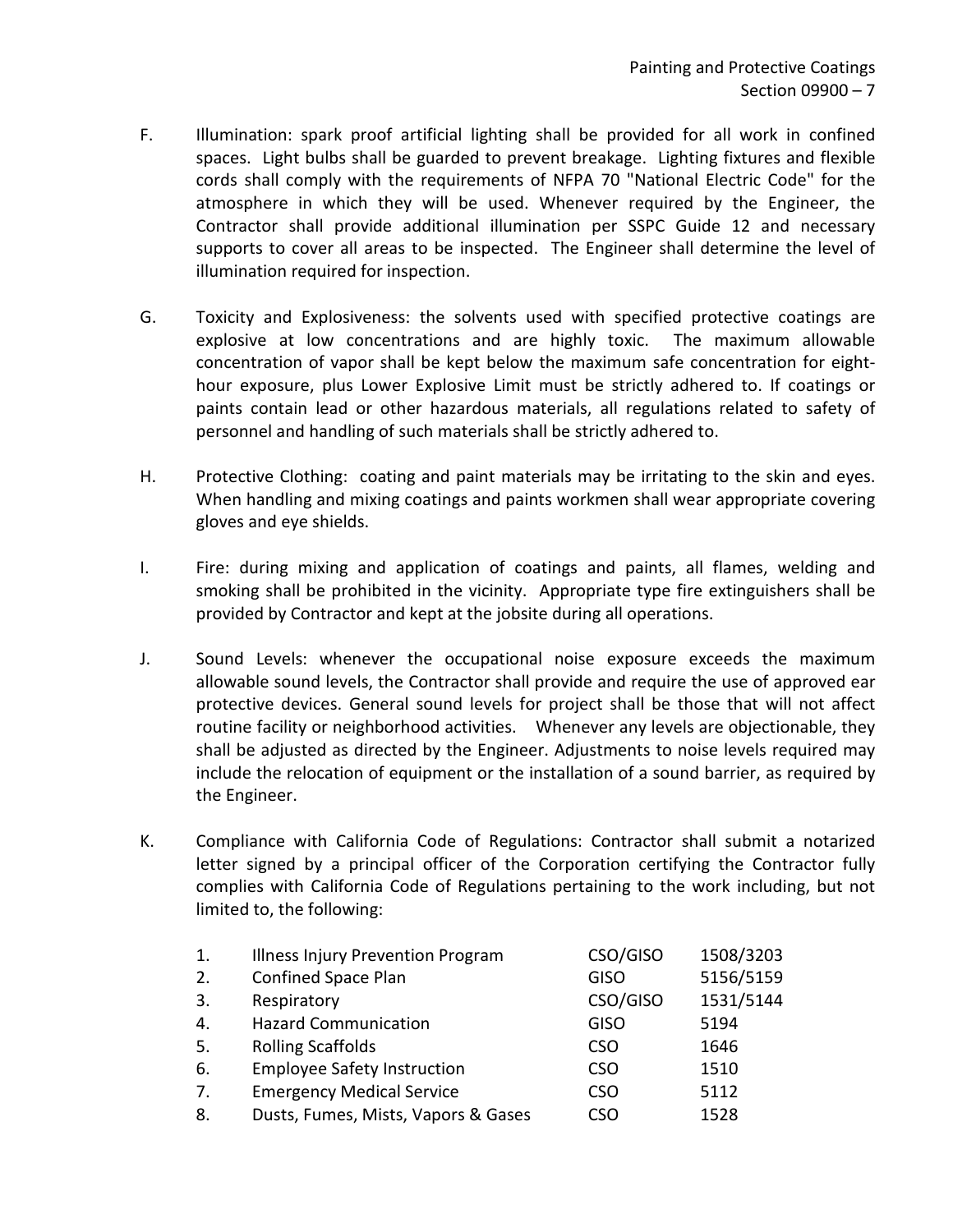L. Protective Coverings, Containment, and Ventilation Materials/Equipment: The Contractor shall provide all protective coverings needed to protect those surfaces that are not designated to be prepared or coated. Provide all materials needed for the implementation of a containment/ventilation system around the operation to control emissions and exposures in accordance with the provisions of this Section. This includes, but is not limited to, rigging, scaffolding, planking, tarpaulins, dust collectors and vacuums. Verify that all materials are free of lead, chromium, loose dust and debris when brought onto the Owner's property and upon removal from the site.

### <span id="page-9-0"></span>**1.09 REFERENCE SPECIFICATIONS AND STANDARDS**

- A. Without limiting the generality of other requirements of these Specifications, all cleaning, surface preparation, and coating work shall conform to the applicable requirements of the referenced portions of the standards specified herein to the extent that the requirements therein specified are not in conflict with the provisions of this Section.
- B. Unless otherwise specified, all work and materials for the preparation and coating of all metal surfaces shall conform to the applicable requirements specified in the Steel Structures Painting Manual, Volume 2, Systems and Specifications, latest edition, published by SSPC: The Society for Protective Coatings.
- C. The Engineer's decision shall be final as to interpretation and/or conflict between any of the referenced codes, laws, ordinances, specifications and standards contained herein.
- D. The latest edition of standards and regulations herein form a part of this specification.
- E. American Society for Testing and Materials (ASTM)
	- 1. ASTM E337, Standard Test Method for Measuring Humidity with a Psychrometer
	- 2. ASTM D1186, Standard Test Method for Nondestructive Measurement of Dry Film Thickness of Nonmagnetic Coatings Applied to a Ferrous Base
	- 3. ASTM D2240, Standard Test Method for Rubber Property-Durometer Hardness
	- 4. ASTM D3359, Standard Test Method for Measuring Adhesion by Tape.
	- 5. ASTM D4138, Standard Test Method for Measurement of Dry Paint Thickness of Protective Coating Systems by Destructive Means
	- 6. ASTM D4263, Standard Test Method for Indicating Moisture in Concrete by the Plastic Sheet Method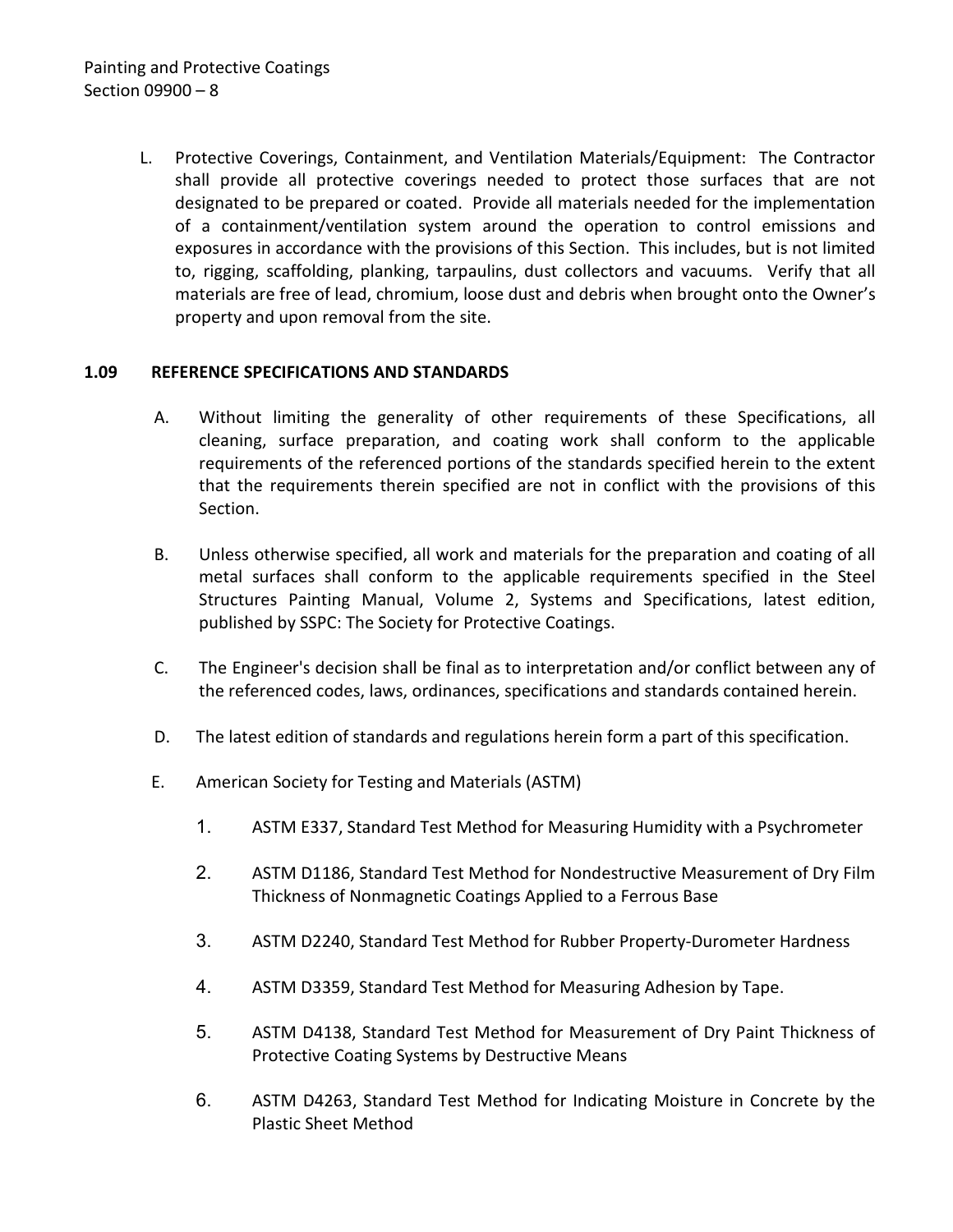- 7. ASTM D4285, Standard Test Method for Indicating Oil or Water in Compressed Air
- 8. ASTM D4414, Standard Practice for Measurement of Wet Film Thickness by Notch Gages
- 9. ASTM D4417, Standard Test Methods for Field Measurement of Surface Profile of Blast Cleaned Steel
- 10. ASTM D4541, Standard Test Method for Pull-Off Strength of Coatings Using Portable Adhesion Testers
- 11. ASTM D4562, Test Method for pH of Chemically Cleaned or Etched Concrete **Surfaces**
- 12. ASTM D4752, Standard Test Method for Measuring MEK Resistance of Ethyl Silicate (Inorganic) Zinc-Rich Primers by Solvent Rub
- 13. ASTM D5402, Standard Test Methods for Assessing the Solvent Resistance of Organic Coatings Using Solvent Rubs
- 14. ASTM D7091, Nondestructive Measurement of Dry Film Thickness of Nonmagnetic Coatings Applied to Ferrous Metals and Nonmagnetic, Nonconductive Coatings Applied to Non-Ferrous Metals
- 15. ASTM D7234, Standard Test Method for Pull-Off Adhesion Strength of Coatings on Concrete Using Portable Pull-Off Adhesion Testers
- F. International Concrete Repair Institute (ICRI)
	- 1. Guideline No. 03732, Selecting and Specifying Concrete Surface Preparation for Sealers, Coatings, and Polymer Overlays.
	- 2. ICRI, Concrete Surface Profile Standards
- G. NACE International (NACE)
	- 1. NACE SP 0188-06, Standard Recommended Practice for Discontinuity (Holiday) Testing of Protective Coatings
	- 2. NACE SP 0178-89, Standard Recommended Practice for Fabrication Details, Surface Finish Requirements, and Proper Design Considerations for Tanks and Vessels to be Lined for Immersion Service.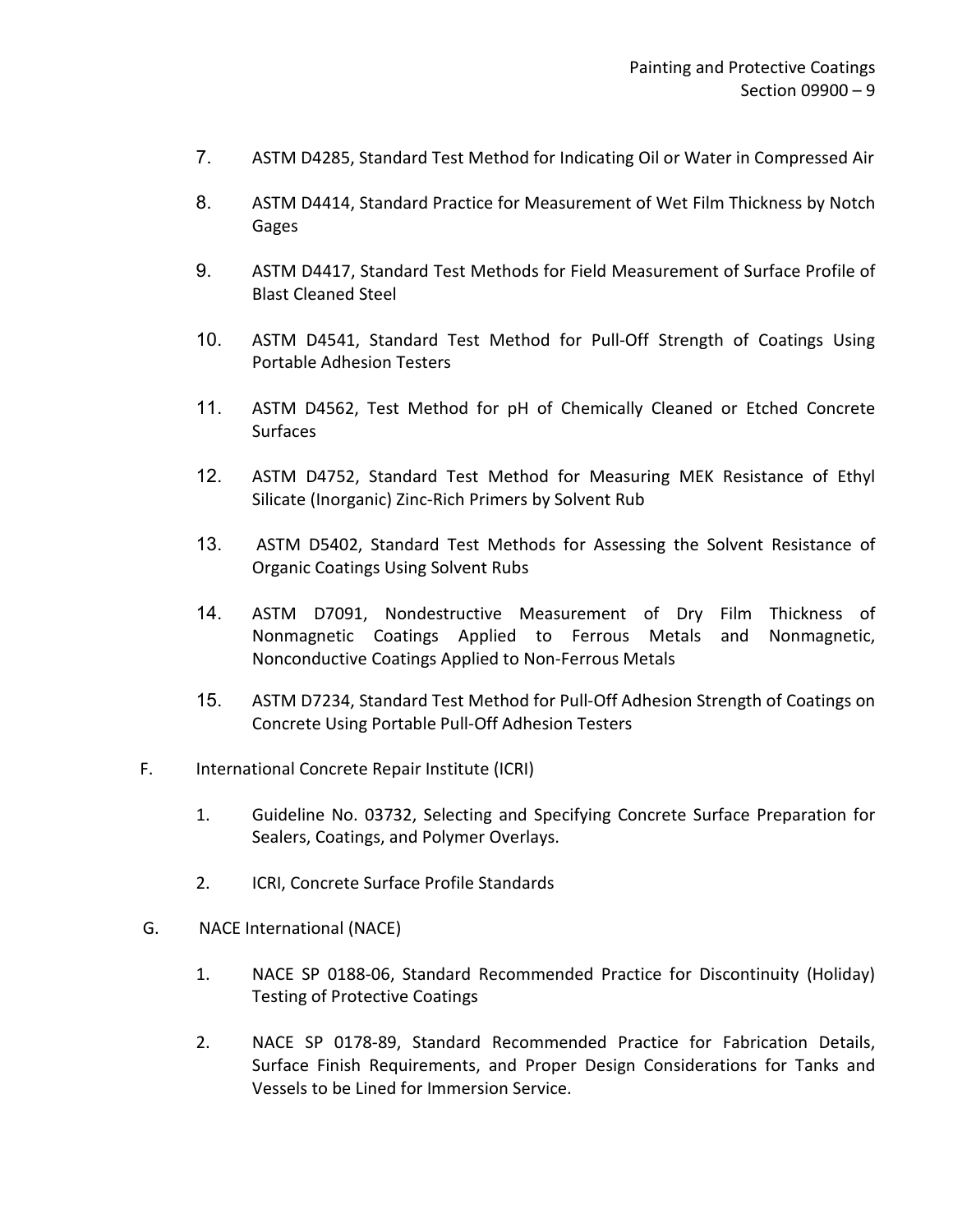- H. Painting Decorators and Contractors of America (PDCA)
	- 1. PDCA P2 Third Party Inspections: Qualifications, Responsibilities, and Procedures
	- 2. PDCA P4 Responsibility for Inspection and Acceptance of Surfaces Prior to Painting and Decorating
	- 3. PDCA P13 The Inspection and Acceptance of Architectural Paints on the Interior Surfaces of Structures When Dry Film Thickness is Specified
	- 4. PDCA P22 Cleaning Surfaces Using Pressurized Water
	- I. SSPC: The Society for Protective Coatings (SSPC)
		- 1. SSPC-SP5 White Metal Blast Cleaning, removal of all visible rust, mill scale, paint, and foreign matter by blast cleaning by wheel or nozzle (dry) using sand, grit, or shot (Typically for very corrosive atmosphere).
		- 2. SSPC-SP10 Near-White Blast Cleaning, blast cleaning until at least 95 percent of each element of surface area is free of all visible residues. (For high humidity, chemical atmosphere, marine or other corrosive environment.)
		- 3. SSPC-SP6 Commercial Blast, blast cleaning until at least 66 percent of each element of surface area is free of all visible residues.
		- 4. SSPC-SP7 Brush-Off Blast Cleaning, blast cleaning to remove loose rust, loose mill scale, and other detrimental foreign matter present to the degree specified. Loose materials are those that can be removed with a dull putty knife.
		- 5. SSPC-SP 2/3 Hand/Power Tool Cleaning, hand or powertool cleaning of all loose materials. Loose materials are those that can be removed with a dull putty knife.
		- 6. SSPC-SP1 Solvent Cleaning, removal of oil, grease, dirt, soil, visible salts, and contaminants by cleaning with solvent, vapor, alkali, emulsion or steam.
		- 7. Surface Preparation and Cleaning of Metals by Waterjetting Prior to Recoating (SSPC-SP12)
		- 8. Surface Preparation of Concrete (SSPC-SP13)
		- 9. SSPC-PA1, Shop, Field, and Maintenance Painting of Steel
		- 10. SSPC-PA 2, Measurement of Dry Film Thickness with Magnetic Gages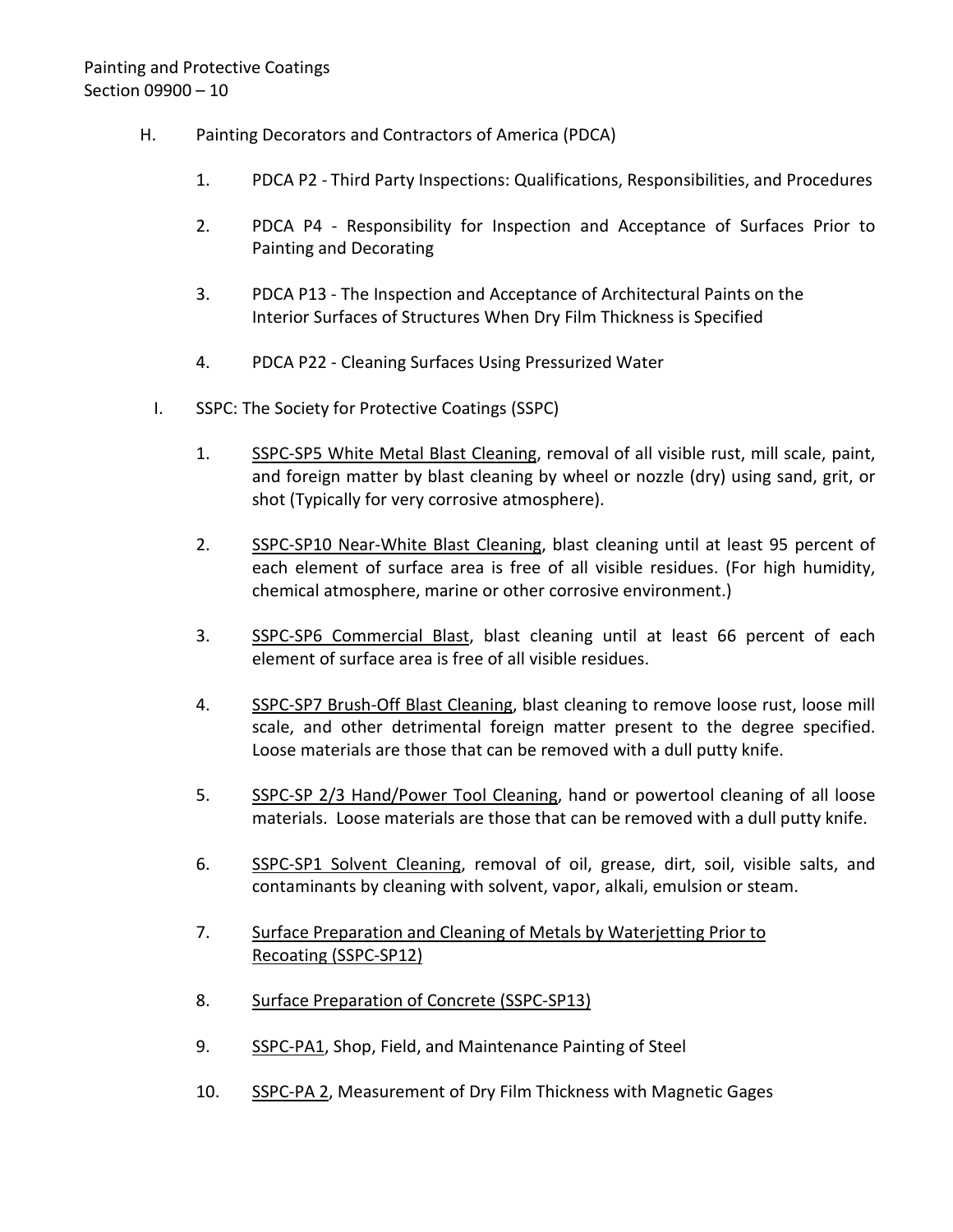- 11. SSPC-VIS 1, Visual Standard for Abrasive Blast Cleaned Steel
- 12. SSPC-VIS 2, Standard Method of Evaluating Degree of Rusting on Painted Steel Surfaces
- 13. SSPC-VIS 3, Visual Standard for Hand and Power Tool Cleaned Steel
- 14. SSPC Guide 12, Guide for Illumination of Industrial Painting Projects
- 15. SSPC Publication No. 91-12, Coating and Lining Inspection Manual
- 16. SSPC-SSPC Visual Comparison Manual
- J. Equipment and Coating Manufacturers' Published Instructions.

### <span id="page-12-0"></span>**1.10 COMPLIANCE WITH ENVIRONMENTAL REGULATORY REQUIREMENTS**

A. Contractor shall comply with all current federal, state, and local environmental laws and regulations, including, but not limited to the laws and regulations of the U.S. Environmental Protection Agency (USEPA), the California Air Resources Board (CARB), and the South Coast Air Quality Management District (SCAQMD).

### <span id="page-12-1"></span>**1.11 SUBMITTALS**

A. For compliance with these Specifications, the Contractor shall prepare and submit paint and protective coating samples of each finish, including all coats thereof, to the Owner for review, as specified. The samples shall be clearly marked with the manufacturer's name and product identification, and shall be submitted in sufficient time to allow for review, and, if necessary, resubmittal without causing any delay of the Project.

### B. Coating Materials List

1. The Contractor shall submit paint and coating materials list which indicates the manufacturer and paint number, keyed to the coating schedule herein, for approval of the Owner prior to, or at the time of, submittal of samples required herein.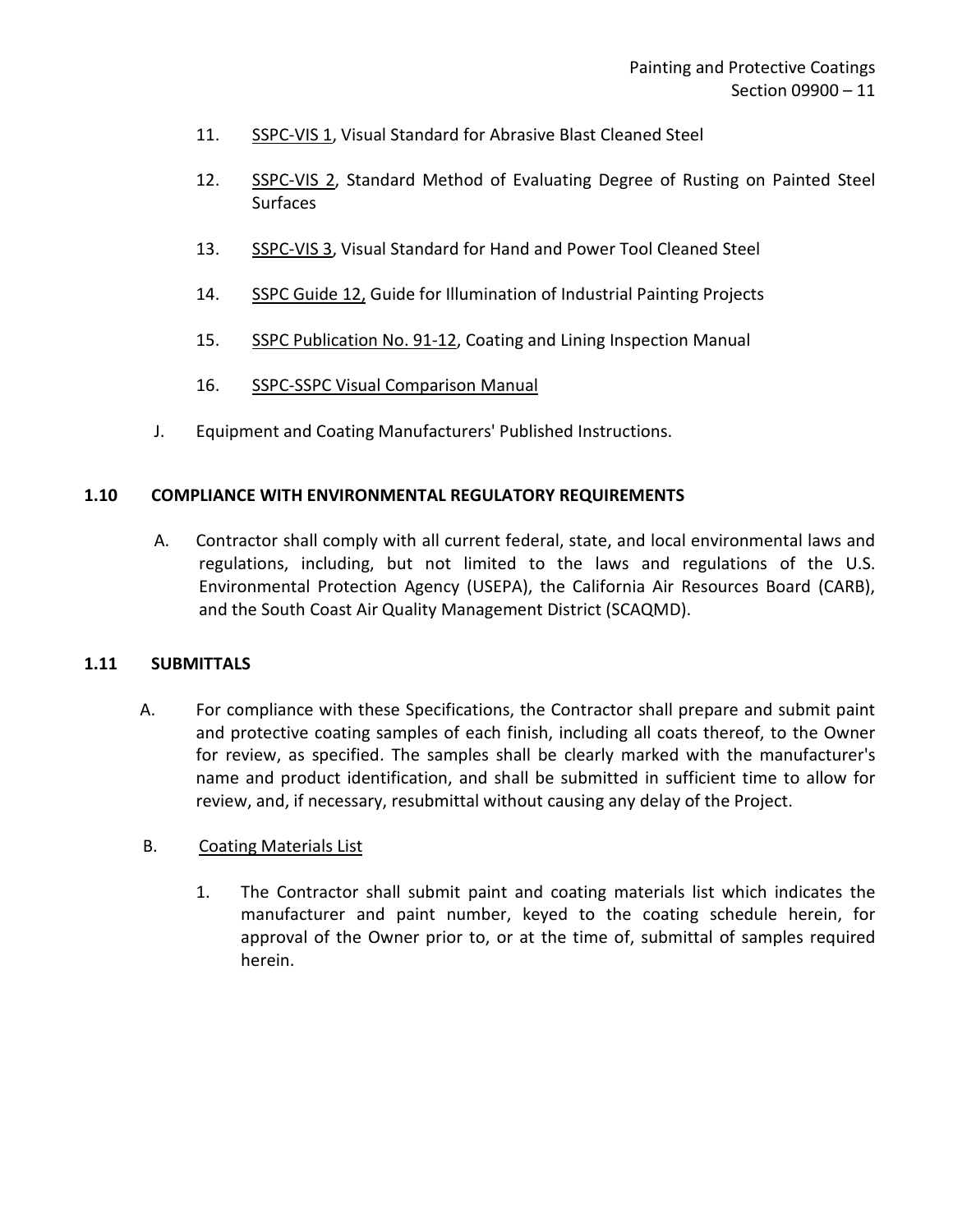- 2. The Contractor shall include with his submittal his protective coating schedule for shop and field coatings of items to receive protection. The schedule shall conform to the specified requirements for surface preparation, priming, and coating for items covered, and shall follow the same requirements for similar work where such work has not been specifically called-out. No bare ferrous nonworking surfaces shall be omitted from the schedule. Particular care shall be taken to cover in sufficient detail the coating of mechanical joints and other mechanical devices, which shall conform to the recommended practice of the manufacturer of the joint or other mechanical devices.
- 3. Submittals shall be sufficiently early to permit Owner's review and then Contractor's coordination with affected material and equipment suppliers to assure their use of reviewed shop coats of same manufacture as field coats and compatibility with field applied coats for respective coating system.
- 4. The coating system shall include a letter from the paint or coating manufacturer endorsing the use of the submitted system for the service environment.
- 5. Coatings to be used on plastic and fiberglass materials shall be certified as acceptable by all plastic and fiberglass manufacturers whose products are to be coated. Certification copies shall be submitted to the Owner. The Contractor shall be certified in writing by the painting and coating material manufacturers as qualified applicators of their products, and copies of the certification submitted to the Owner.
- C. Contractor shall submit paint and coatings material manufacturers' printed Product Data Sheets for materials intended for use in each of various paint and coating systems. Data sheets shall fully describe material as to its intended use, make-up, recommended surface preparation and application conditions, primers, material mixing and application (including recommended dry mil thickness), thinners, precautions, safety and maintenance cleaning directions.

## <span id="page-13-0"></span>**1.12 PROTECTION OF WORK**

A. The Contractor shall be responsible for any and all damage to his work or the work of others during the time his work is in progress. The Contractor shall conduct all operations so as to confine general debris, abrasive blasting debris, and paint overspray to within the bounds of the site. The Contractor shall take all precautions necessary to prevent adverse consequences of painting operations. Any complaints received by the Owner relating to any such potential problems will be immediately delivered to the Contractor. The Contractor shall immediately halt work and shall take whatever corrective action is required to mitigate any such problems. All costs associated with protection of off-site properties and/or correction of damage to property as a result of painting operations shall be borne directly by the Contractor at no additional expense to the Owner.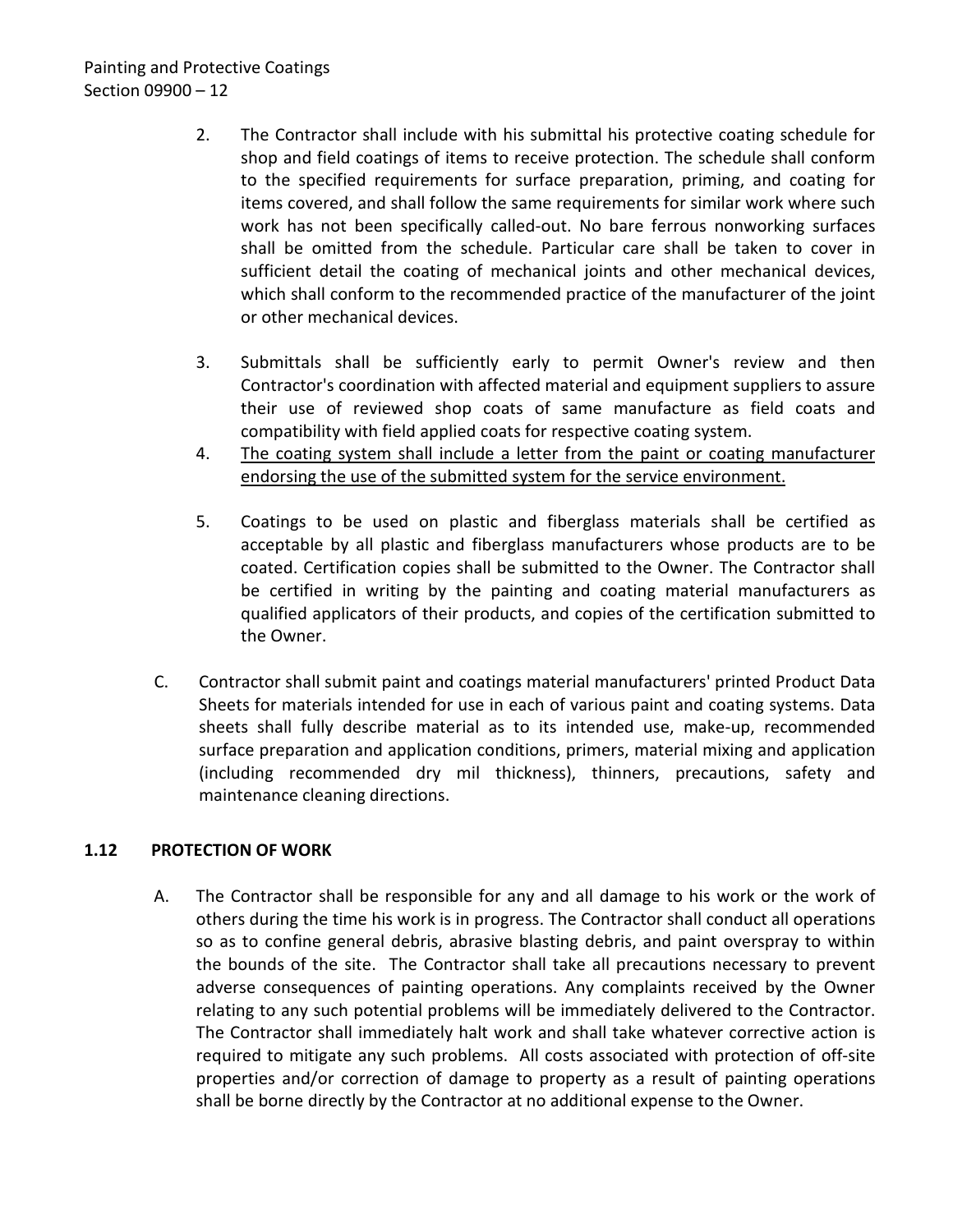#### <span id="page-14-0"></span>**PART 2 - PRODUCTS**

#### <span id="page-14-1"></span>**2.01 GENERAL**

- A. Surfaces to receive paint and protective coating materials as herein specified in this Section shall be coated in conformance with the applicable coating systems specified herein. All materials specified by name and/or manufacturer or selected for use under these Specifications shall be delivered unopened at the job site in their original containers and shall not be opened until inspected by the Owner. Whenever a manufacturer's brand name is specified, it is intended to define the general type and quality of paint or coating desired. Other coatings or paints of equal quality may be used, under the approval of the Engineer.
- B. Coating materials shall be as specified herein or approved equal. Architectural paint finishes are specified hereinafter. All paint and coatings shall be produced and applied as herein called for, or, if not specifically called for, it shall be applied in accordance with the manufacturer's printed recommendations as reviewed by Owner. So far as possible, all paint and coating materials shall be provided by a single source supplier.
- C. Materials specified are those which have been evaluated for the specific service. Products are listed to establish a standard of quality. Standard products of manufacturers other than those specified will be accepted when proven to the satisfaction of the Engineer they are equal in composition, durability, usefulness and convenience for the purpose intended. Substitutions will be considered provided the following minimum conditions are met:
	- 1. The proposed coating or paint system shall have a dry film thickness equal to or greater than that of the specified system.
	- 2. The proposed coating or paint system shall employ an equal or greater number of separate coats.
	- 3. The proposed coating or paint system shall employ coatings or paints of the same generic type.
	- 4. All requests for substitution shall carry full descriptive literature and directions for application, along with complete information on generic type, non-volatile content by volume and a list of 10 similar projects, all at least three years old, where the coatings or paints have been applied to similar exposure. Substitutions shall be endorsed in writing from the materials manufacturer that these substituted materials will provide equivalent performance as those specified.
	- 5. If the above mentioned data appears to be in order, the Engineer may require that the Contractor provide certified laboratory data sheets showing the results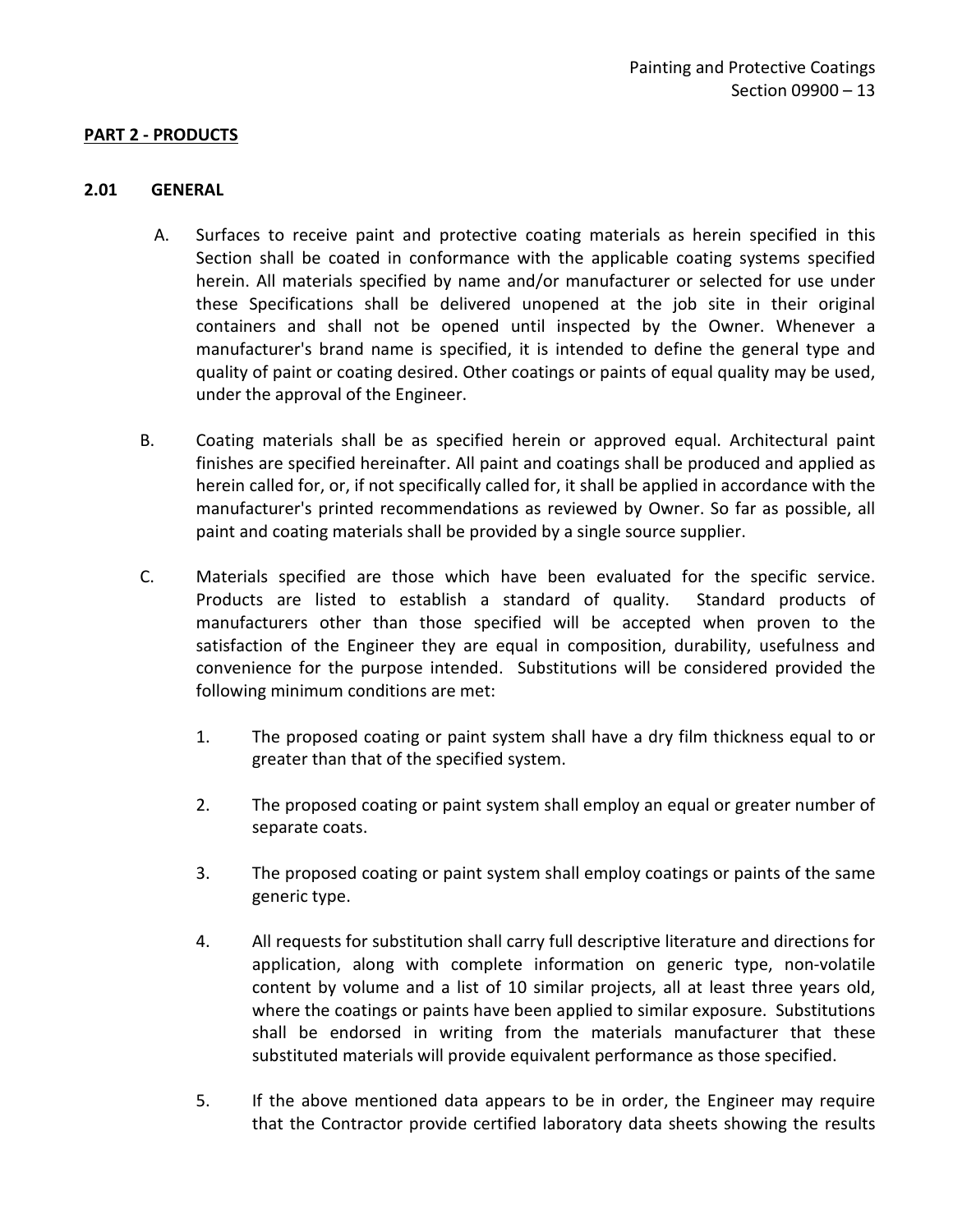of complete spectrographic and durability tests accomplished on the proposed substitute. An independent testing laboratory satisfactory to the Engineer shall accomplish tests and all costs incurred in the testing program shall be borne by the Contractor. In any case, the Engineer shall be sole and final judge of the acceptability of any proposed substitution. Requests for substitution must be approved in writing.

- D. Flammability, toxicity, allergenic properties, and any other characteristic requiring field precautions shall be identified and specific safety practices shall be stipulated.
- E. All paint and coating materials shall be stored in enclosed structures to protect them from weather and excessive heat or cold. Flammable coatings and paints must be stored to conform to local, county, state and federal safety codes for flammable coating and paint materials. At all time the paint and coatings shall be protected from freezing.

### <span id="page-15-0"></span>**2.02 PAINT AND COATING MATERIALS**

- A. Paint and protective coating materials shall be sealed in containers that plainly show the designated name, formula or specification number, batch number, color, date of manufacture, manufacturer's directions, and name of manufacturer, all of which shall be plainly legible at the time of use. Pigmented paints shall be furnished in containers not larger than five (5) gallons.
- B. Materials shall conform to the specifications shown herein and to the requirements hereinafter specified. Containers shall not be opened or used until Engineer has physically inspected contents and obtained necessary data from information printed on containers or labels. Materials exceeding storage life recommended by the manufacturer shall be rejected.
- C. Products shall be standard for recognized manufacturer engaged in production of such materials for essentially identical or similar applications in the water and wastewater treatment industry and industrial plants.
- D. Only compatible materials shall be used in the Work. Particular attention shall be directed to compatibility of primers and finish coats. If necessary, subject to review of the Owner, a compatible barrier coat shall be applied between all existing prime coats and subsequent field coats to ensure compatibility.
- E. All colors and shades of colors of all coats of paints and protective coating material shall be as selected by the Owner. Each coat shall be of a slightly different color to facilitate inspection of surface coverage of each coat.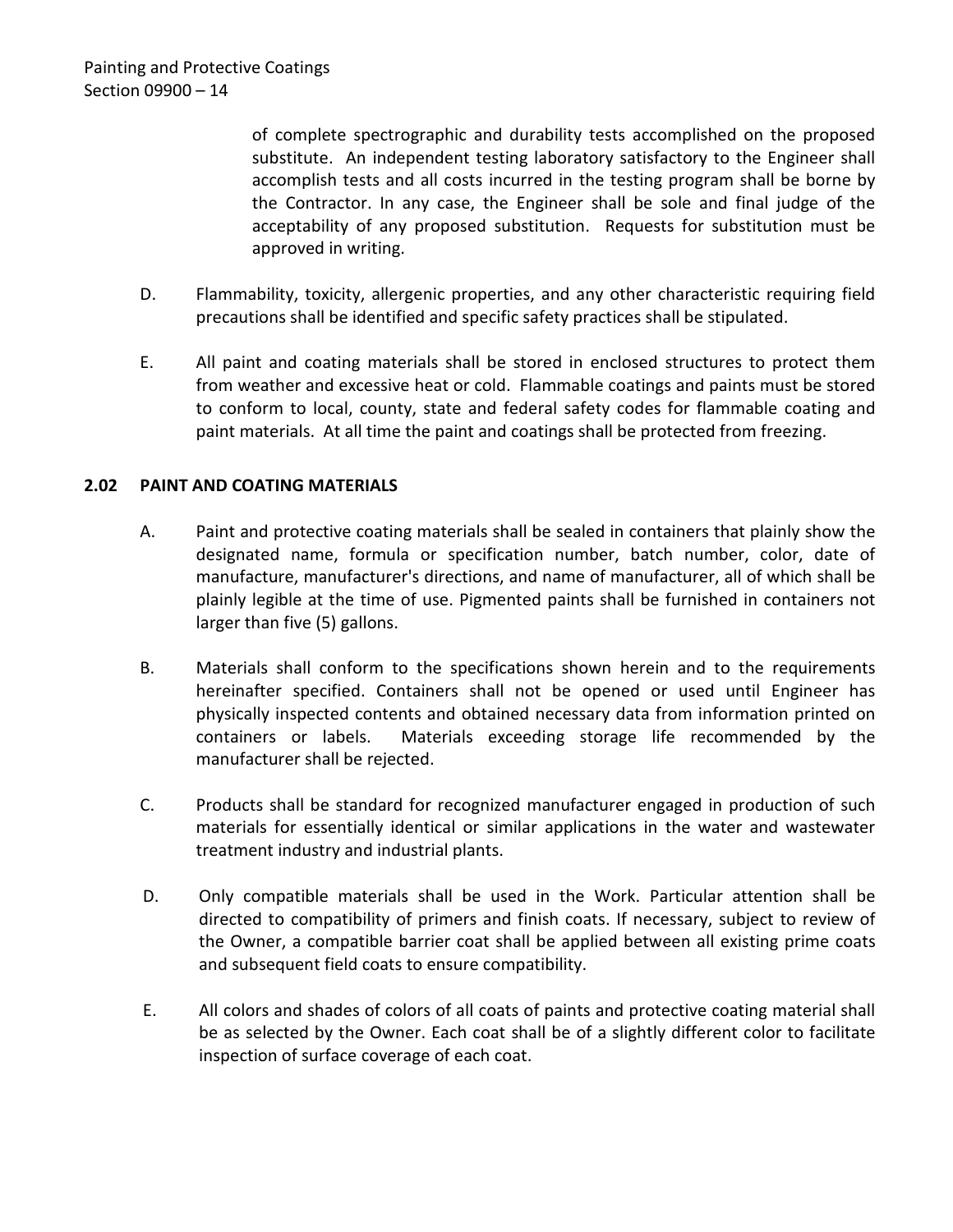F. Any discrepancies between the coating supplier's written recommendations and the specified requirements herein shall be brought to the attention of the Owner prior to application.

### <span id="page-16-0"></span>**2.03 SERVICE CONDITION A**

- A. Ferrous metals, other than stainless steel, submerged or intermittently submerged in water, sludge, sewage, chemical mixtures or similar corrosive liquid and all steel angles in contact with concrete shall be prepared and coated in accordance with the following requirements.
- B. Surface Preparation. All metal surfaces shall be field abrasive blast cleaned in accordance with SSPC-SP10, Near White Blast Cleaning. A sharp jagged anchor profile of not less than 2 mils, as determined by a Test-Ex Tape Replica Tape, shall be attained. Weld surface, edges, and sharp corners shall be ground to a curve and all weld splatter removed in accordance with NACE SP0178.
- C. Application. Application shall be in strict conformance with the manufacturer's printed recommendations. All sharp edges, nuts, bolts, or other items difficult to coat shall receive a stripe coated with a brush-applied coat of the specified coating prior to application of each coat.
- D. Coating System A. Except as otherwise noted, the prime coat shall have minimum dry film thickness of 10 mils; and the final coat, 10 mils. The total system shall have a minimum dry film thickness of 20 mils.

| Carboline System:        | Primer - Carboguard 891 VOC<br>Final - Carboguard 891 VOC               |
|--------------------------|-------------------------------------------------------------------------|
| Sherwin Williams System: | Primer - Sherglass FF Low VOC<br>Final - Sherglass FF Low VOC           |
| Tnemec System:           | Primer - L69 Hi-Build Epoxoline II<br>Final - L69 Hi-Build Epoxoline II |

### <span id="page-16-1"></span>**2.04 SERVICE CONDITION B**

A. Ferrous metals, other than stainless steel, not subject to chemical attack, normal indoor or outdoor exposure, shall be prepared and coated in accordance with the following requirements.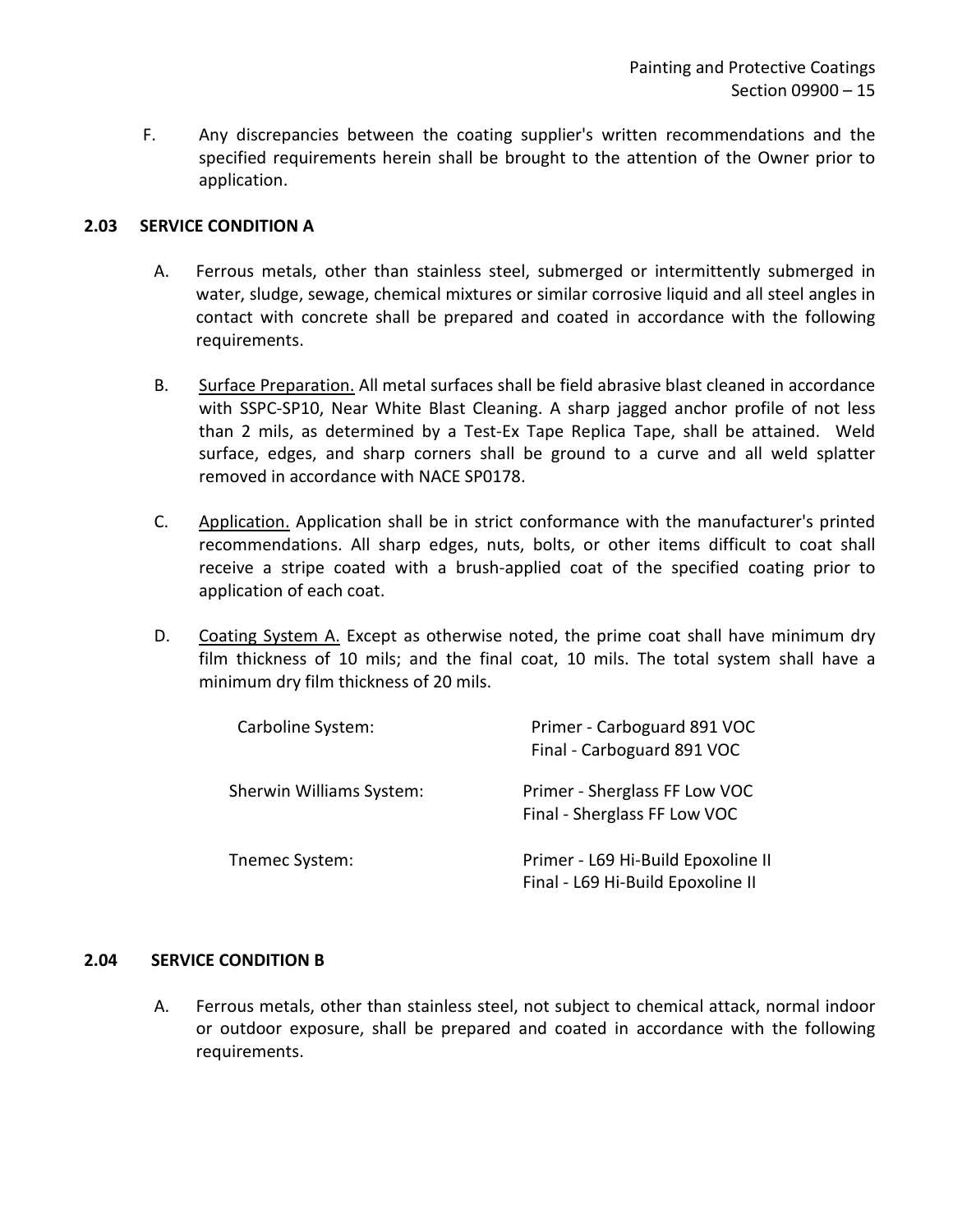# Painting and Protective Coatings Section 09900 – 16

- B. Surface Preparation. All surfaces shall be free of dirt, dust, grease, or other foreign matter that may act as a contaminant. Surfaces, except galvanized, shall be cleaned in accordance with the Steel Structures Painting Council Specification SSPC-SP7 (Brush-Off Blast Cleaning). Weld surface, edges, and sharp corners shall be ground to a curve and all weld splatter removed in accordance with NACE SP0178.
- C. Application. Application shall be in strict conformance with the manufacturer's printed recommendations. All sharp edges, nuts, bolts, or other items difficult to coat shall receive a brush-applied coat of the specified coating prior to application of each coat.
- D. Coating System B. Except as specified below, the prime coat shall have a minimum thickness of 1.5 mils and two or more finish coats minimum total dry film thickness of 4.5 mils. The total system shall have a minimum of 6.0 mils.

| Carboline System:        | Primer - Carbocrylic 3358 MC<br>2 Finish Coats - Carbocrylic 3359 MC                |
|--------------------------|-------------------------------------------------------------------------------------|
| Sherwin Williams System: | Primer - Procryl Universal Primer<br>2 Finish Coats - Pro Industrial Acrylic        |
| Tnemec System:           | Primer - Series 115 Uni-Bond DF<br>2 Finish Coats - Tnemec - Series 1029 Enduratone |

### <span id="page-17-0"></span>**2.05 SERVICE CONDITION C**

- A. Ferrous metals, other than stainless steel, subject to a corrosive atmosphere and condensation shall be prepared and coated in accordance with the following requirements.
- B. Surface Preparation. All metal surfaces shall be sandblasted in accordance with Steel Structures Painting Council Specification SSPC-SP10 (Near White Metal Blast Cleaning). A sharp, jagged anchor profile of not less than 2 mils as determined by a profile comparator shall be attained. Weld surface, edges and sharp corners shall be ground to a curve and all weld splatter removed.
- C. Application. Application shall be in strict conformance with the manufacturer's recommendations.
- D. Coating Systems C. Except as hereinafter specified, the prime coat shall have a minimum dry film thickness of 3.0 mils; the intermediate coat, 4 mils; and the final coat, 2 mils. The total system shall have a minimum dry film thickness of 9.0 mils.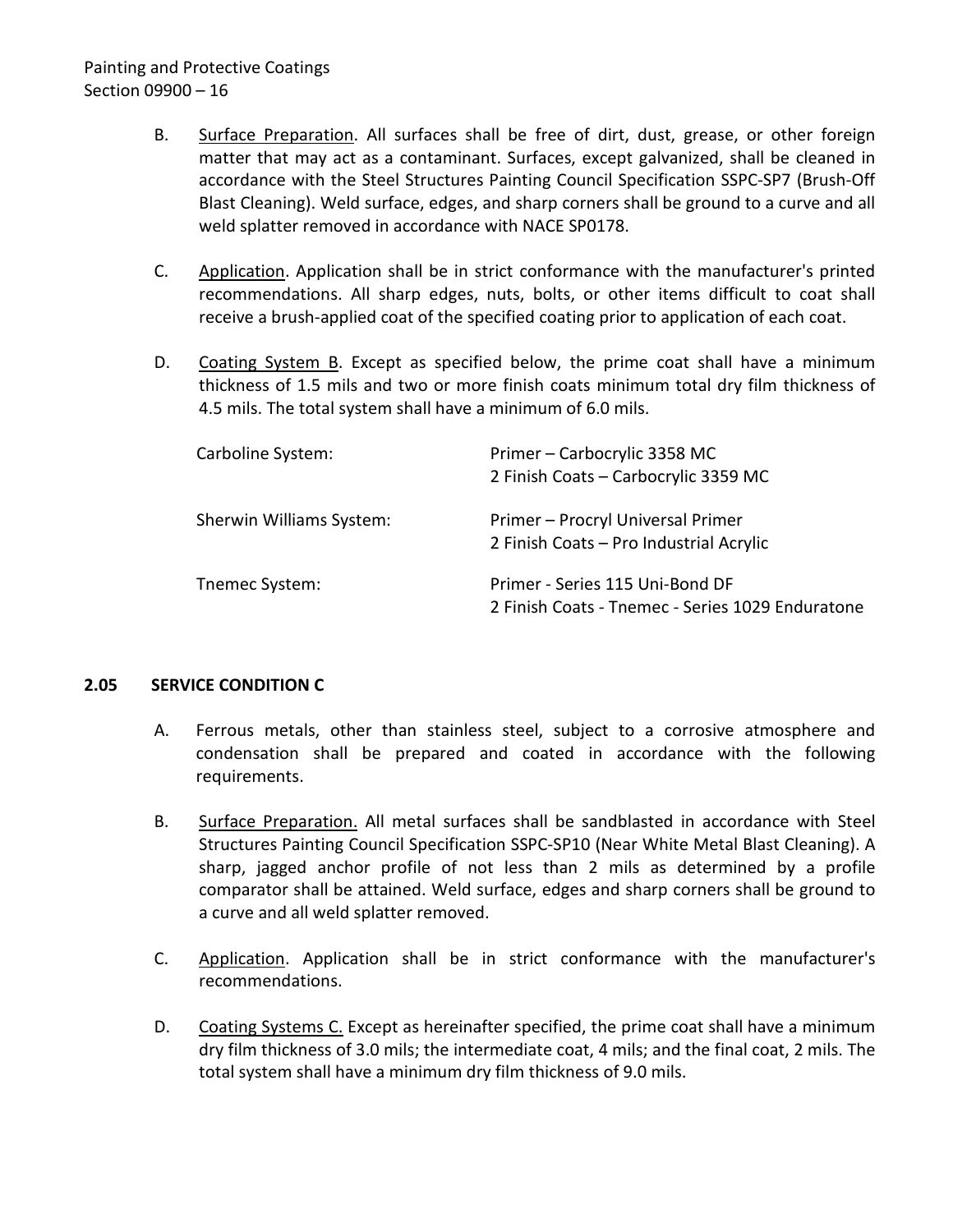| Carboline System:        | Primer - Carbozinc 11HS (Shop)<br>Primer - Carbozinc 859 VOC (field)<br>Intermediate - Carboguard 890 VOC<br>Finish - Carbothane 133 MC |
|--------------------------|-----------------------------------------------------------------------------------------------------------------------------------------|
| Sherwin Williams System: | Primer – Corothane I Galvapak -100<br>Intermediate - Macropoxy 646-100<br>Finish - Hi Solids Polyurethane-100                           |
| Tnemec System:           | Primer - Series 94H2O Tnem Zinc<br>Intermediate - L69 Hi-Build Expoxoline II<br>Finish - 750 UVX Hybrid Polyurethane, Semi-<br>Gloss    |

#### <span id="page-18-0"></span>**2.06 SERVICE CONDITION D**

- A. Concrete which is subject to submerged and intermittent submergence in water, sludge or chemical mixtures, or which is exposed to corrosive atmospheres, shall be prepared and coated in accordance with the following requirements:
- B. Surface Preparation.
	- 1. All green concrete surfaces shall be aged for at least 30 days prior to application.
	- 2. Prior to final preparation of the concrete surfaces, the contractor shall thoroughly clean the surfaces to be lined to remove dirt, residue, and other foreign deposits. Surfaces shall be tested by placing droplets of clean water onto sample locations. Satisfactory surfaces will allow water to be easily absorbed or penetrated into the concrete, while contaminated surfaces will result in the water beading. Contaminated surfaces shall be cleaned. Surfaces showing evidence of such contamination shall be cleaned using solutions of caustic soda or trisodium phosphate (TSP). They should be applied with vigorous scrubbing, followed by flushing with fresh water to remove all traces of both the detergent and contaminant and then allowed to thoroughly dry.
	- 3. The contractor shall use either abrasive blasting or high-pressure waterjetting surface preparation methods to remove any loose concrete and produce a clean, contamination-free, sound, roughened surface acceptable to the lining manufacturer. Abrasive blast cleaning shall be completed in accordance with SSPC-SP7 and SSPC-SP13. The actual water pressure required during any water jetting to achieve the proper removal of deteriorated concrete is not known, but it is projected that pressures between 10,000 to 30,000 psi will be required. Any water jetting equipment shall utilize an oscillating tip.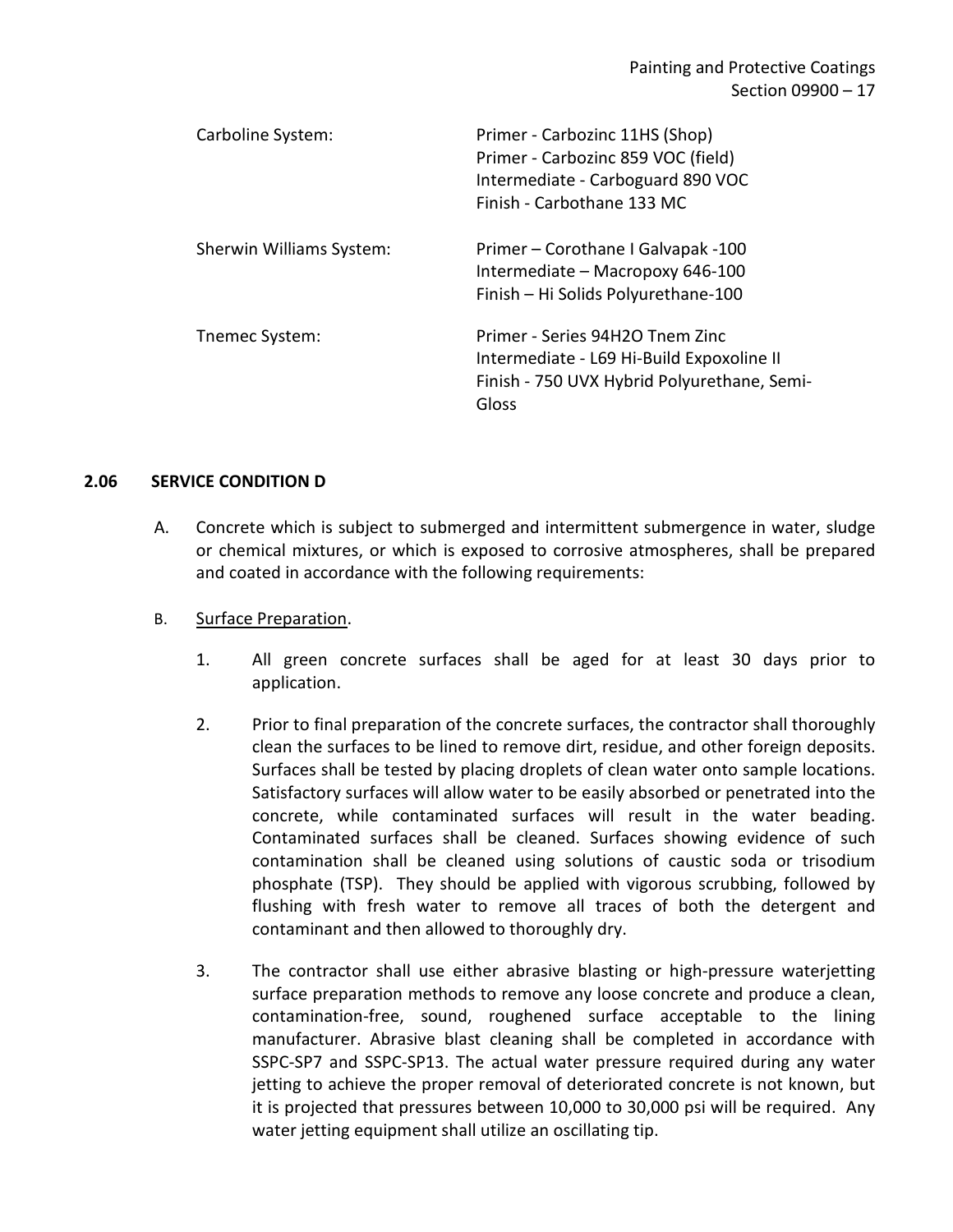- 4. No efflorescence, laitance, or deteriorated concrete shall remain following final surface preparation. Only sound concrete shall remain. The remaining sound concrete shall be uniformly gray in color and appearance.
- 5. The integrity testing of the prepared concrete shall include dragging the dull edge of putty knife along the prepared surfaces. Properly prepared surfaces will leave behind a scratch without substantial substrate removal. Areas where the scraping action leaves behind a groove or indentation shall be further prepared and retested.
- 6. All surfaces shall have a surface profile or anchor pattern equal to the International Concrete Repair Institute (ICRI) replica coupon recommended by the coating suppler.
- 7. The pH of the prepared concrete shall range between 7.0 and 9.0. The pH of the prepared surfaces shall be tested by the contractor according to ASTM D4262.
- 8. If any reinforcing steel is exposed after removing concrete, it shall be thoroughly cleaned by sandblasting to a near-white metal blast condition (SSPC-SP10).
- 9. The moisture vapor transmission of the area shall be tested in accordance with ASTM D4263. All testing shall be completed by the contractor and witnessed by the Owner.
- 10. Prior to installing the coating system, the Contractor shall fill all surface areas with depressions deeper than 1/4-inch by filling in with a resurfacing material that is compatible with the coating system selected. The Contractor shall follow the instructions and recommendations of the manufacturer as to application, curing time requirements, depth of repair, and surface preparation procedures. Any resurfacing material shall be properly prepared through scarification prior to the application of any coatings.
- 11. The Contractor shall not start application until the surface pH, moisture content, and surface temperature are within the recommended limits, and the prepared surfaces have been accepted by the Engineer. Application shall only be performed when the surface temperature is stable or on the decline.
- 12. Leading Edges/Terminations: If in the opinion of the Engineer the concrete surfaces specified for coating application does not include a well defined beginning or ending anchor (e.g. terminating edge on lined concrete) or a proper anchored transition between concrete and steel substrates, the coating shall be mechanically anchored to a dry, clean saw cut to a minimum depth of 1/4 inch and width of 1/4 inch. This includes any steel appurtenances penetrating concrete surfaces. The coating system shall be applied into the saw cut to full depth.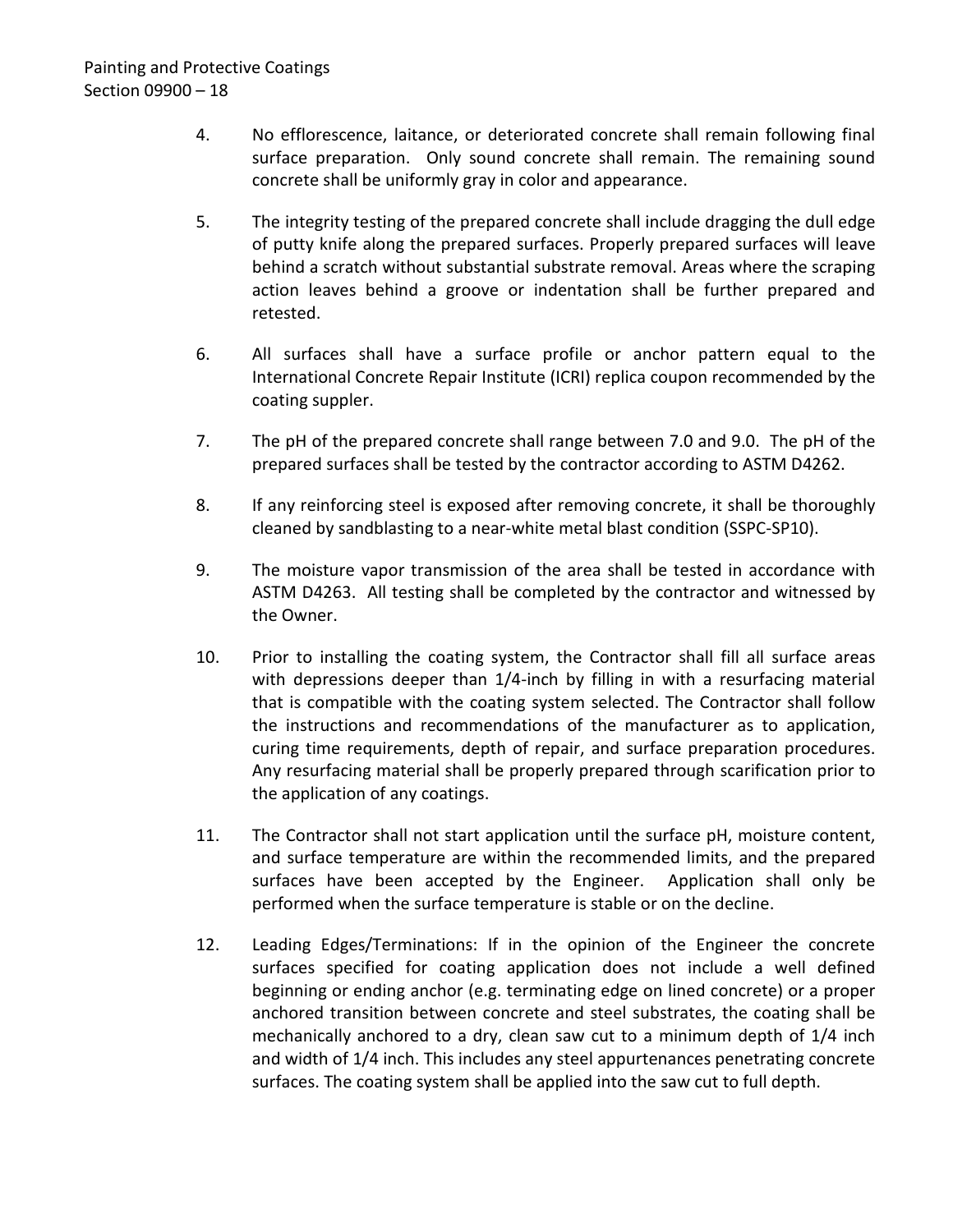- 13. Should cracks be identified after preparation of concrete that require sealing to assure prevention of moisture intrusion or proper continuous lining work, seal all cracks in accordance with the written recommendations of the lining suppler, as approved by the Engineer.
- C. Application. Application shall be in strict conformance with the manufacturer's printed recommendations. All coats shall be applied within 24 hours of the previous coat and within the written recoat limitations.
- D. Coating System D. The prime coat shall have a minimum dry film thickness of 6 mils and two finish coats shall have a minimum total dry film thickness of 16 mils. The total system shall have a minimum dry film thickness of 22 mils.

| Sherwin Williams System : | Prime – Corobond 100                      |
|---------------------------|-------------------------------------------|
|                           | Two Finish Coats - Sherglass FF Low VOC   |
| Tnemec System:            | Primer - Series 218 MortarClad (surfacer) |
|                           | Two Finish Coats - 436 Perma-Shield FR    |

### <span id="page-20-0"></span>**2.07 SERVICE CONDITION E**

- A. Concrete surface subject to corrosive atmosphere and condensation shall be prepared and coated in accordance with the following requirements.
- B. Surface Preparation.
	- 1. All concrete surfaces shall be aged for at least 30 days prior to application.
	- 2. Prior to final preparation of the concrete surfaces, the Contractor shall thoroughly clean the surfaces to be lined to remove dirt, residue, and other foreign deposits. Surfaces shall be tested by placing droplets of clean water onto sample locations. Satisfactory surfaces will allow water to be easily absorbed or penetrated into the concrete, while contaminated surfaces will result in the water beading. Contaminated surfaces shall be cleaned. Surfaces showing evidence of such contamination shall be cleaned using solutions of caustic soda or trisodium phosphate (TSP). They should be applied with vigorous scrubbing, followed by flushing with fresh water to remove all traces of both the detergent and contaminant and then allowed to thoroughly dry.
	- 3. The Contractor shall use either abrasive blasting or high-pressure waterjetting surface preparation methods to remove any loose concrete and produce a clean, contamination-free, sound, roughened surface acceptable to the lining manufacturer. Abrasive blast cleaning shall be completed in accordance with SSPC-SP7 and SSPC-SP13. The actual water pressure required during any water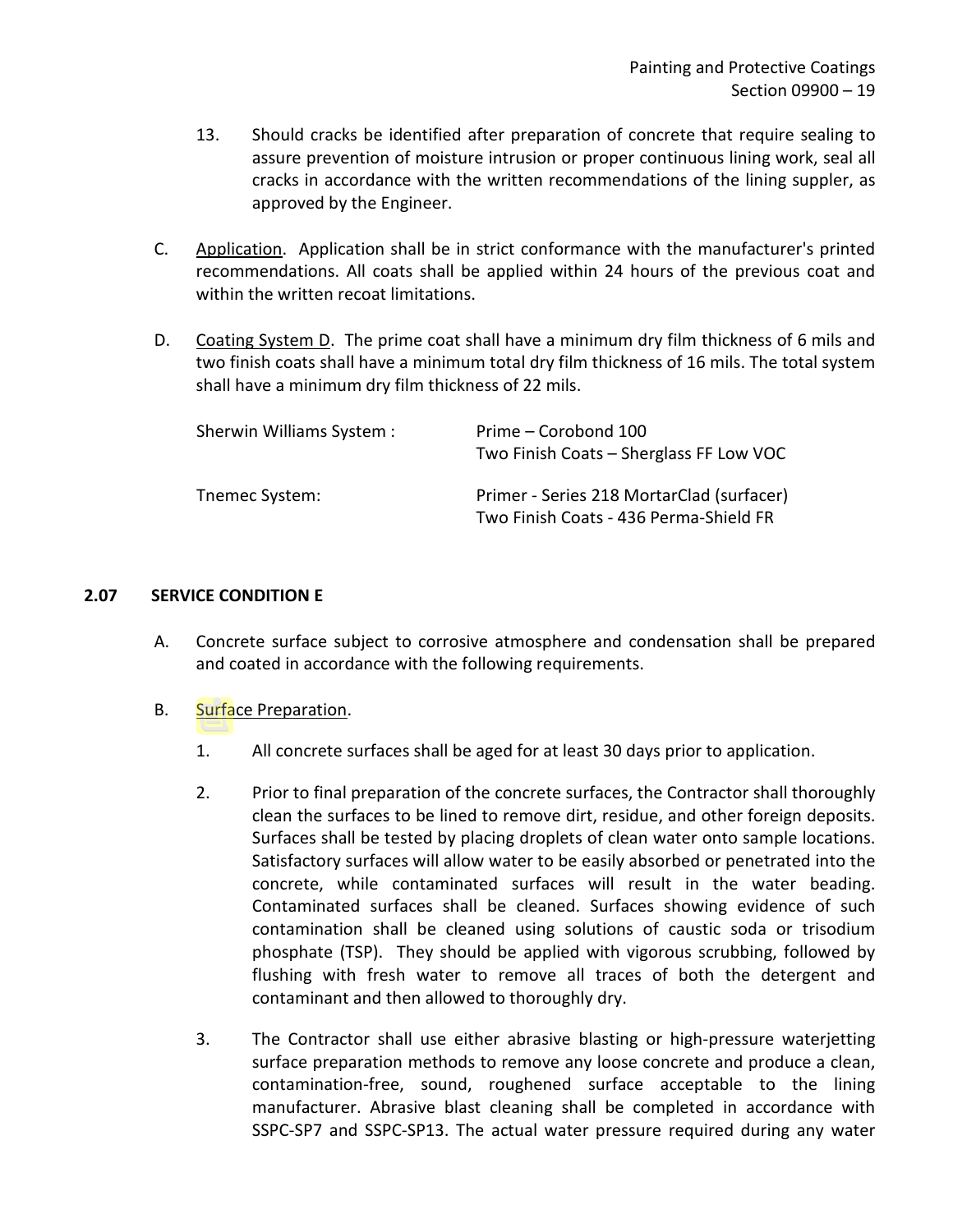jetting to achieve the proper removal of deteriorated concrete is not known, but it is projected that pressures between 10,000 to 30,000 psi will be required. Any water jetting equipment shall utilize an oscillating tip.

- 4. No efflorescence, laitance, or deteriorated concrete shall remain following final surface preparation. Only sound concrete shall remain. The remaining sound concrete shall be uniformly gray in color and appearance.
- 5. The integrity testing of the prepared concrete shall include dragging the dull edge of putty knife along the prepared surfaces. Properly prepared surfaces will leave behind a scratch without substantial substrate removal. Areas where the scraping action leaves behind a groove or indentation shall be further prepared and retested.
- 6. All surfaces shall have a surface profile or anchor pattern equal to the International Concrete Repair Institute (ICRI) replica coupon recommended by the coating suppler.
- 7. The pH of the prepared concrete shall range between 7.0 and 9.0. The pH of the prepared surfaces shall be tested by the Contractor according to ASTM D4262.
- 8. If any reinforcing steel is exposed after removing concrete, it shall be thoroughly cleaned by sandblasting to a near-white metal blast condition (SSPC-SP10).
- 9. The moisture vapor transmission of the area shall be tested in accordance with ASTM D4263. All testing shall be completed by the Contractor and witnessed by the Owner.
- 10. Prior to installing the coating system, the Contractor shall fill all surface areas with depressions deeper than 1/4-inch by filling in with a resurfacing material that is compatible with the coating system selected. The Contractor shall follow the instructions and recommendations of the manufacturer as to application, curing time requirements, depth of repair, and surface preparation procedures. Any resurfacing material shall be properly prepared through scarification prior to the application of any coatings.
- 11. The Contractor shall not start application until the surface pH, moisture content, and surface temperature are within the recommended limits, and the prepared surfaces have been accepted by the Engineer. Application shall only be performed when the surface temperature is stable or on the decline.
- 12. Leading Edges/Terminations: If in the opinion of the Engineer the concrete surfaces specified for coating application does not include a well defined beginning or ending anchor (e.g. terminating edge on lined concrete) or a proper anchored transition between concrete and steel substrates, the coating shall be mechanically anchored to a dry, clean saw cut to a minimum depth of 1/4 inch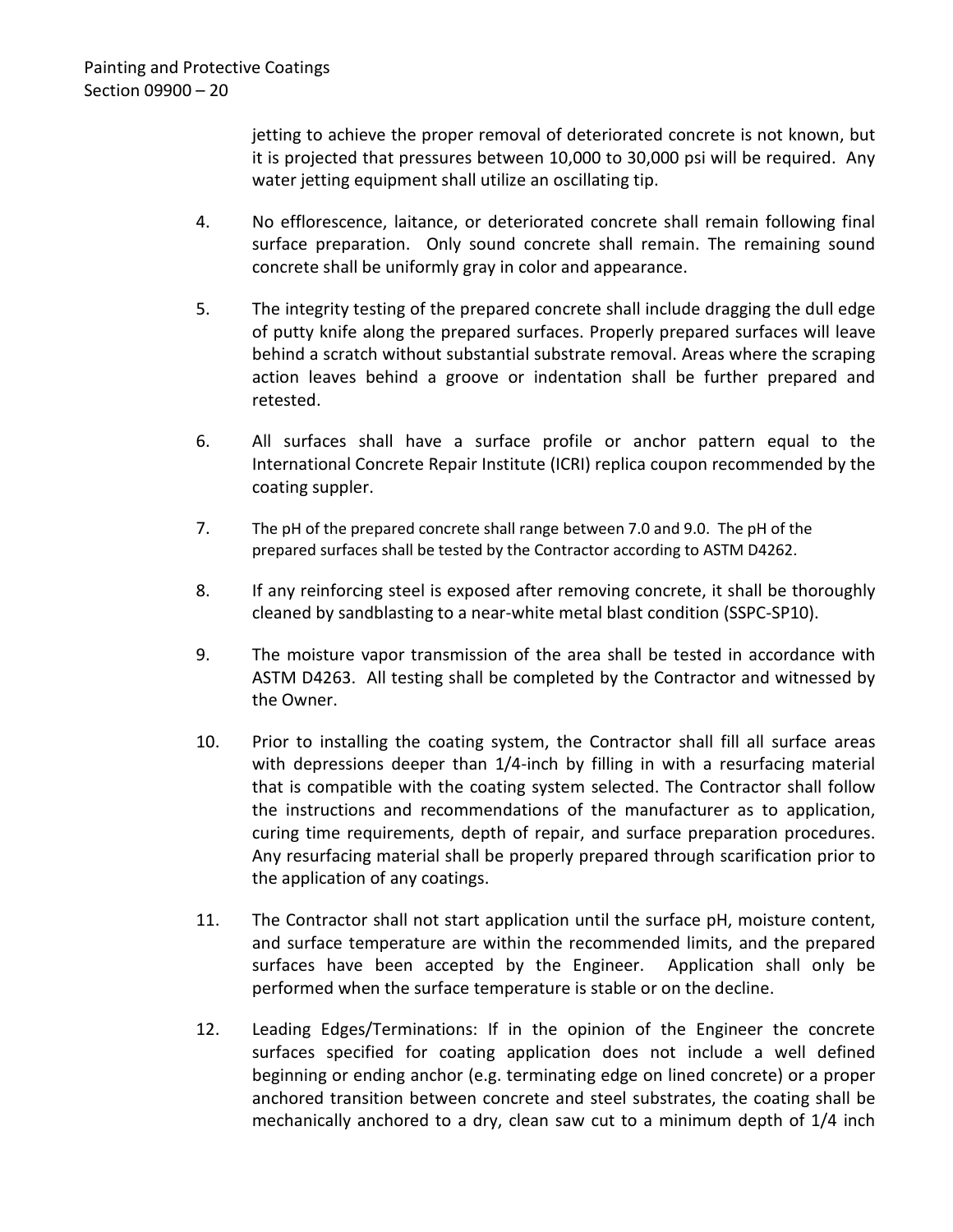and width of 1/4 inch. This includes any steel appurtenances penetrating concrete surfaces. The coating system shall be applied into the saw cut to full depth.

- 13. Should cracks be identified after preparation of concrete that require sealing to assure prevention of moisture intrusion or proper continuous lining work, seal all cracks in accordance with the written recommendations of the lining suppler, as approved by the Engineer.
- C. Application. Application shall be in strict conformance with the manufacturer's recommendations, including recoat times.
- D. Coating System E. First and second coats shall have a minimum dry film thickness of 4.0 mils each. The top coat, minimum dry film thickness shall be 1.5 mils. The total system shall have a minimum dry film thickness of 9.5 mils.

| Carboline System:       | First Coat – Semstone 110<br>Second Coat - Carboguard 890 VOC<br>Topcoat - Carbothane 133 MC                   |
|-------------------------|----------------------------------------------------------------------------------------------------------------|
| Sherwin Williams System | First Coat - Macropoxy 646-100<br>Second Coat - Macropoxy 646-100<br>Topcoat - Hi Solids Polyurethane-100      |
| Themec System:          | First Coat - Series 287 Enviro-Pox<br>Second Coat - Series 287 Enviro-Pox<br>Topcoat - Series 297 Enviro-Glaze |
| Lifelast System:        | First Coat - Primall 160<br>Second Coat - Durasheild 310                                                       |

### <span id="page-22-0"></span>**2.08 SERVICE CONDITION F**

- A. Coating for plastic and fiberglass pipe for purposes of color coding and label stenciling. Coatings to be used for this category shall be certified by the pipe manufacturer to be completely acceptable and non-injurious to the pipe.
- B. Surface Preparation. Lightly sand pipe and wipe with a solvent to degrease and clean surface.
- C. Application. Application shall be in strict conformance with manufacturer's printed recommendation.
- D. Coating System F. Two (2) coats having a total dry film thickness of 8.0 mils.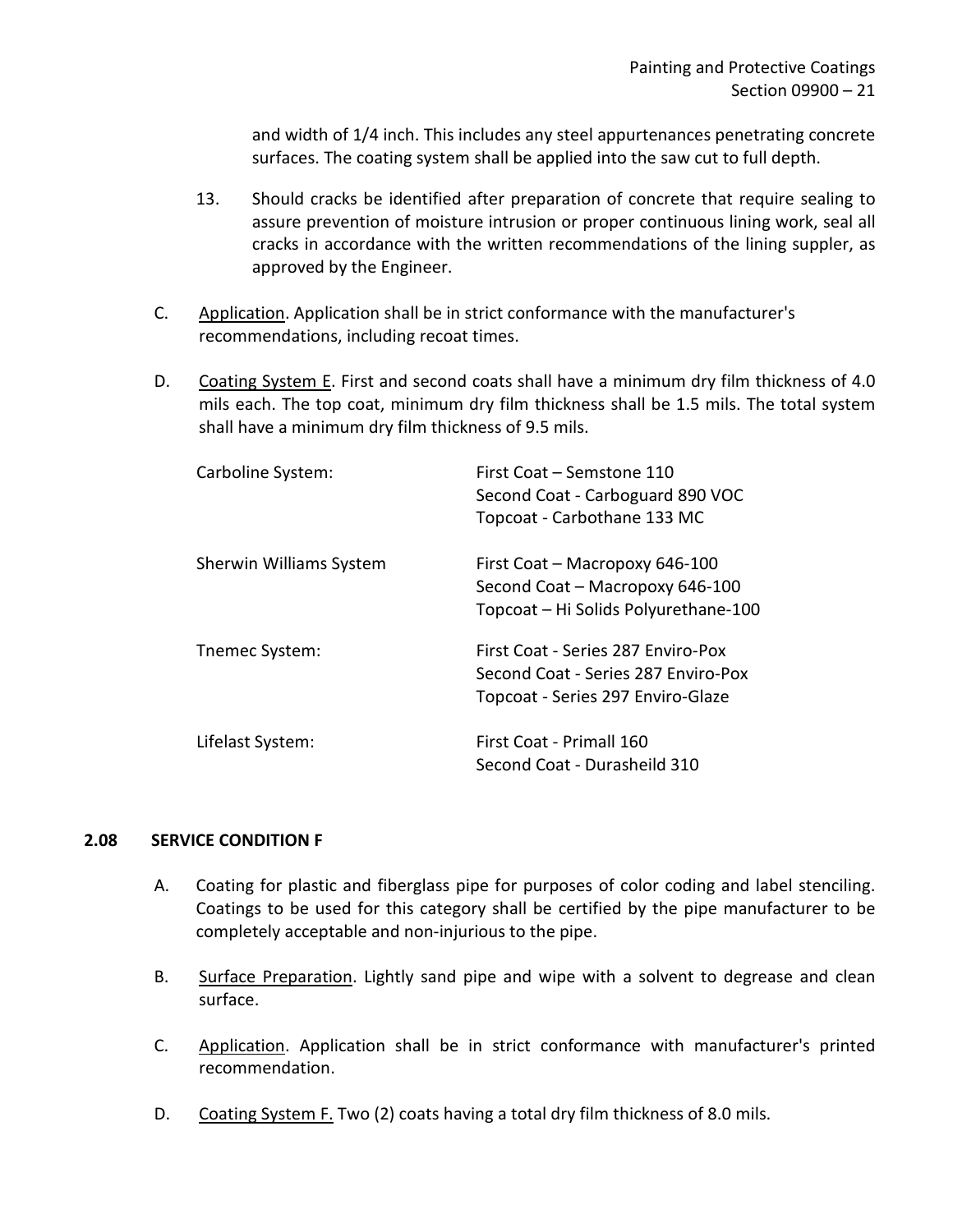| Carboline System:        | Prime Coat - Carbothane 133 MC                                             |
|--------------------------|----------------------------------------------------------------------------|
|                          | Second Coat - Carbothane 133 MC                                            |
| Sherwin Williams System: | Prime Coat - Macropoxy 646-100<br>Finish Coat - Hi Solids Polyurethane-100 |
| Tnemec System:           | Series 115 Uni-Bond DF<br>Series 1029 Endurotone                           |

### <span id="page-23-0"></span>**2.09 SERVICE CONDITION G**

- A. Submerged moving parts including cables, chains, gears, pulleys, etc. shall be prepared and coated in accordance with the following requirements.
- B. Surface Preparation. All rust, scale, dust, and foreign matter removed by power or hand tool cleaning.
- C. Application. Application shall be in strict accordance with manufacturer's recommendation.
- D. Coating System G. The system shall have a total thickness of 25 mils and shall consist of the following:

Chevron - E.P. Roller Grease Texaco - Rust Inhibitive Grease

### <span id="page-23-1"></span>**2.10 SERVICE CONDITION H**

- A. Ferrous metals requiring a heat resistant coating. To ensure proper coating selection, accurately measure surface temperatures. Surface preparation shall be performed in strict conformance with manufacturer's printed directions and treated surfaces shall be coated as soon as possible to avoid surface contamination. In conformance with printed directions of manufacturer: mix and apply coats of each system; and cure coats before recoating or before reaching surface operating temperature. Contingent upon expected temperature range, apply one of the following or equal systems, and avoid excessive film thickness.
- B. Coating System H apply high-temperature coating in strict accordance with the manufacturer recommendations. Some systems may exceed VOC limit restrictions for SCAQMD Rule 1113 and will require installation in a jurisdiction with higher VOC limits.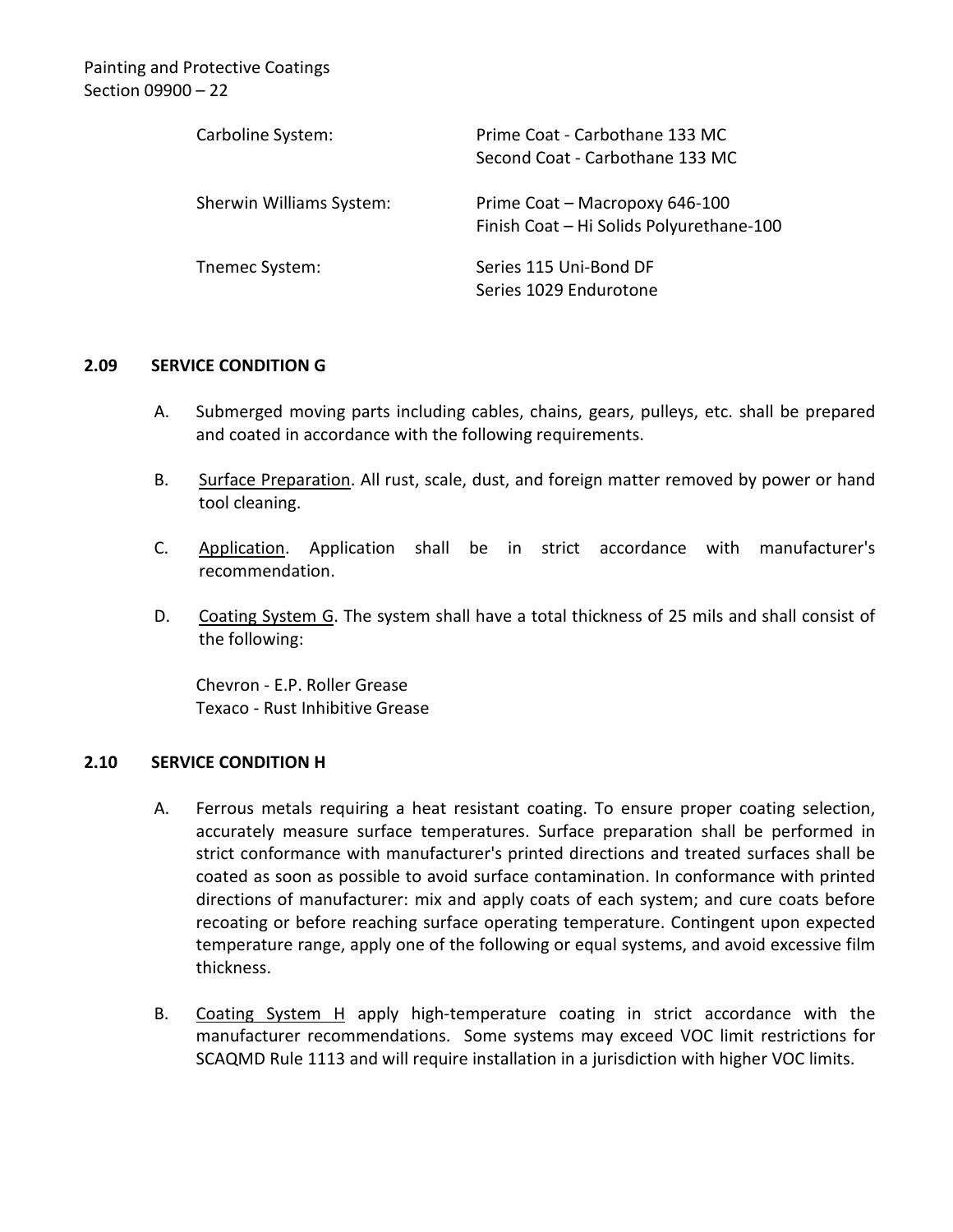Rust-Oleum Systems:

| 300-800°F Temp. Range     | 4200 System                               |
|---------------------------|-------------------------------------------|
| 400-l200°F Temp. Range    | 4300 System                               |
|                           |                                           |
| Carboline Systems:        |                                           |
| Up to 450° F Temp.        | Thermaline 2977 VOC / Thermaline 4900 VOC |
| 400-1200° F Temp.         | Carbozinc 11 Series / Thermaline 4700 VOC |
|                           |                                           |
| Sherwin Williams Systems: |                                           |
| Ambient To 250° F:        | Prime - Corothane I Galvapak -100         |
|                           | Finish - Pro Industrial Acrylic           |
| To 500°F:                 | Prime - Heat-Flex Hi Temp 1200            |
|                           | Finish - Heat-Flex Hi Temp 500            |
| 500°F to 1200°F:          | Prime - Heat-Flex Hi Temp 1200            |
|                           | Finish - Heat-Flex Hi Temp 1100           |

### <span id="page-24-0"></span>**2.11 SERVICE CONDITION I**

- A. Coating of concrete and metal surfaces within the extremely corrosive areas as indicated on the Schedule.
- B. Surface Preparation Concrete.
	- 1. All concrete surfaces shall be aged for at least 30 days prior to application.
	- 2. Prior to final preparation of the concrete surfaces, the Contractor shall thoroughly clean the surfaces to be lined to remove dirt, residue, and other foreign deposits. Surfaces shall be tested by placing droplets of clean water onto sample locations. Satisfactory surfaces will allow water to be easily absorbed or penetrated into the concrete, while contaminated surfaces will result in the water beading. Contaminated surfaces shall be cleaned. Surfaces showing evidence of such contamination shall be cleaned using solutions of caustic soda or trisodium phosphate (TSP). They should be applied with vigorous scrubbing, followed by flushing with fresh water to remove all traces of both the detergent and contaminant and then allowed to thoroughly dry.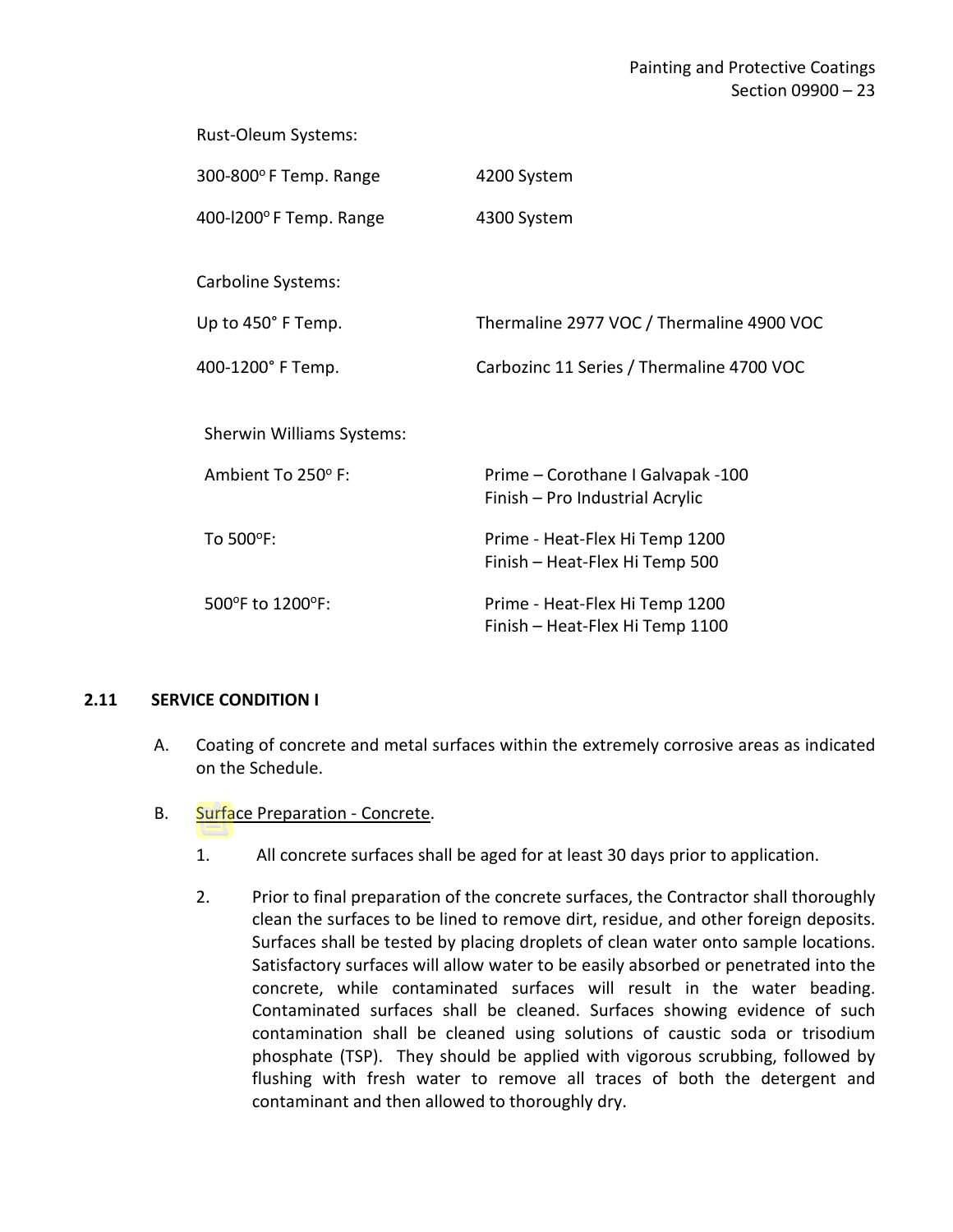- 3. The Contractor shall use either abrasive blasting or high-pressure waterjetting surface preparation methods to remove any loose concrete and produce a clean, contamination-free, sound, roughened surface acceptable to the lining manufacturer. Abrasive blast cleaning shall be completed in accordance with SSPC-SP7 and SSPC-SP13. The actual water pressure required during any water jetting to achieve the proper removal of deteriorated concrete is not known, but it is projected that pressures between 10,000 to 30,000 psi will be required. Any water jetting equipment shall utilize an oscillating tip.
- 4. No efflorescence, laitance, or deteriorated concrete shall remain following final surface preparation. Only sound concrete shall remain. The remaining sound concrete shall be uniformly gray in color and appearance.
- 5. The integrity testing of the prepared concrete shall include dragging the dull edge of putty knife along the prepared surfaces. Properly prepared surfaces will leave behind a scratch without substantial substrate removal. Areas where the scraping action leaves behind a groove or indentation shall be further prepared and retested.
- 6. All surfaces shall have a surface profile or anchor pattern equal to the International Concrete Repair Institute (ICRI) replica coupon recommended by the coating suppler.
- 7. The pH of the prepared concrete shall range between 7.0 and 9.0. The pH of the prepared surfaces shall be tested by the Contractor according to ASTM D4262.
- 8. If any reinforcing steel is exposed after removing concrete, it shall be thoroughly cleaned by sandblasting to a near-white metal blast condition (SSPC-SP10).
- 9. The moisture vapor transmission of the area shall be tested in accordance with ASTM D4263. All testing shall be completed by the Contractor and witnessed by the Owner.
- 10. Prior to installing the coating system, the Contractor shall fill all surface areas with depressions deeper than 1/4-inch by filling in with a resurfacing material that is compatible with the coating system selected. The Contractor shall follow the instructions and recommendations of the manufacturer as to application, curing time requirements, depth of repair, and surface preparation procedures. Any resurfacing material shall be properly prepared through scarification prior to the application of any coatings.
- 11. The Contractor shall not start application until the surface pH, moisture content, and surface temperature are within the recommended limits, and the prepared surfaces have been accepted by the Engineer. Application shall only be performed when the surface temperature is stable or on the decline.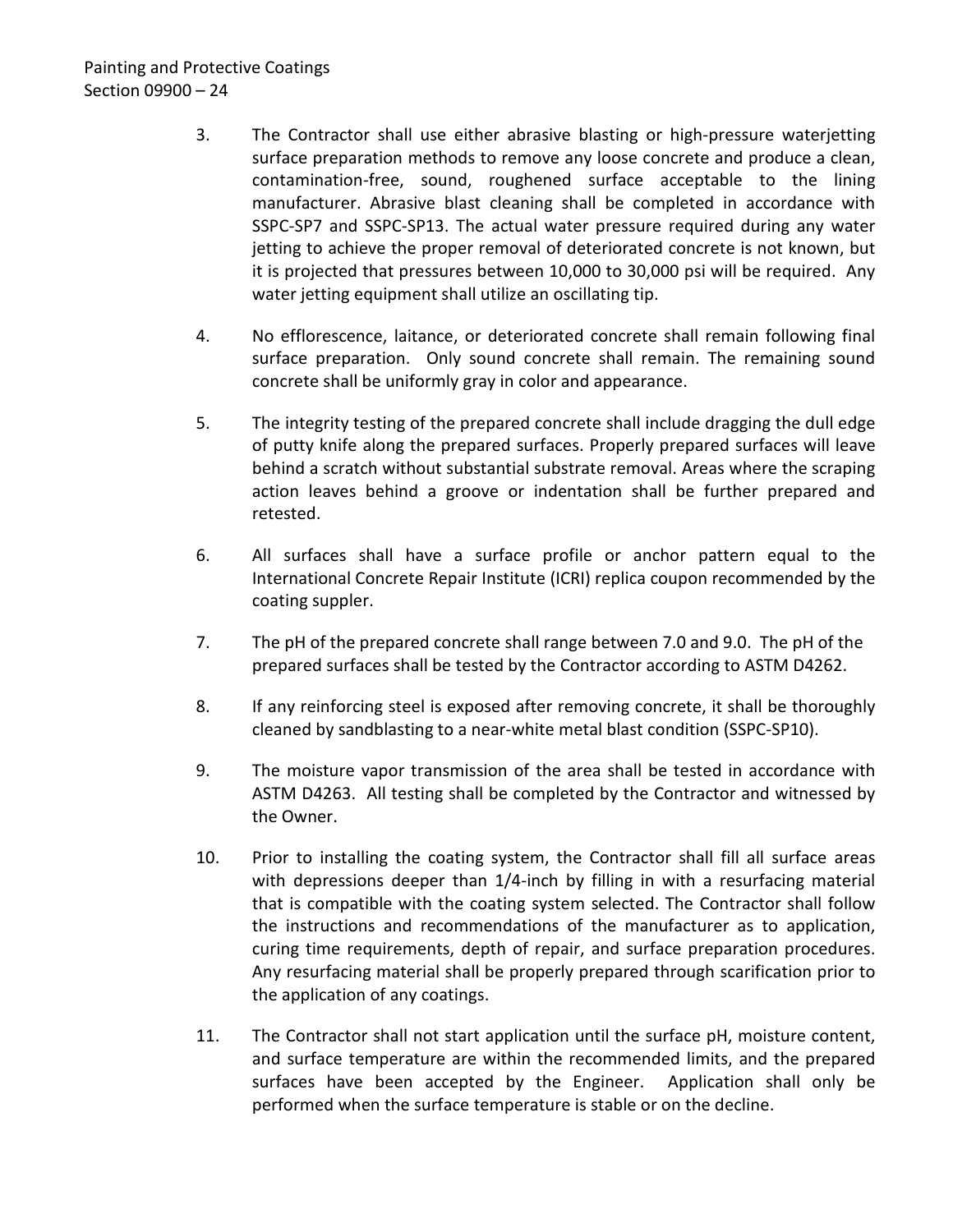- 12. Leading Edges/Terminations: If in the opinion of the Engineer the concrete surfaces specified for coating application does not include a well defined beginning or ending anchor (e.g. terminating edge on lined concrete) or a proper anchored transition between concrete and steel substrates, the coating shall be mechanically anchored to a dry, clean saw cut to a minimum depth of 1/4 inch and width of 1/4 inch. This includes any steel appurtenances penetrating concrete surfaces. The coating system shall be applied into the saw cut to full depth.
- 13. Should cracks be identified after preparation of concrete that require sealing to assure prevention of moisture intrusion or proper continuous lining work, seal all cracks in accordance with the written recommendations of the lining suppler, as approved by the Engineer.
- C. Surface Preparation Steel.
	- 1. All metal surfaces shall be field abrasive blast cleaned in accordance with SSPC-SP10, Near White Blast Cleaning. A sharp, jagged anchor profile not less than 3.5 mils shall be attained. Weld surface, edges, and sharp corners shall be ground to a curve and all weld splatter removed in accordance with NACE SP0178.
- D. Application. Application shall be in strict conformance with the manufacturer's printed recommendations. The applicator shall be a licensed applicator by the coating manufacturer. The finished coating shall be spark tested and all holidays repaired in accordance with NACE SP0188.
- E. Coating System I. Except as otherwise noted, the prime coat on metal surfaces shall have a minimum thickness of 2.0 mils and a maximum thickness of 3.0 mils. The finish coat on a non-abrasive metal surface shall be 30 mils and in an abrasive area shall be 40 mils. The prime coat on concrete surfaces shall have a minimum thickness of 3.0 mils and a maximum thickness of 5.0 mils. The finish coat shall be a minimum 65 mils dry film thickness.

| Carboline System:        | Primer - Plasite 4503<br>Topcoat - Reacatamine 760 Series                                                             |
|--------------------------|-----------------------------------------------------------------------------------------------------------------------|
| Sherwin Williams System: | Concrete Primer - Corobond 300<br>Steel Primer - Macropoxy 646-100<br>Finish Coat - Sherflex Elastomeric Polyurethane |
| Sancon System:           | Concrete Primer - Sancon 100 Epoxy<br>Steel Primer - United 302 Urethane<br>Topcoat - Sancon 100 Polyurethane         |
| Lifelast System:         | Concrete Primer - Primall 160<br>Topcoat - Durachield 310                                                             |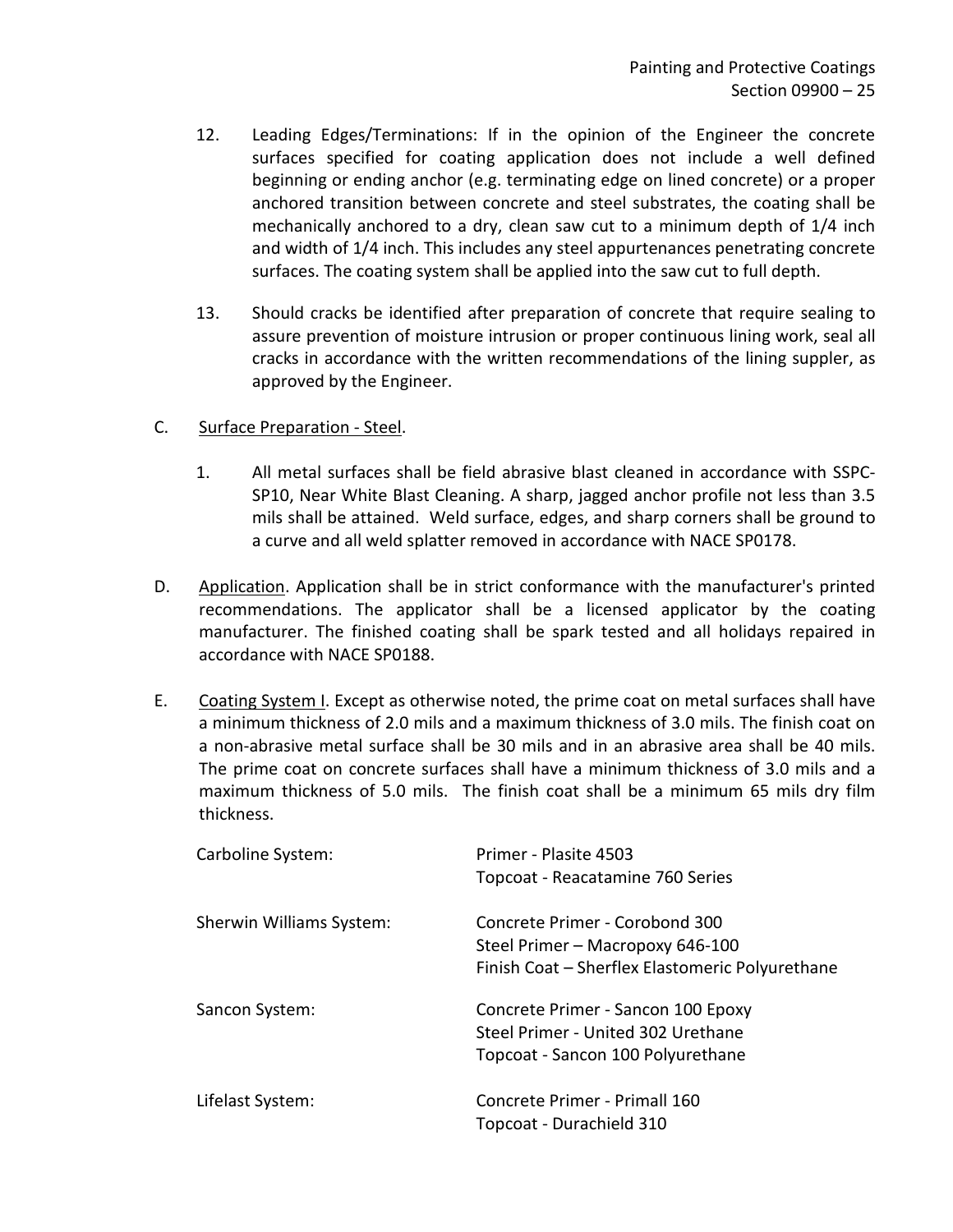### <span id="page-27-0"></span>**2.12 ARCHITECTURAL PAINT FINISHES**

- A. Manufacturer. Unless otherwise noted, products listed below are the standards of quality. Other materials may be approved if they meet the requirements of Section 2.01.
	- 1. System P-1 Enamel on Structural Steel Members

| Frazee Paint System:               | First Coat - C309 UltraTech Water-Based Universal<br>Metal<br>Primer (Delete on factory primed materials)            |
|------------------------------------|----------------------------------------------------------------------------------------------------------------------|
|                                    | Second Coat - 136 Aro-Thane Water-Based<br>Urethane<br>Modified Alkyd Semi-Gloss                                     |
|                                    | Third Coat - 136 Aro-Thane Water-Based Urethane<br>Modified Alkyd Semi-Gloss                                         |
| <b>Sherwin Williams</b><br>System: | First Coat - Procryl Universal Primer<br>(Delete on factory or shop primed materials)                                |
|                                    | Second Coat - Procryl Universal Primer                                                                               |
|                                    | Third Coat - Pro Industrial Acrylic                                                                                  |
|                                    | Fourth Coat - Pro Industrial Acrylic                                                                                 |
| Vista Paint System:                | First Coat - Vista 9600 Protec Primer<br>(Delete on factory primed materials)                                        |
|                                    | Second Coat - Vista 9800 Protec Semi-Gloss Enamel                                                                    |
|                                    | Third Coat - Vista 9800 Protec Semi-Gloss Enamel                                                                     |
| Dunn Edwards System:               | First Coat - BLOC-RUST Premium Red Rust<br>Preventative Primer (BRPR00-1-RO) (delete on<br>factory primed materials) |
|                                    | Second Coat - Ultrashield - Gloss ULSH60                                                                             |
|                                    | Third Coat - Ultrashield Gloss ULSH60                                                                                |
|                                    | Fourth Coat - not necessary                                                                                          |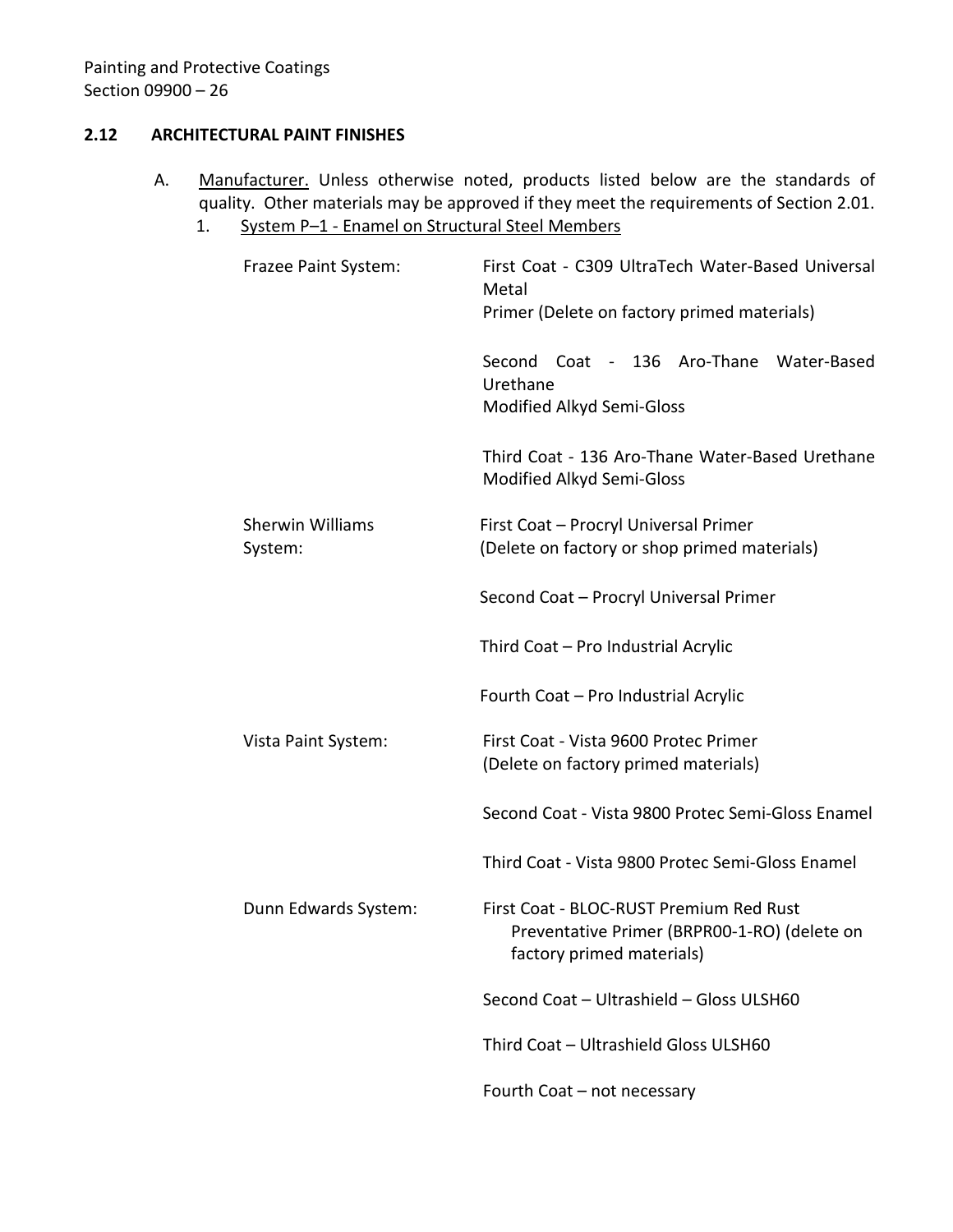# 2. System P-2 - Concrete Masonry Paint on Concrete Unit Masonry

| Frazee Paint System:               | First Coat - C251 Flex Lox Epoxy-Acrylic High pH<br>Masonry<br>Primer                                                      |
|------------------------------------|----------------------------------------------------------------------------------------------------------------------------|
|                                    | Second Coat - 146 Aro-Thane Water Based Urethane<br>Mod.<br><b>Alkyd Gloss</b>                                             |
|                                    | Second Coat - 146 Aro-Thane Water Based Urethane<br>Mod.<br><b>Alkyd Gloss</b>                                             |
| <b>Sherwin Williams</b><br>System: | Monochem System:<br>First Coat - Aquaseal ME12                                                                             |
|                                    | Second Coat - Permasheeld Premium                                                                                          |
|                                    | Third Coat - Permashield Premium                                                                                           |
| Vista Paint System:                | First Coat - Vista 4600 Uniprime II Masonry Primer                                                                         |
|                                    | Second Coat- Vista 290 Uretech Acrylic Gloss<br>Urethane                                                                   |
|                                    | Third Coat - Vista 290 Uretech Acrylic Gloss<br>Urethane                                                                   |
| Dunn Edwards System:               | First coat - Carboline - Sanitile 100 (If on concrete<br>block)<br>First coat - Carboline - Sanitile 120 (If not on block) |
|                                    | Second coat-Carboline, Carbothane 134                                                                                      |
|                                    | Third coat - Carboline, Carbothane 134                                                                                     |

# 3. System P-3 - Concrete Masonry Paint on Concrete

| Frazee Paint System: | First Coat - 203 Duratec II Exterior 100% Acrylic Flat            |  |  |
|----------------------|-------------------------------------------------------------------|--|--|
|                      | Second Coat - 203 Duratec II Exterior 100% Acrylic<br><b>Flat</b> |  |  |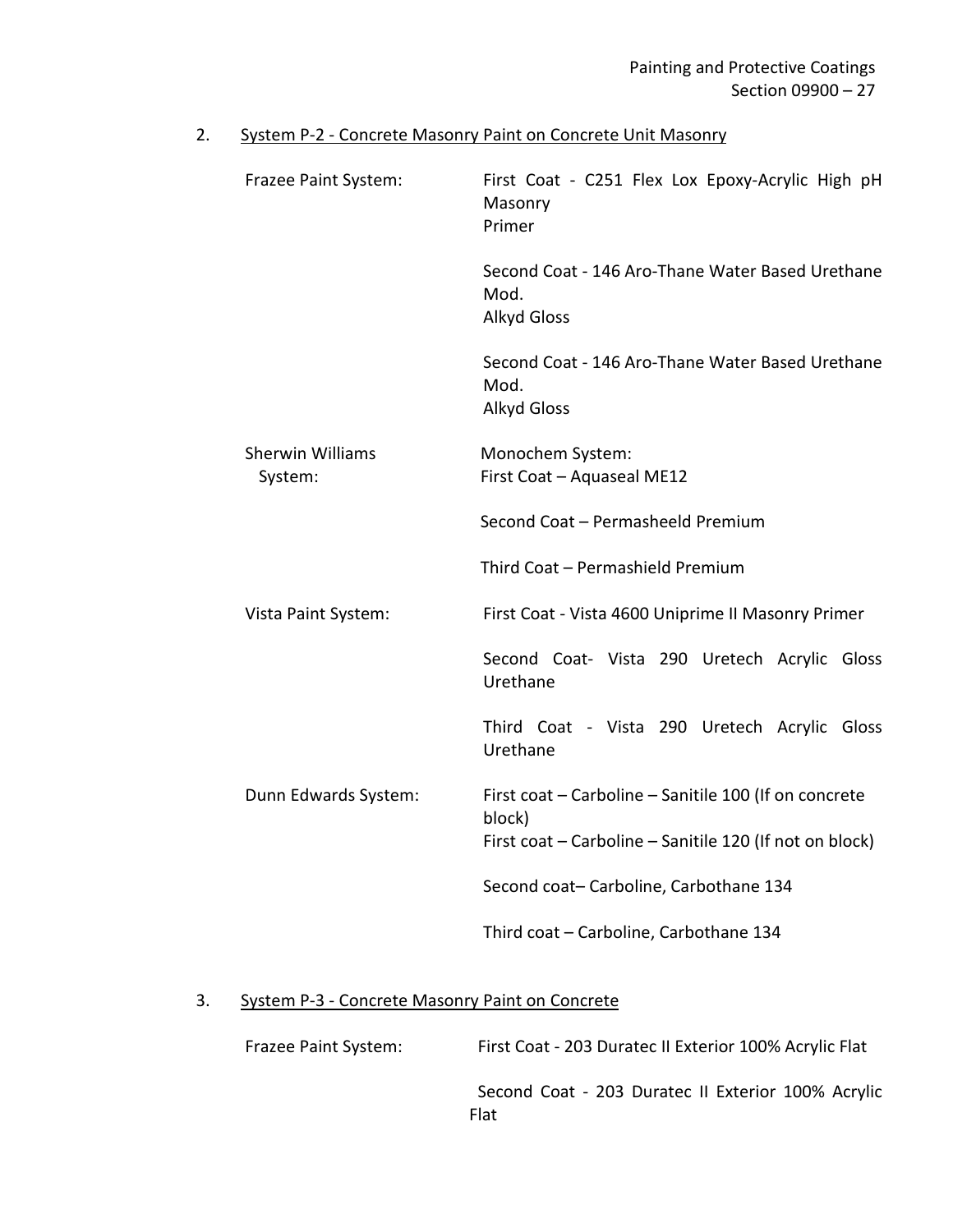|    | <b>Sherwin Williams</b><br>System: | First Coat - Loxon Concrete Masonry Primer                                          |  |
|----|------------------------------------|-------------------------------------------------------------------------------------|--|
|    |                                    | Second Coat - Loxon Acrylic Coating                                                 |  |
|    | Vista Paint System:                | First Coat - Vista 4600 Uniprime II Masonry Primer                                  |  |
|    |                                    | Second Coat- Vista 2000 Duratone 100% Acrylic Flat                                  |  |
|    |                                    | Third Coat - Vista 2000 Duratone 100% Acrylic Flat                                  |  |
|    | Dunn Edwards System:               | First coat - Eff Stop Premium Primer (ESPR00)                                       |  |
|    |                                    | Second Coat - Evershield 100% Acrylic (EVSH10)                                      |  |
|    |                                    | Third Coat - Evershield 100% Acrylic (EVSH10)                                       |  |
| 4. |                                    | System P-4 - Enamel on Galvanized Metal (Doors, Frames, & Sheet Metal)              |  |
|    | Frazee Paint System:               | Pretreatment - Krud Kutter Metal Clean and Etch                                     |  |
|    |                                    | First Coat - C309 UltraTech Water-Based Universal<br>Primer                         |  |
|    |                                    | Coat - 136 Aro-Thane Water-Based<br>Second<br>Urethane<br>Modified Alkyd Semi-Gloss |  |
|    |                                    | Third Coat - 136 Aro-Thane Water-Based Urethane<br>Modified<br>Alkyd Semi-Gloss     |  |
|    | Sherwin Williams System:           | Pretreatment - Great Lakes Clean and Etch                                           |  |
|    |                                    | First Coat- Procryl Universal Primer                                                |  |
|    |                                    | Second Coat - Pro Industrial Acrylic                                                |  |
|    |                                    | Third Coat - Pro Industrial Acrylic                                                 |  |
|    | Vista Paint System:                | Pretreatment - Jasco Prep N Prime                                                   |  |
|    |                                    | First Coat - Vista 4800 Acrylic Metal Prime                                         |  |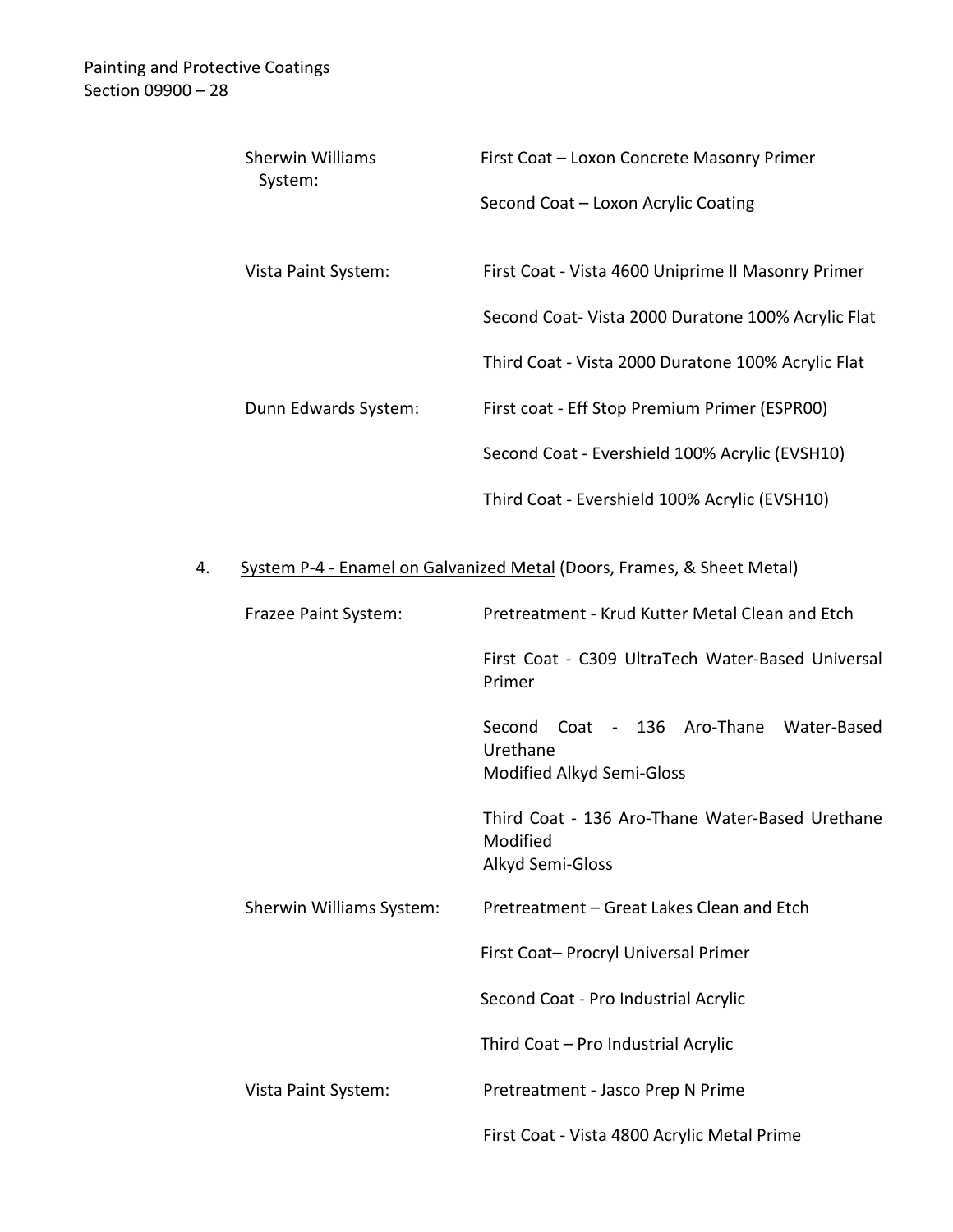|    |                                     | Second Coat - Vista 8400 Carefree 100% Acrylic<br>Semi<br><b>Gloss Enamel</b>       |  |
|----|-------------------------------------|-------------------------------------------------------------------------------------|--|
|    |                                     | Third Coat - Vista 8400 Carefree 100% Acrylic Semi<br>Gloss<br>Enamel               |  |
|    | Dunn Edwards System:                | Pretreatment - Carboline - Galoseal (if substrate is<br>unpainted galvanized)       |  |
|    |                                     | First Coat - If previously painted use Ultrashield<br>DTM Gray Primer ULDM00GR      |  |
|    |                                     | Second Coat - Ultrashield Gloss ULSH60                                              |  |
|    |                                     | Third Coat - Ultrashield Gloss ULSH60                                               |  |
| 5. | System P-5 - Enamel on Primed Metal |                                                                                     |  |
|    | Frazee Paint System:                | First Coat - 168 Prime+Plus Primer/Sealer                                           |  |
|    |                                     | Coat - 136 Aro-Thane Water-Based<br>Second<br>Urethane<br>Modified Alkyd Semi-Gloss |  |
|    | Sherwin Williams System:            | Prime Repair Coat - Procryl Universal Primer                                        |  |
|    |                                     | First Coat- Pro Industrial Acrylic                                                  |  |
|    |                                     | Second Coat - Pro Industrial Acrylic                                                |  |
|    | Vista Paint System:                 | First Coat - Vista 8400 Carefree 100% Acrylic Semi<br>Gloss<br>Enamel               |  |
|    |                                     | Second Coat - Vista 8400 Carefree 100% Acrylic                                      |  |

Dunn Edwards System: First Coat – Ultrashield Multi Surface Primer ULMS

Semi

Gloss Enamel

Second Coat - Ultrashield Gloss ULSH60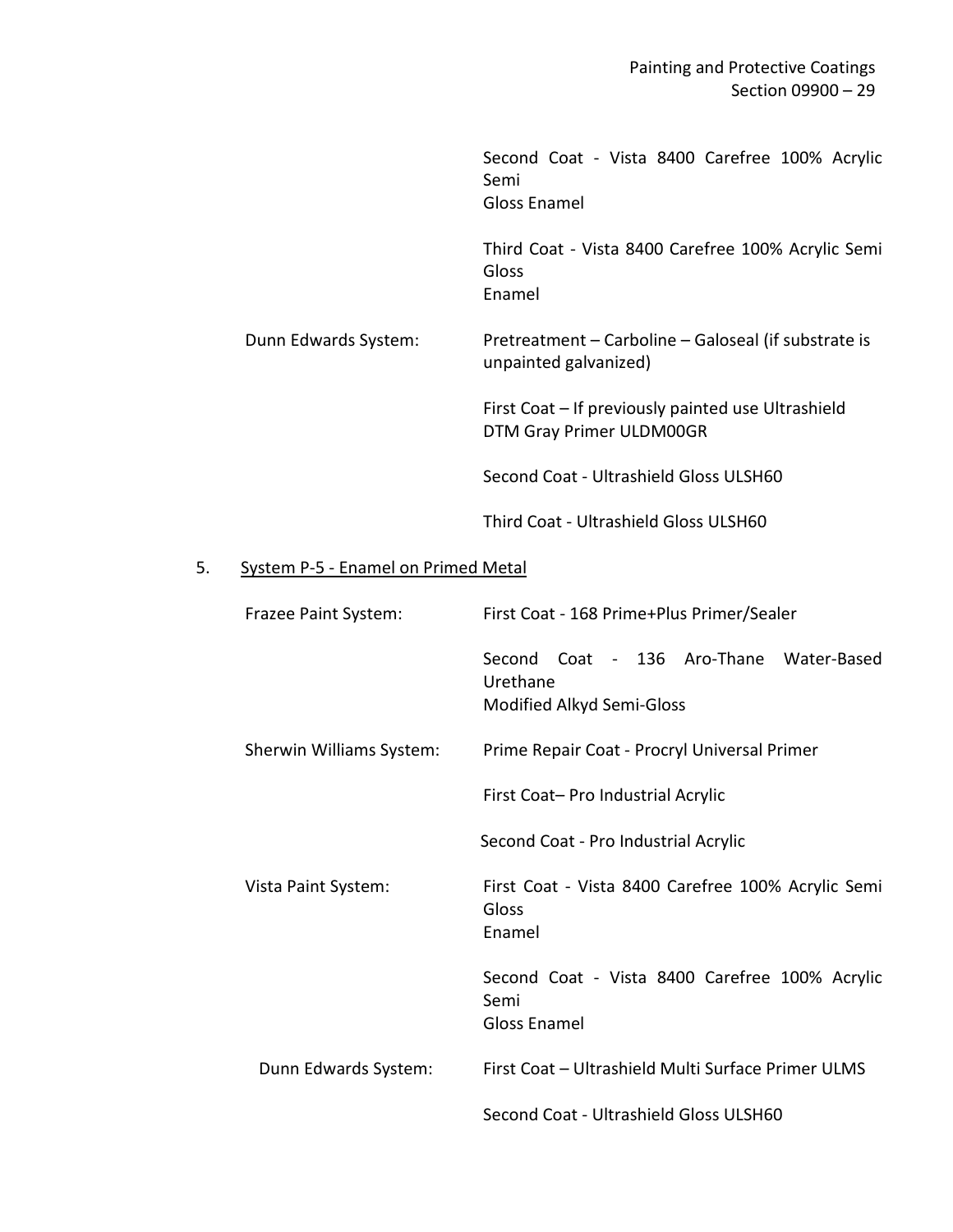#### 6. System P-6 - Semi Gloss Enamel Paint on Interior Concrete Unit Masonry

| Frazee Paint System:               | First Coat - C302 Ultra Tech 100% Acrylic Block Filler                    |  |
|------------------------------------|---------------------------------------------------------------------------|--|
|                                    | Second Coat - 124 Mirro Glide 100% Acrylic Semi-<br>Gloss                 |  |
|                                    | Second Coat - 124 Mirro Glide 100% Acrylic Semi-<br>Gloss                 |  |
|                                    |                                                                           |  |
| <b>Sherwin Williams</b><br>System: | First Coat - Loxon Block Resurfacer                                       |  |
|                                    | Second Coat- Pro Industrial Acrylic                                       |  |
|                                    | First Coat - Pro Industrial Acrylic                                       |  |
| Vista Paint System:                | First Coat - Vista 040 Block Coat                                         |  |
|                                    | Second Coat- Vista 8400 Carefree 100% Acrylic<br>Semi Gloss Enamel        |  |
|                                    | Third Coat - Vista 8400 Carefree 100% Acrylic Semi<br><b>Gloss Enamel</b> |  |
| Dunn Edwards System:               | First Coat - "Blocfill" Smooth W305SMOOTH<br><b>BLOCFILL (SBPR00)</b>     |  |
|                                    | Second Coat - Decoglo W450SUPREMA (SPMA50)                                |  |
|                                    | Third Coat - Decoglo W450SUPREMA (SPMA50)                                 |  |

### 7. System P-7 - Sealer for Unpainted Masonry Surfaces

A transparent waterproofing sealer shall be applied to all above grade masonry surfaces, with the exception of interior building walls, both smooth face and split face block as shown on plans and in Coating Systems Schedule. Apply to dry, clean split faced surface with airless spray. Rate of application shall be in accordance with manufacturer's recommendations.

Frazee Paint System: Monochem 4990 Aquaseal SS Water Repellent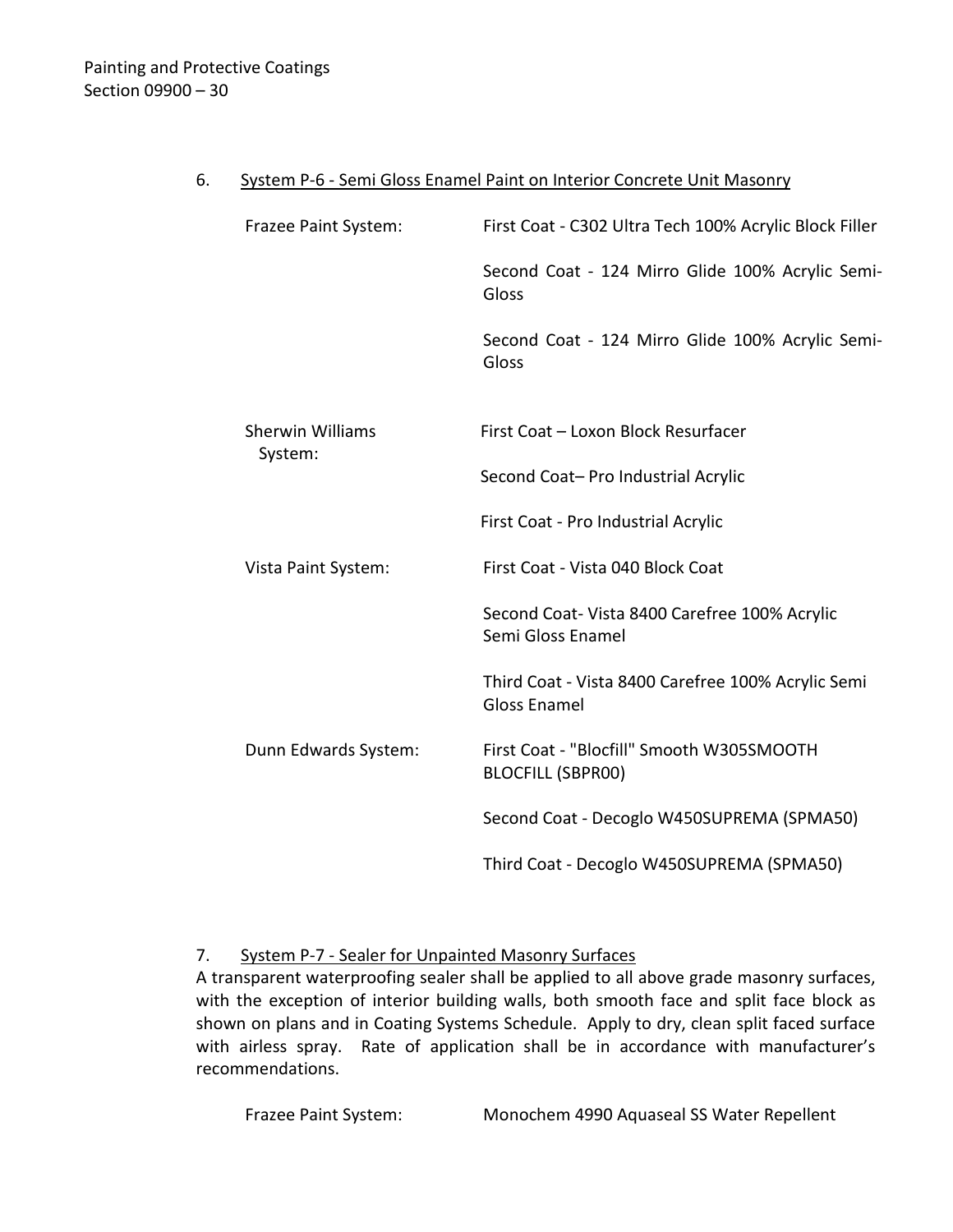# Painting and Protective Coatings Section 09900 – 31

| Vista Paint System:  | Monochem Aquaseal ME12 |
|----------------------|------------------------|
| Dunn Edwards System: | Rainguard - Microseal  |

# 8. System P-8 - Interior Pipe Insulation

| Frazee Paint System: | First Coat - C152 Ultratech Multi-Solution Latex<br>Primer                                         |
|----------------------|----------------------------------------------------------------------------------------------------|
| Vista Paint System:  | Second Coat - 077 Velvin ETU Latex Flat<br>First Coat - Vista 8000 PrimeZall                       |
|                      | Second Coat - Vista 8400 Carefree 100% Acrylic<br>Semi<br><b>Gloss Enamel</b>                      |
| Dunn Edwards System: | Third Coat - Vista 8400 Carefree 100% Acrylic Semi<br>Gloss<br>Enamel<br>First Coat - Sanitile 120 |
|                      | Second Coat - Ultrashield Gloss ULSH60                                                             |

# 9. System P-9 - Metal Protected Exterior Pipe Insulation

| Frazee Paint System: | First Coat - C309 Ultratech Water Based Universal<br>Primer         |
|----------------------|---------------------------------------------------------------------|
|                      | Second Coat - 203 Duratech II Exterior 100 Acrylic<br>Flat          |
| Vista Paint System:  | First Coat - Vista 9600 Protec Primer                               |
|                      | Second Coat - Vista 8400 Carefree 100%<br>Acrylic Semi Gloss Enamel |
|                      | Third Coat - Vista 8400 Carefree 100% Acrylic<br>Semi Gloss Enamel  |
| Dunn Edwards System: | First Coat- Ultrashield DTM Gray Primer ULDM00GR                    |
|                      | Second Coat - Ultrashield Gloss ULSH60                              |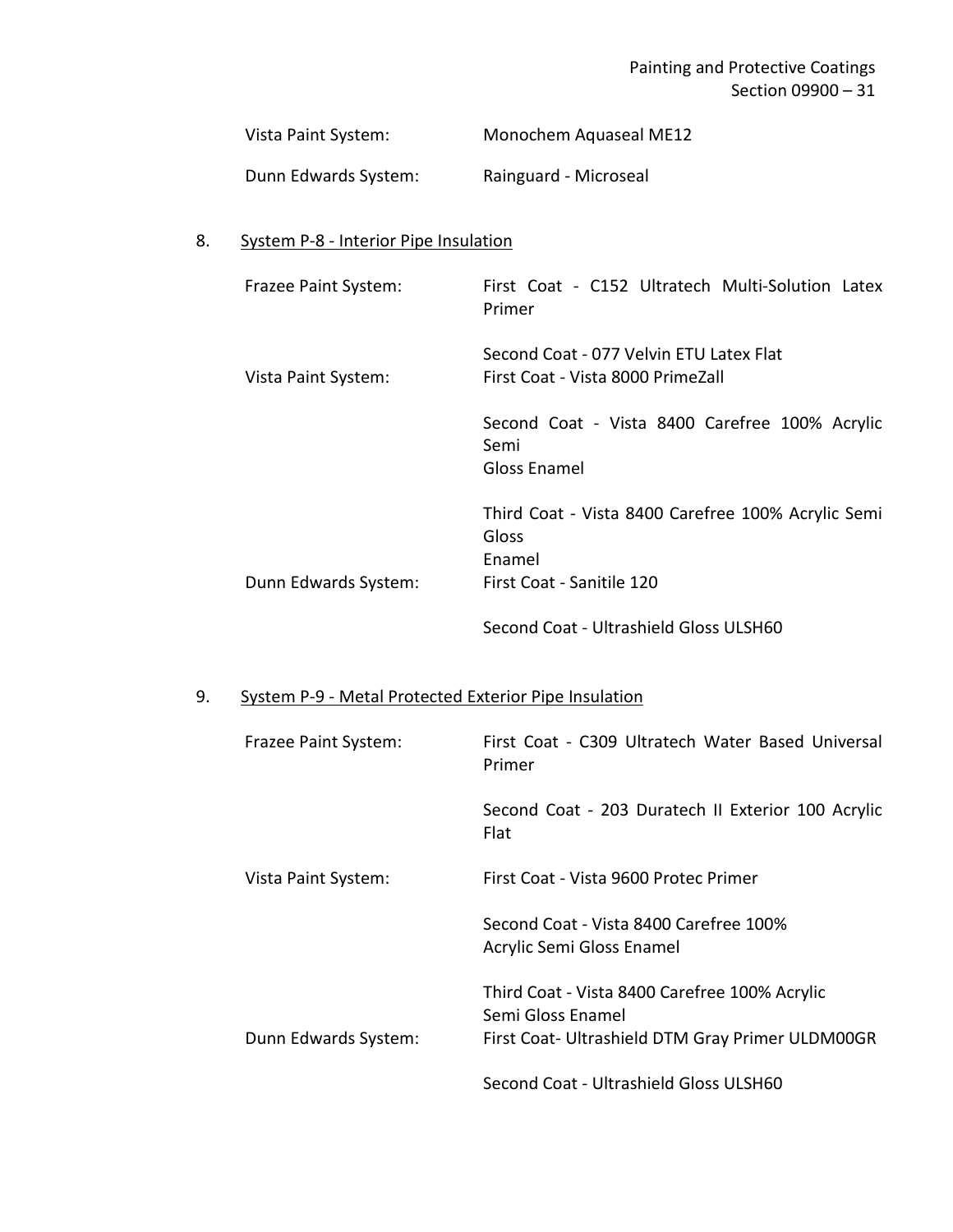# 10. System P-10 - New Galvanized Surfaces

|     | Frazee Paint System:                                      | Pretreatment - Krud Kutter Metal Clean and Etch                                     |  |
|-----|-----------------------------------------------------------|-------------------------------------------------------------------------------------|--|
|     |                                                           | First Coat - C309 UltraTech Water-Based Universal<br>Primer                         |  |
|     |                                                           | Second<br>Coat - 136 Aro-Thane<br>Water-Based<br>Urethane Modified Alkyd Semi-Gloss |  |
|     |                                                           | Third Coat - 136 Aro-Thane Water-Based Urethane<br>Modified Alkyd Semi-Gloss        |  |
|     | Vista Paint System:                                       | Pretreatment - Jasco Prep N Prime                                                   |  |
|     |                                                           | First Coat - Vista 4800 Acrylic Metal Prime                                         |  |
|     |                                                           | Second Coat - Vista 8400 Carefree 100% Acrylic<br>Semi Gloss Enamel                 |  |
|     |                                                           | Third Coat - Vista 8400 Carefree 100% Acrylic<br>Semi Gloss Enamel                  |  |
|     | Dunn Edwards System:                                      | Pretreatment - Carboline - Galoseal (if substrate is<br>unpainted galvanized)       |  |
|     |                                                           | Prime Coat - If previously painted use Ultrashield<br>DTM Gray Primer ULDM00GR      |  |
|     |                                                           | Second Coat - Ultrashield Gloss ULSH60                                              |  |
|     |                                                           | Third Coat - Ultrashield Gloss ULSH60                                               |  |
| 11. | System P-11 - Spot Repair of Damaged New Galvanized Metal |                                                                                     |  |
|     | Frazee Paint System:                                      | First Coat - C309 UltraTech Water-Based<br><b>Universal Primer</b>                  |  |
|     |                                                           | Second Coat - 136 Aro-Thane Water-Based<br>Urethane<br>Modified Alkyd Semi-Gloss    |  |
|     | Vista Paint System:                                       | First Coat - Vista 4800 Acrylic Metal Prime                                         |  |
|     |                                                           | Second Coat - Vista 8400 Carefree 100%                                              |  |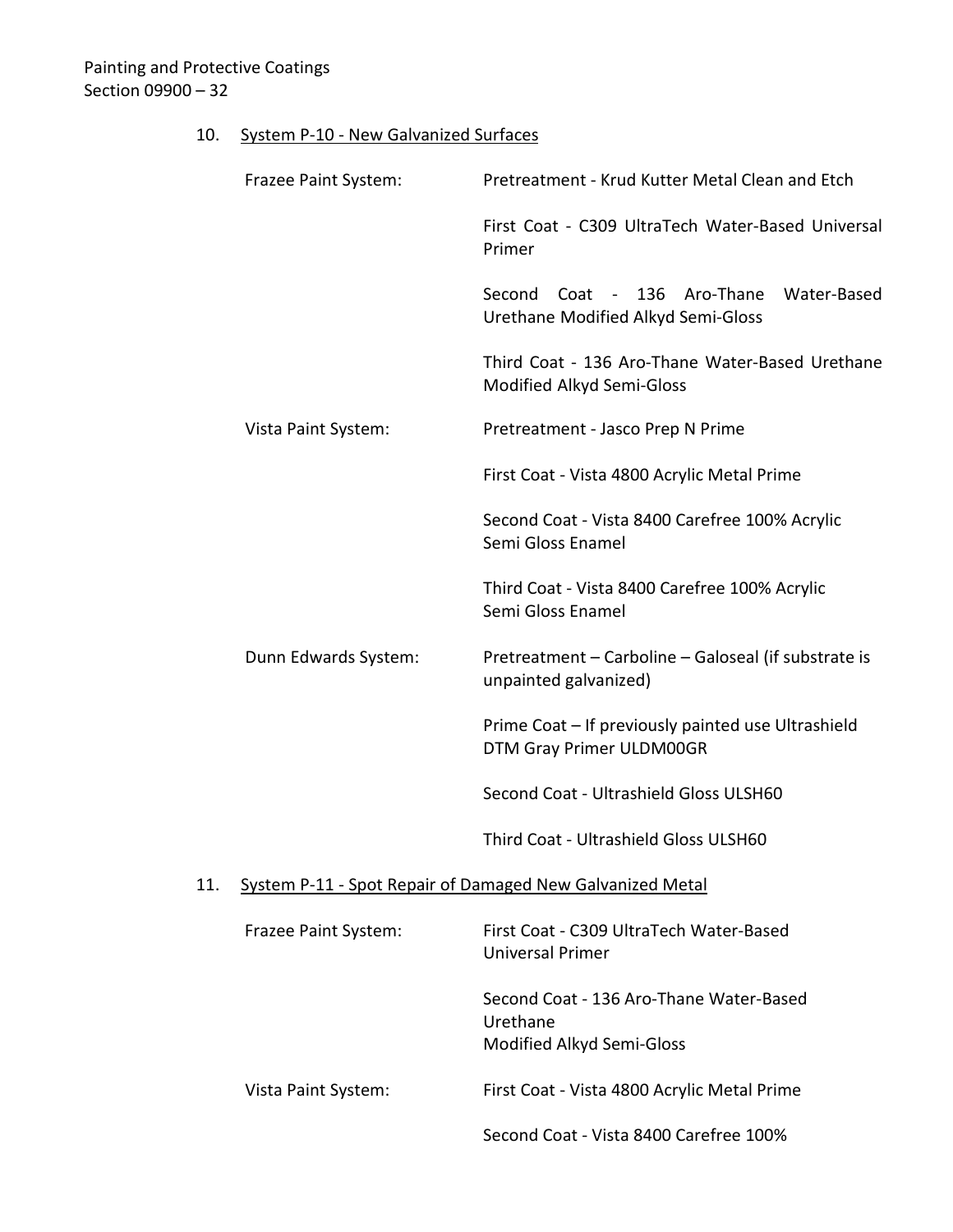Acrylic Semi Gloss Enamel

Third Coat - Vista 8400 Carefree 100% Acrylic Semi Gloss Enamel

### 12. System P-12 - Primer Over Bituminous Coating

| Frazee Paint System: | First Coat - Macropoxy 646-100 Fast-Cure<br>(VOC 100 g/l)           |
|----------------------|---------------------------------------------------------------------|
|                      | Second Coat - Macropoxy 646-100 Fast-Cure<br>(VOC 100 g/l)          |
| Vista Paint System:  | First Coat - Vista 8000 PrimeZall Primer                            |
|                      | Second Coat - Vista 8400 Carefree 100%<br>Acrylic Semi Gloss Enamel |
|                      | Third Coat - Vista 8400 Carefree 100% Acrylic<br>Semi Gloss Enamel  |
| Dunn Edwards System: | First Coat - Carboline Sanitile 120                                 |
|                      | Second coat - Ultrashield Gloss ULSH60                              |

#### <span id="page-34-0"></span>**2.13 MISCELLANEOUS COATINGS**

- A. Hydrants, indicator post, traffic posts, guard rails and ladders shall be safety yellow, matching OSHA Safety Yellow Color and using specified Service Condition "B".
- B. Handwheels and operating handles of all valves and equipment shall be safety red, matching OSHA Safety Red Color, using, contingent upon exposure, Coating System "B" in non-corrosive atmosphere and Coating Services Condition "C" in corrosive atmosphere and high humidity exposures.

### <span id="page-34-1"></span>**PART 3 - EXECUTION**

### <span id="page-34-2"></span>**3.01 GENERAL**

A. All surface preparation, coating and paint application shall conform to applicable standards of SSPC and the manufacturer's printed instructions. Material applied prior to approval of the surface by the Engineer shall be removed and reapplied to the satisfaction of the Engineer at the expense of the Contractor.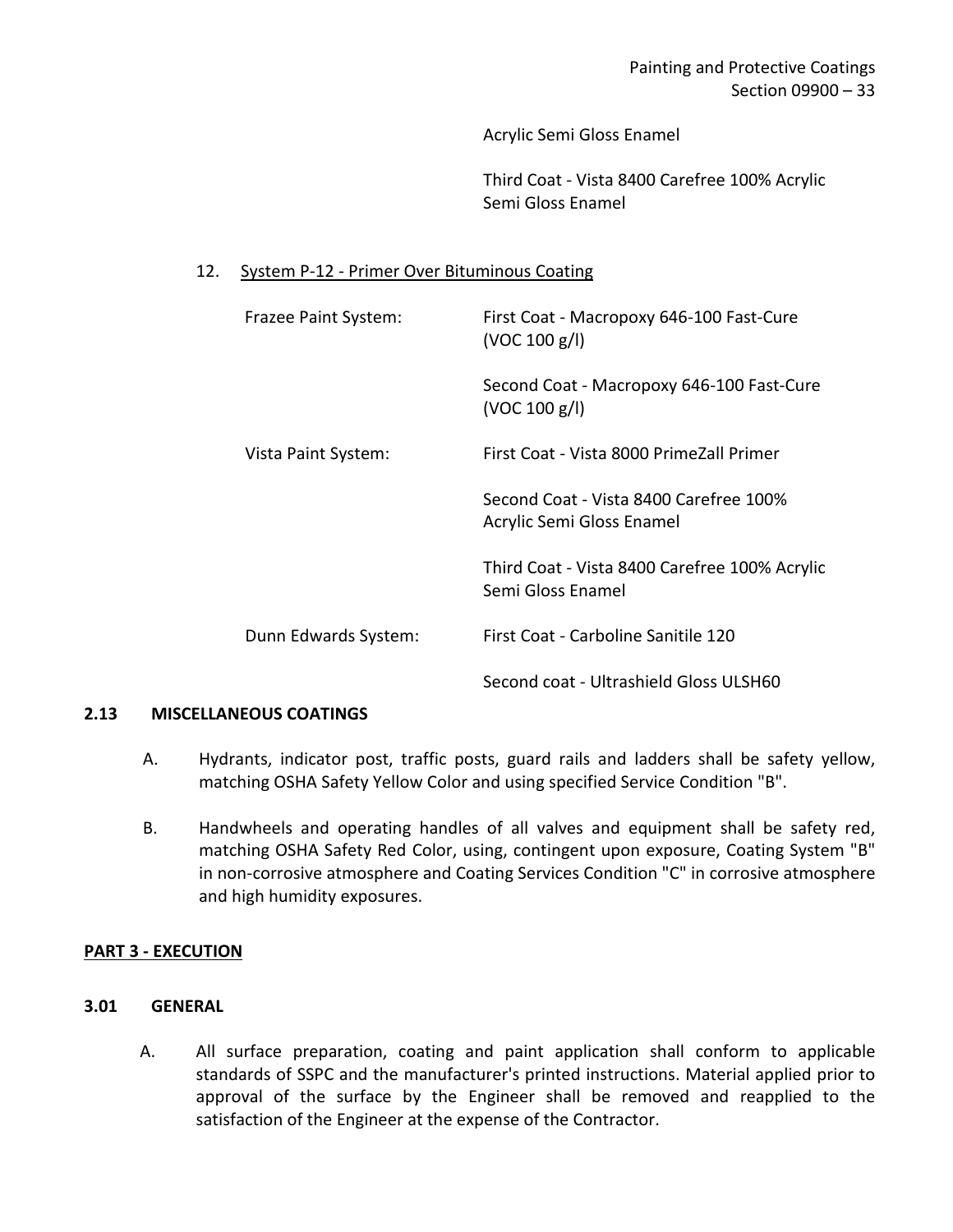- B. All work shall be performed by skilled craftsmen qualified to accomplish the required work in a manner comparable with the best standards of practice. Continuity of personnel shall be maintained and transfer of key personnel shall be coordinated with the Engineer.
- C. The Contractor shall provide a supervisor to be at the work site during cleaning, application operations. The supervisor shall have the authority to sign any change orders, coordinate work and make other decisions pertaining to the fulfillment of their contract.
- D. Contractor shall provide approved sanitary facilities for all project personnel, as no existing facilities will be available to the Contractor. Facilities shall be maintained during the project to complete standards established by Owner, and shall be removed prior to Contractor's departure from the site at completion of the project.
- E. Dust, dirt, oil, grease or any foreign matter which will affect the adhesion or durability of the finish must be removed by washing with clean rags dipped in an approved commercial cleaning solvent, rinsed with clean water and wiped dry with clean rags.
- F. The Contractor's painting and coating equipment shall be designed for application of materials specified and shall be maintained in first class working condition. Compressors shall have suitable traps and filters to remove water and oils from the air. Blotter test shall be accomplished at each start-up period and as deemed necessary by the Engineer. Contractor's equipment shall be subject to approval of the Engineer.
	- 1. Cleanliness of compressed air supply used for conventional equipment or blow down operations shall be verified daily, and as deemed necessary by Engineer, by directing a stream of air, without abrasive, from the blast nozzle onto a white blotter or cloth for twenty seconds in accordance with ASTM D4285. If air contamination is evident, change filters, clean traps, add moisture separators or filters, or make adjustments as necessary to achieve clean, dry air.
- G. Application of the first coat shall follow immediately after surface preparation and cleaning within an eight-hour working day. Any cleaned areas not receiving first coat within an eight-hour period shall be recleaned prior to application of first coat.
- H. Because of the presence of moisture and possible contaminants in the working atmosphere, care shall be taken to ensure previously coated or painted surfaces are protected or recleaned prior to application of subsequent coat(s). The Engineer shall approve methods of protection and recleaning.
	- 1. The project is subject to intermittent shutdown if, in the opinion of the Engineer, cleaning, coating and painting operations are creating a localized condition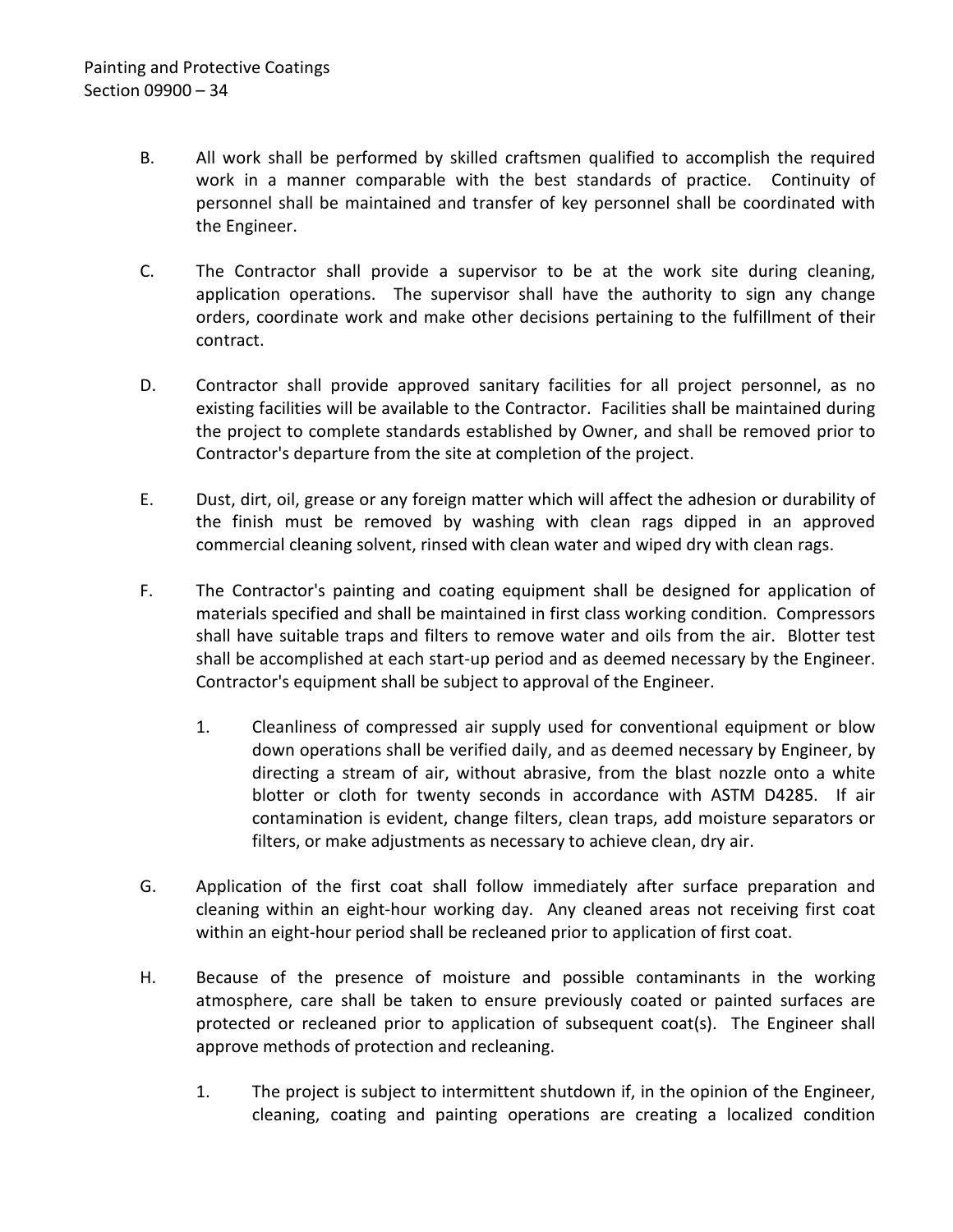detrimental to ongoing facility activities, personnel, or adjacent property.

- 2. In the event of emergency shutdown by the Engineer, Contractor shall immediately correct deficiencies. All additional costs created by shutdown shall be borne by Contractor.
- I. The Contractor shall provide, at his own expense, all necessary power for his operations under the contract.
- J. Inspection: all operations will be monitored 100% by an Owner-appointed quality assurance inspector. All additional costs incurred by off-site inspection shall be borne by the Contractor. These include, but are not limited to travel, lodging, food, auto rental (where applicable) and any other expenses directly related to the inspection.

#### <span id="page-36-0"></span>**3.02 QUALITY CONTROL**

- A. Ambient Conditions: no coating shall be applied when the surrounding air temperature or the temperature of the surface to be coated or painted is below 50 degrees F. No coatings shall be applied at temperatures above 110 degrees F. No coatings shall be applied to wet or damp surfaces or in rain, snow, fog or mist, when the surface temperature is less than 5 degrees F. above the dewpoint, or when it is expected the air temperature will drop below 50 degrees.
- B. Dewpoint shall be measured by the use of an instrument such as a Sling Psychrometer in conjunction with U.S. Department of Commerce Weather Bureau Psychrometric Tables or equivalent in accordance with ASTM D337. Relative humidity shall not be more than 85 percent. If unacceptable conditions are prevalent coating or paint application shall be delayed or postponed until conditions are favorable. The day's coating or paint application shall be completed in time to permit the film sufficient drying time prior to damage though atmospheric conditions. Temperature and dewpoint requirements noted above and herein shall apply to all surface preparation operations, except low and high temperature limits.
- C. Surface Preparation: surface preparation will be based upon comparison with: "Pictorial Surface Preparation Standards for Painting Steel Surfaces," SSPC-Vis 1 and as described herein. Anchor profile for prepared steel surfaces shall be sharp and jagged (not peened) and measured by using a nondestructive instrument such as a Testex Press-0-Film System in accordance with ASTM D4417. Anchor profile for prepared concrete shall be measured by using a ICRI CSP comparison coupons.
- D. The Contractor shall conduct all operations so as to confine debris and overspray to within the bounds of the site. The Contractor shall take all precautions necessary to prevent adverse off-site consequences of painting operations. Any complaints received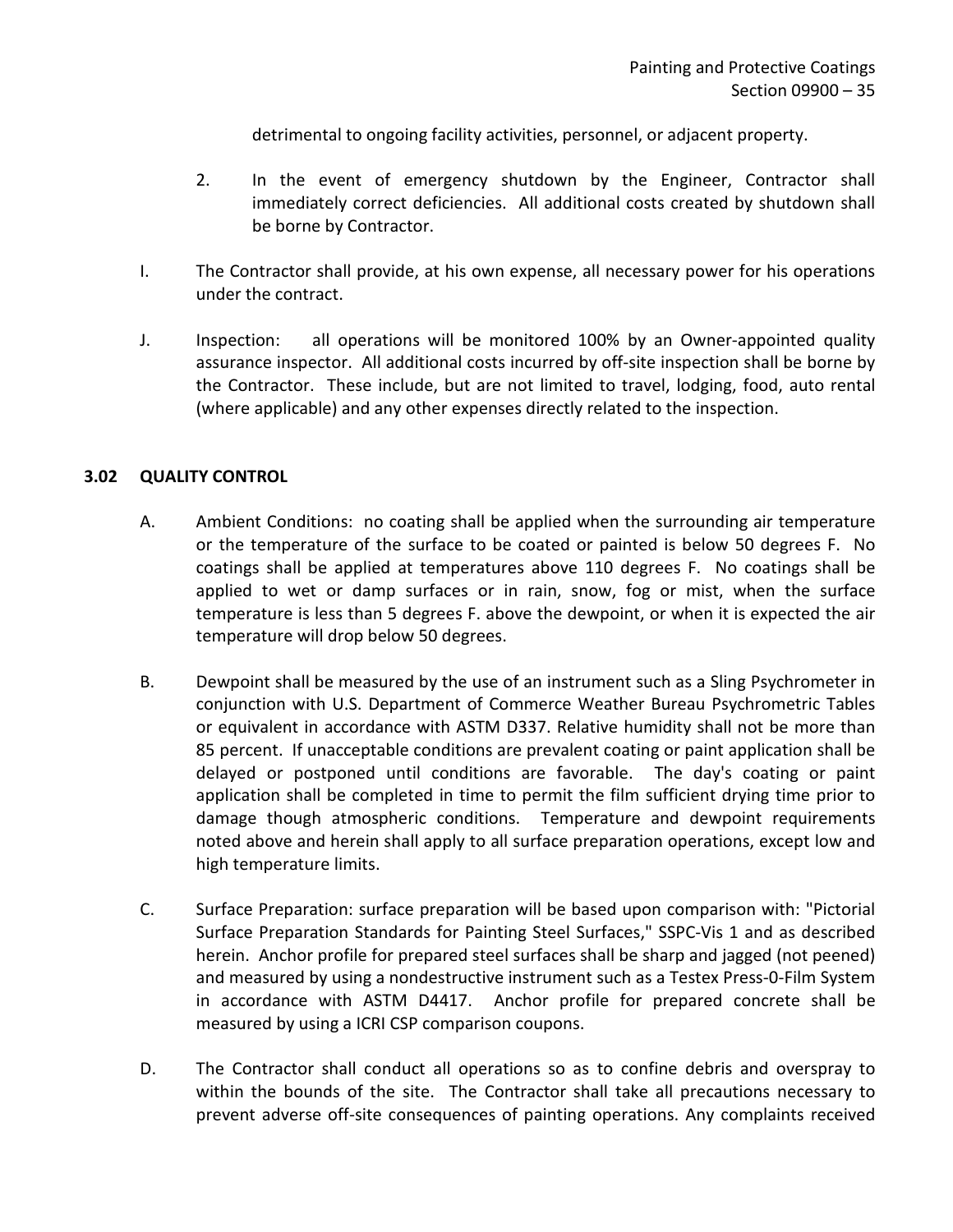by the Owner relating to any such potential offsite problems will be immediately delivered to the Contractor. The Contractor shall immediately halt work and shall take whatever corrective action is required to mitigate any such problems. All costs associated with protection of off-site properties and/or correction of damage to property as a result of painting operations shall be borne directly by the Contractor at no additional expense to the Owner.

- E. Film Thickness Testing: thickness of each coat of coating shall be checked with a nondestructive film thickness gauge in accordance with ASTM D7091, where applicable.
- F. Inspection Devices: Contractor shall furnish, until final acceptance of coating and painting, inspection devices in good working condition for hardness, adhesion, detection of holidays, and measurement of dry-film thickness of coatings and paints, where required. They shall also furnish National Institute of Standards and Technology/National Bureau of Standards (NIST/NBS) certified thickness calibration plates to test accuracy of thickness gauges. Acceptable devices for ferrous metal surfaces include, but are not limited to Tinker-Rasor Models M-1, AP, and AP-W holiday detectors and SSPC, Type II units for dry film thickness gauging. Inspection devices shall be calibrated and operated in accordance with specified requirements. High-voltage testing shall require written acceptance from the lining manufacturer. Adhesion shall be measured using a fixed alignment, type II pull-off adhesion tester such as an Elcometer 106. Hardness testers shall be Type Shore D or as recommended by the lining manufacturer..
- G. Gauges and detectors shall be available at all times until final acceptance of application. Inspection devices shall be operated by, or in the presence of the Engineer with location and frequency basis determined by the Engineer. The Engineer is not precluded from furnishing his own inspection devices and rendering decisions based solely upon these quality assurance tests. Should in the opinion of the Engineer a 24-hour, continuous reading surface temperature gauge be required to assure that maximum recoat windows are observed, the Contractor shall provide a working calibrated instrument to meet this need. The gauge shall be digital and capable of providing instantaneous average measurements of the temperatures recorded.

### <span id="page-37-0"></span>**3.03 SURFACE PREPARATION, GENERAL - INDUSTRIAL**

- A. Slag, weld spatter, or sharp edges such as those created by flame cutting shall be removed by chipping and grinding. All sharp edges shall be peened, ground or otherwise blunted as required by the Engineer in accordance with NACE SP 0178. The rolled edges of angles, channels, and wide flange beams do not normally require further rounding unless specifically directed by the Engineer.
- B. Abrasive blasting nozzles shall be equipped with "deadman" emergency shut-off nozzles. Blast nozzle pressure shall be a minimum of 95 P.S.I. and shall be verified by using an approved nozzle pressure gage at each start-up period or as directed by the Engineer.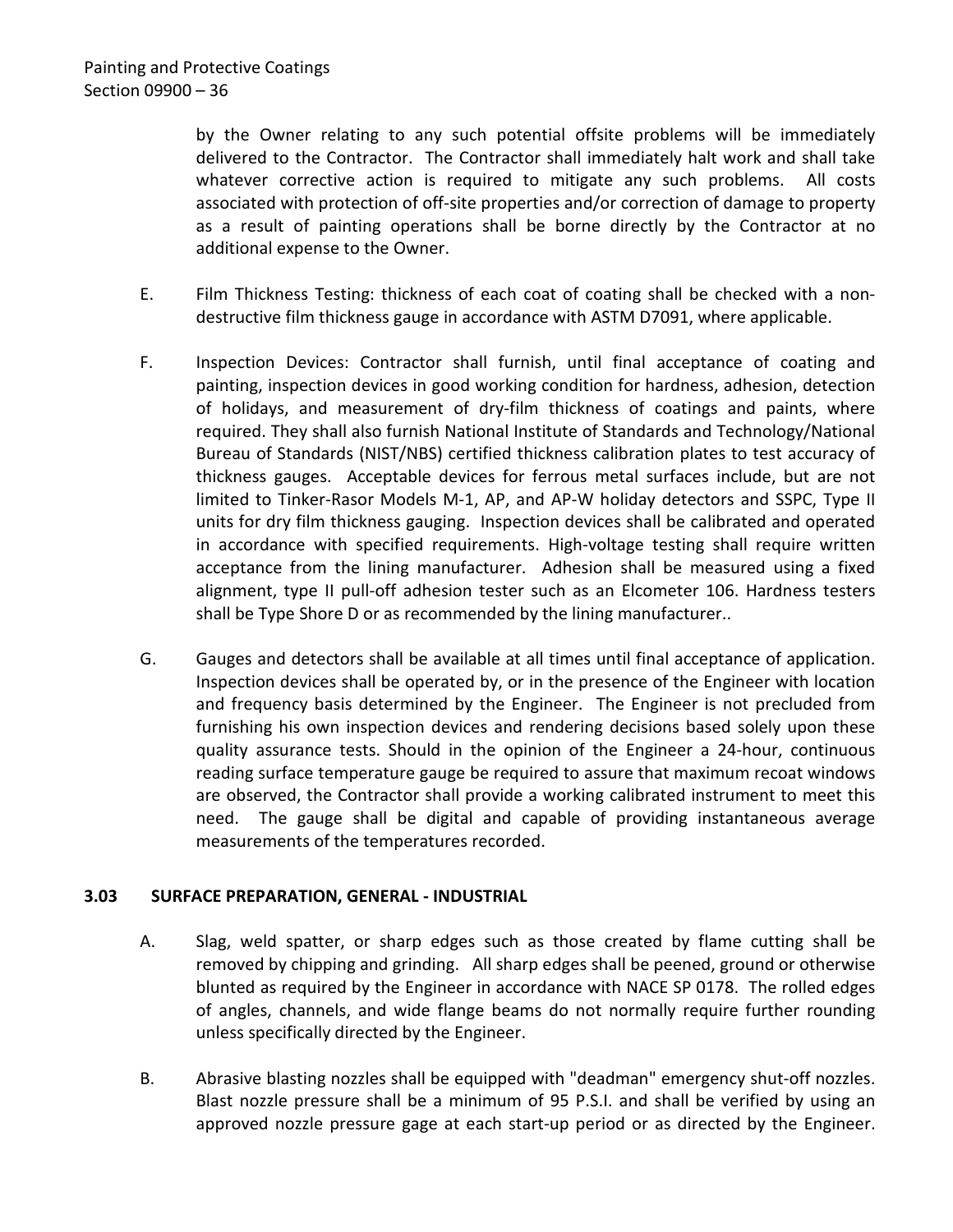Number of nozzles used during all blast cleaning operations must be sufficient to insure timely completion of project as approved and directed by Engineer.

- C. All blast hose connections shall be connected with external couplings. These connections shall be taped with duct tape prior to pressurizing. All taped connections shall be visually inspected for leaks within five minutes after start of blast cleaning operations and at the end of blast cleaning operations. Leaking connections shall be immediately repaired to prevent further damage.
- D. Particle size of abrasives used in blast cleaning shall be that which will produce a surface profile or anchor pattern specified herein, or in accordance with recommendations of the manufacturer of the specified coating or paint system to be applied, subject to approval of Engineer. Surface Profile or Anchor pattern shall be sharp and jagged in nature (not peened).
- E. Abrasive used in blast cleaning operations shall be new, washed, graded and free of contaminants, which would interfere with adhesion of coatings and paints and shall not be reused unless specifically approved by the Engineer. Abrasives shall be certified for unconfined dry blasting pursuant to the California Administrative Code, Section 92520 of Subchapter 6, title 17, and shall appear on the current listing of approved abrasives.
- F. The Contractor shall select an abrasive media that is proper for the quality of surface preparation specified. Should it be determined that the production rate and quality of the surface preparation is less than specified, it shall be the Contractor's responsibility to use other types and/or sizes of abrasive to meet the requirements of this contract. At no time shall considerations of extra effort be considered by the Owner unless, in the opinion of the Engineer the Contractor has explored all alternative means of abrasive blasting during their operations.
- G. Blast cleaning from rolling scaffolds shall only be performed within the confines of the interior perimeter of the scaffold. Reaching beyond the limits of the perimeter will be allowed only if blast nozzle is maintained in a position, which will produce a profile acceptable to the Engineer.
- H. The Contractor shall keep the area of work in a clean condition and shall not permit blasting materials to accumulate as to constitute a nuisance or hazard to the prosecution of the work or the operation of the existing facilities. Spent abrasives and other debris shall be removed at the Contractor's expense as directed by the Engineer. If waste is determined to be hazardous, disposal by Contractor shall meet requirements of all regulatory agencies for handling such wastes.
- I. Blast cleaned surfaces shall be cleaned prior to the application of specified coatings or paints through a combination of blowing with clean dry air, brushing/brooming and/or vacuuming as directed by the Engineer. Air hose for blowing shall be at least 1/2" in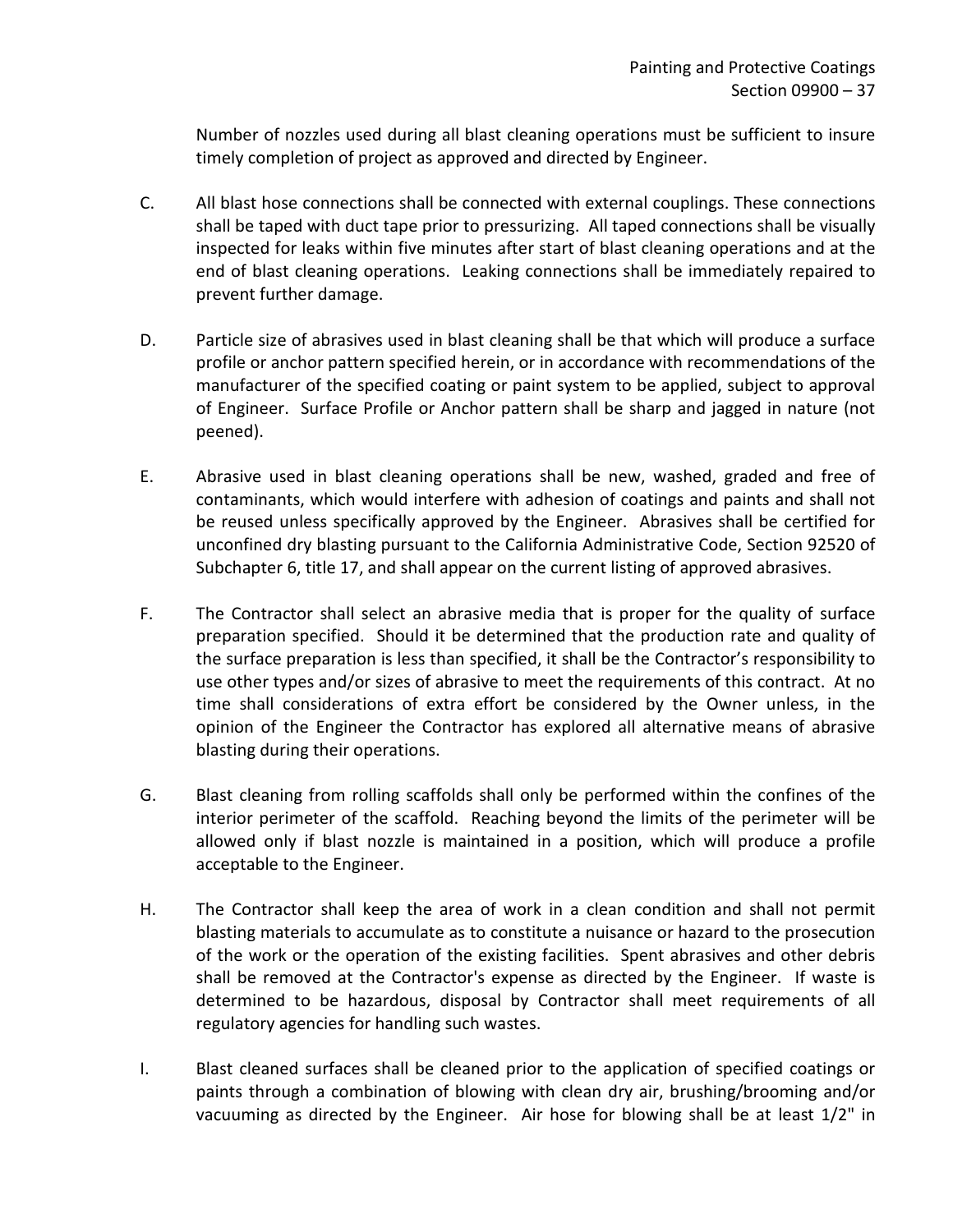diameter and shall be equipped with a shut-off device.

J. The surfaces of any non-carbon steel substrates, or specialty items (i.e. galvanized, anodized, etc.) shall be properly treated and prepared prior to any coating operations in accordance with the coating manufacturer's written recommendations, subject to approval of the Engineer.

### <span id="page-39-0"></span>**3.04 SURFACE PREPARATION, GENERAL - ARCHITECTURAL**

- A. Before Priming, correct all finish surfaces which are not properly prepared. Assure that all surfaces to be painted are in a proper condition as required by the manufacturer's written recommendations and will provide a proper uniform appearance. Do not prime any surface that has not been approved by the Engineer.
- B. Prior to surface preparation and painting operations, remove all hardware, hardware accessories, plates, lighting fixtures and similar items in contact with painted surfaces and not to be painted. Replace all removed items following completion of all paint work in the area. Items may be protected and not removed if approved by the Engineer.
- C. Program and schedule cleaning and painting so that dust and other contaminants from the cleaning process will not fall on wet, newly painted surfaces.
- D. Clean concrete and masonry surfaces of all dirt, encrustations, efflorescence and other foreign matter. Roughen all glazed surfaces on concrete.
- E. Clean ferrous metal not provided with a shop prime of all loose rust, mill scale, oil, grease and foreign matter by wire brushing, scraping or sandblasting as required by the written requirements of the paint manufacturer and SSPC-SP2/3. Clean ferrous metal provided with shop prime of all oil, grease and foreign matter in accordance with SSPC-SP1 and the manufacturer's written requirements.
- F. Clean gypsum board (drywall) of all dust, dirt, encrustations and foreign matter.

## <span id="page-39-1"></span>**3.05 APPLICATION, GENERAL**

- A. Coating and paint application shall conform to the requirements of the SSPC's Paint Application Specification No. 1 (SSPC-PA1), latest revision, for "Shop, Field and Maintenance Painting," the manufacturer of the coating and paint materials printed literature, and as specified herein.
- B. All surfaces to receive paint and protective coatings shall be cleaned as specified herein prior to application of coating materials. The Contractor shall examine all surfaces to be coated, and shall correct all surface defects before application of any coating material. Beginning the coating work without reporting unsuitable conditions to the Owner constitutes acceptance of conditions by the Contractor. Any required removal, repair, or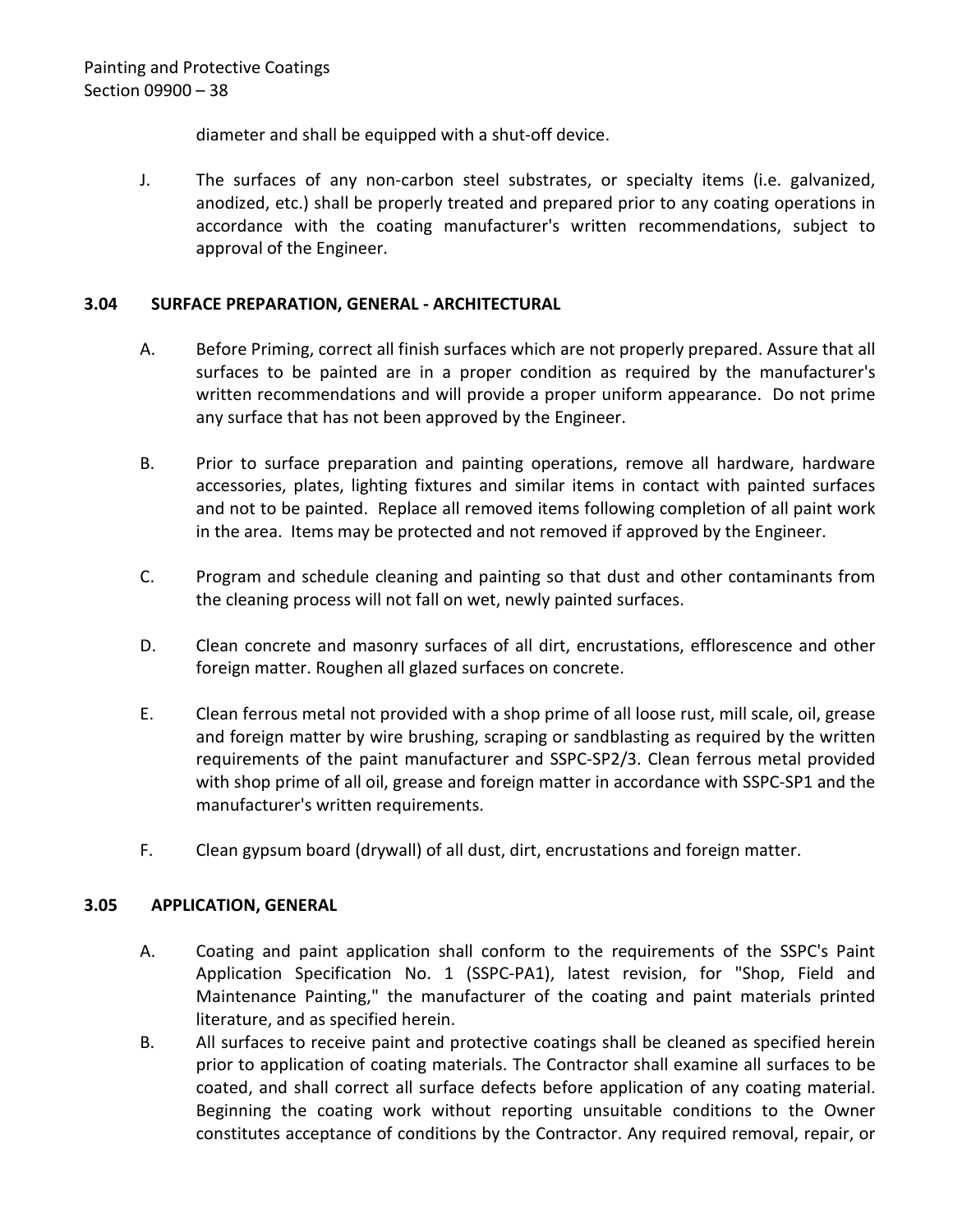replacement of the work caused by unsuitable conditions shall by done at no additional cost to the Owner. All marred or abraded spots on shop-primed and factory-finished surfaces shall receive touch-up restoration prior to any other coating application.

- C. Paint and coating materials shall be protected from exposure to excessive hot or cold weather, and shall be thoroughly stirred, strained, and kept at a uniform consistency during application. Materials of different manufacturers shall not be mixed together. Packaged materials may be thinned immediately prior to application in accordance with the manufacturer's directions.
- D. All coatings shall be thoroughly mixed utilizing an approved slow-speed power mixer until all components are thoroughly combined and are of a smooth consistency.
- E. Thinning shall only be permitted as recommended by the manufacturer and approved by the Engineer, and shall not exceed the limits set by applicable regulatory agencies.
	- 1. If the Contractor applies any coatings which have been modified or thinned to such a degree as to cause them to exceed established VOC levels, Contractor shall be responsible for any fines, costs, remedies, or legal action and costs which may result.
- F. Each application of coating and paint shall be applied evenly with a uniform appearance. The system shall be free of brush marks, unfeathered edges, sags, runs, and evidence of poor workmanship, or any aesthetic defects, as defined by SSPC. Care should be exercised to avoid lapping on glass or hardware. Coating and paint shall be sharply cut to lines. Finished surfaces shall be uniform in appearance and shall be free from defects or blemishes.
- G. Coatings shall not be applied when area wind speeds exceed fifteen miles per hour.
- H. Protective coverings or drop cloths shall be used to protect floors, concrete, fixtures, equipment, prepared surface and applied coatings. Personnel entering work area shall take precautions to prevent damage or contamination of coated or painted surfaces. Care shall be exercised to prevent coating or paint from being spattered onto surfaces, which are not to be coated or painted. Surfaces from which such material cannot be removed satisfactorily shall be replaced, repainted or recoated as required to produce a finish satisfactory to the Engineer.
- I. All welds and irregular surfaces, as defined by the Engineer shall receive a brush coat of the specified product prior to application of each complete coat. Coating/paint shall be brushed in multiple directions to insure penetration and coverage, as directed by the Engineer.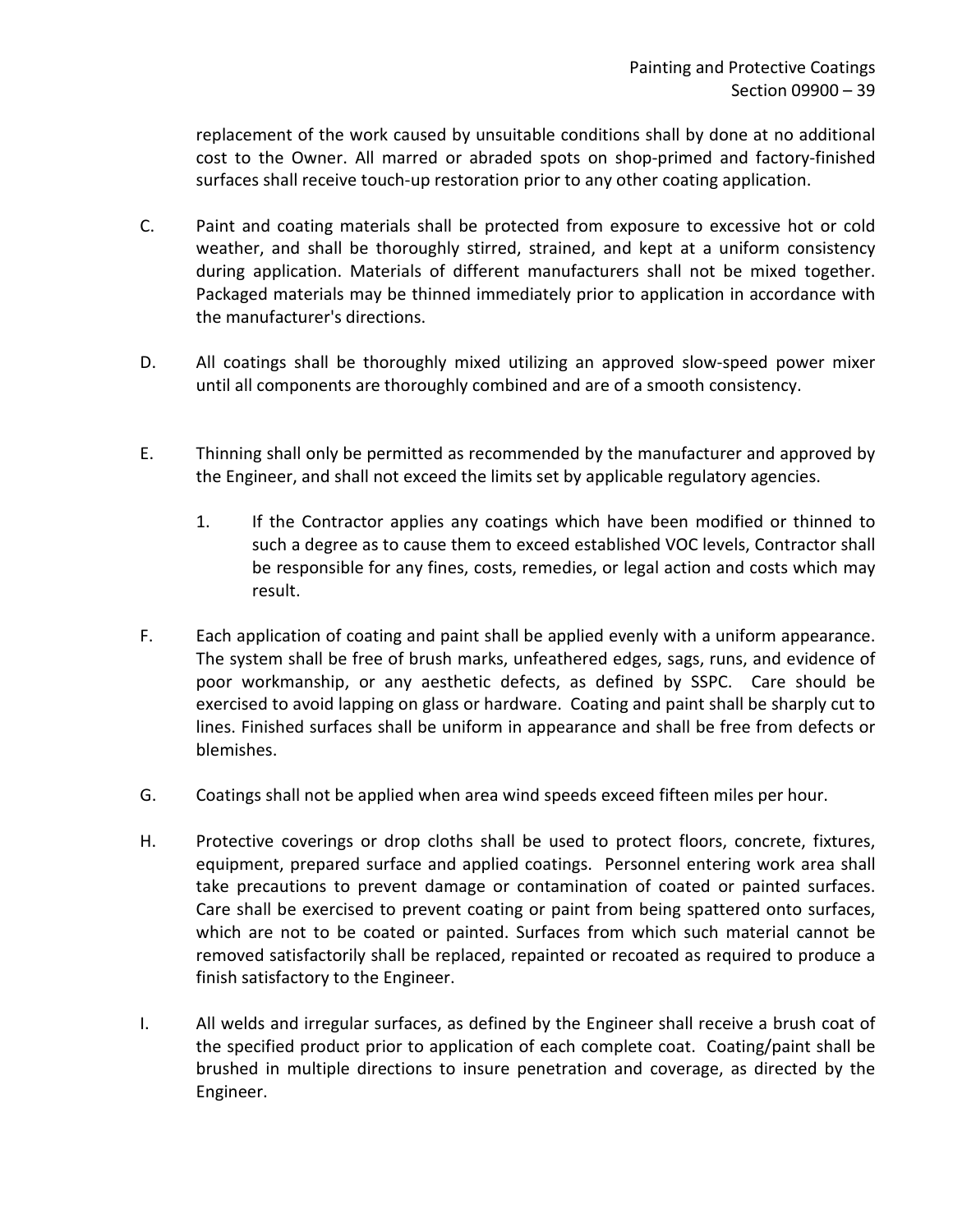# Painting and Protective Coatings Section 09900 – 40

- J. Coating which has endured an excessive time element beyond manufacturer's recommended recoat cycle, shall be scarified by methods approved by the Engineer, prior to application of additional coating or paint. Scarified coating shall have sufficient depth to assure a mechanical bond of subsequent coat.
- K. All attachments, accessories, and appurtenances, as defined by the Engineer, to be painted shall be prepared and finished in the same manner as specified for adjacent sections.

### <span id="page-41-0"></span>**3.06 APPLICATION, SPECIFIC - ARCHITECTURAL**

- A. Coating shall be thoroughly stirred or agitated to uniformly smooth consistency and prepared and handled in a manner to prevent deterioration and inclusion of foreign matter. Straining shall be completed as recommended by the paint manufacturer. Unless otherwise specified or reviewed, no materials shall be reduced, changed, or used except in accordance with the manufacturer's label or tag on container.
- B. Unless otherwise specified herein, the paint and coating manufacturer's printed recommendations and instructions for thinning, mixing, handling, applying, and protection of coating materials; for preparation of surfaces for coating; and for all other procedures relative to coating shall be strictly observed. No substitutions or other deviations shall be permitted without written permission of the Owner.
- C. Materials shall be delivered in manufacturer's original, sealed containers, with labels and tags intact. Coating materials and equipment shall be stored in designated areas. Coating containers shall be opened only when required for use. Coatings shall be mixed only in designated rooms or spaces in the presence of the Engineer.
- D. Apply material evenly, free from sags, fisheyes, runs, drips, crawls, holidays or other defects. Mix to proper consistency, brush out all areas smooth leaving only minimum brush marks.
	- 1. Sand and dust between each coat to remove defects visible from a distance of five feet.
	- 2. Finish coats shall be uniform in appearance, smooth, free of brush marks, streaks, laps, and skipped or missed areas. Finished metal surfaces shall be free of skips, voids or pinholes in any coat when tested with a low voltage detector.
	- 3. Do not apply initial coating until moisture content of surface is within limitations recommended by paint manufacturer.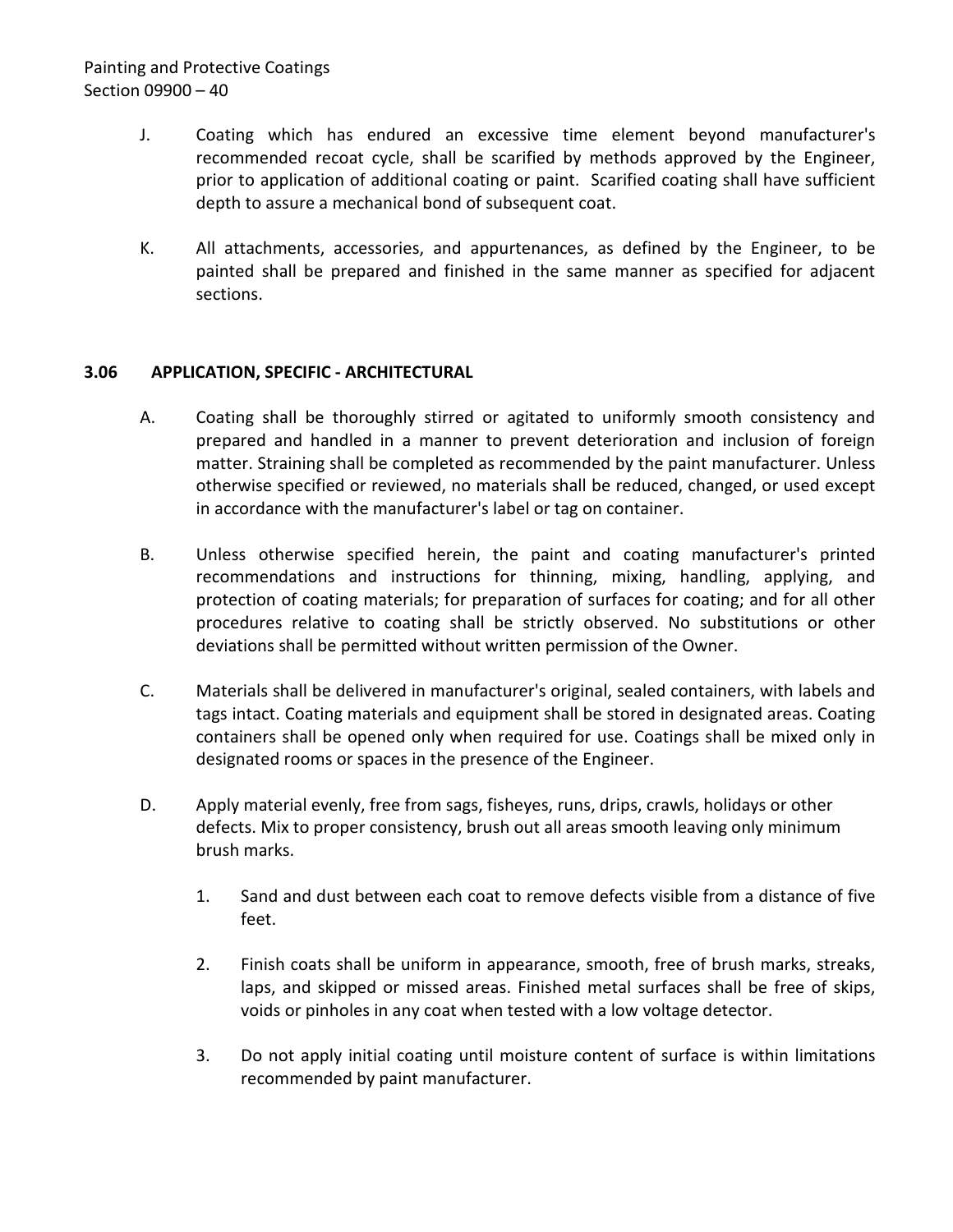- 4. Rate of application shall not exceed that as recommended by paint manufacturer for the surface involved less ten percent allowance for losses.
- 5. Keep brushes and spraying equipment clean, dry, free from contaminants and suitable for the finish required.
- 6. Apply paint by clean brushes, roller or spray. Rollers shall be cleaned of loose nap prior to use.
- 7. Tint all pigmented undercoats to approximately same shade as final coat. Perceptibly increase the depth of shade in successive coats.
- 8. Allow each coat to dry thoroughly before succeeding coat application. For oil paints, allow at least 48 hours between coats of exterior work, except where otherwise recommended by the manufacturer.
- 9. Finish all four edges of doors with the same number and kind of coatings as specified for their main surfaces. Where openings into rooms having different finishes, finish door edges as directed by Engineer.
- 10. Do not paint factory finished items unless specifically directed.
- 11. Paint surfaces of metal ducts and vents.
- 12. Apply two finish coats of paint to shop primed metal surface of all mechanical and electrical equipment, to match adjoining wall or ceiling surfaces. In addition to above, prime coat all unprimed surfaces. Principal items of this work include interior of hose cabinets, air grilles, ceiling diffusers, electric panels, telephone panels, access panels, conduit, outlet and pull boxes, ducts and pipes.
- 13. Miscellaneous Painting: Paint surfaces to be painted and not specifically described herein, with a product specifically manufactured or prepared for the material and surface; prime coat and two finish coats, as approved by Engineer.
- 14. Upon completion, remove all rubbish caused by this trade. Remove spots from floors, glass and other surfaces. Leave in a clean and orderly condition.
- 15. At the completion of other trades, touch up damaged surfaces as required.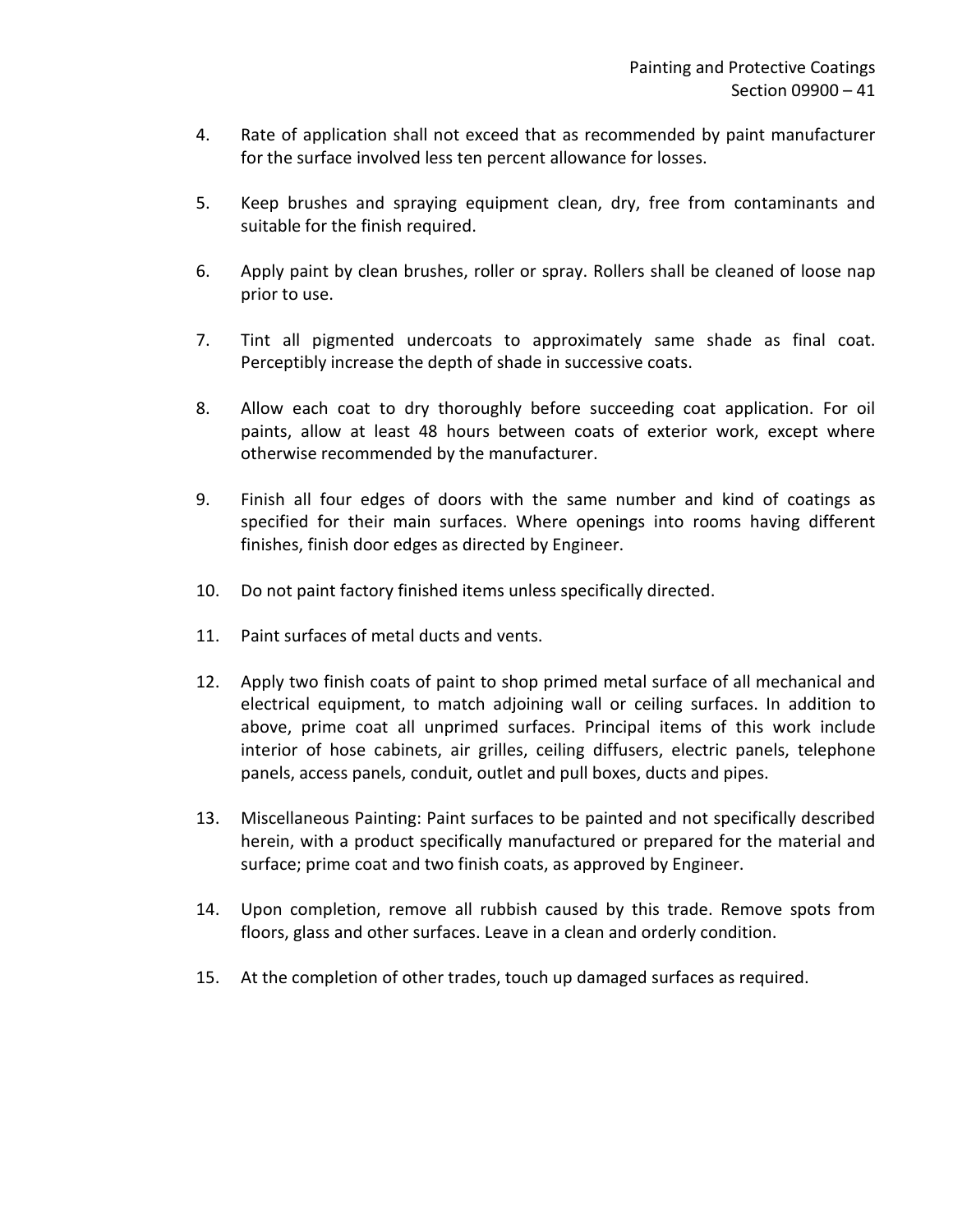### <span id="page-43-0"></span>**3.07 COLOR IDENTIFICATION**

- A. All exposed and/or unburied pipe, including steel, copper and brass tubing, galvanized pipe, polyvinyl chloride pipe, fiberglass reinforced pipe, and stainless steel pipe, shall be identified by color to show its use/function. Color bands of an approved tape type may be used on PVC, FRP, and stainless steel pipe and all other pipe not readily susceptible to painted finish. Bands shall be adhesive type with extra strength and suitable for continuous duty at 250 degrees F. All markers shall have a protective silicone film.
- B. Color shall be those listed in the **COLOR CODE SCHEDULE.**

#### <span id="page-43-1"></span>**3.08 STENCIL IDENTIFICATION**

A. Both the direction of fluid flow and the name of the fluid in the pipe shall be stenciled on all piping at least once every twenty-five (25) feet and at every change of direction. Color bands shall be spaced at fifteen (15) foot intervals and every change in direction. The size in inches of the letters and color bands shall be as specified in the table below:

| <b>Outside Diameter</b> | Width of   | Height of Legend |
|-------------------------|------------|------------------|
| Pipe or Covering        | Color Band | Letters          |
| $1/4$ to 1-1/4          |            | 1/2              |
| 1-1/2 to 2              |            | 3/4              |
| $2 - 1/2$ to 6          | 6          | 2                |
| 8 to 10                 | 6          | $2 - 1/2$        |
| Over 10                 | 6          | $3-1/2$          |

B. The stenciled labels shall be abbreviated and conform to the piping abbreviations shown on **COLOR CODE SCHEDULE**. The labels shall be safety yellow, matching OSHA Safety Yellow. Engines and listed electrical items shall be color coded as follows:

| White:        | Sherwin Williams F65W1<br>Electrical (Excluding panels) |
|---------------|---------------------------------------------------------|
| Gray:         | ANSI 61<br><b>Electrical panels</b>                     |
| Light Yellow: | (EMWD)<br>Engines                                       |

C. After the painting of process piping is complete, the Contractor shall stencil the tag numbers, as supplied by the Owner, of all process valves on the pipe adjacent to the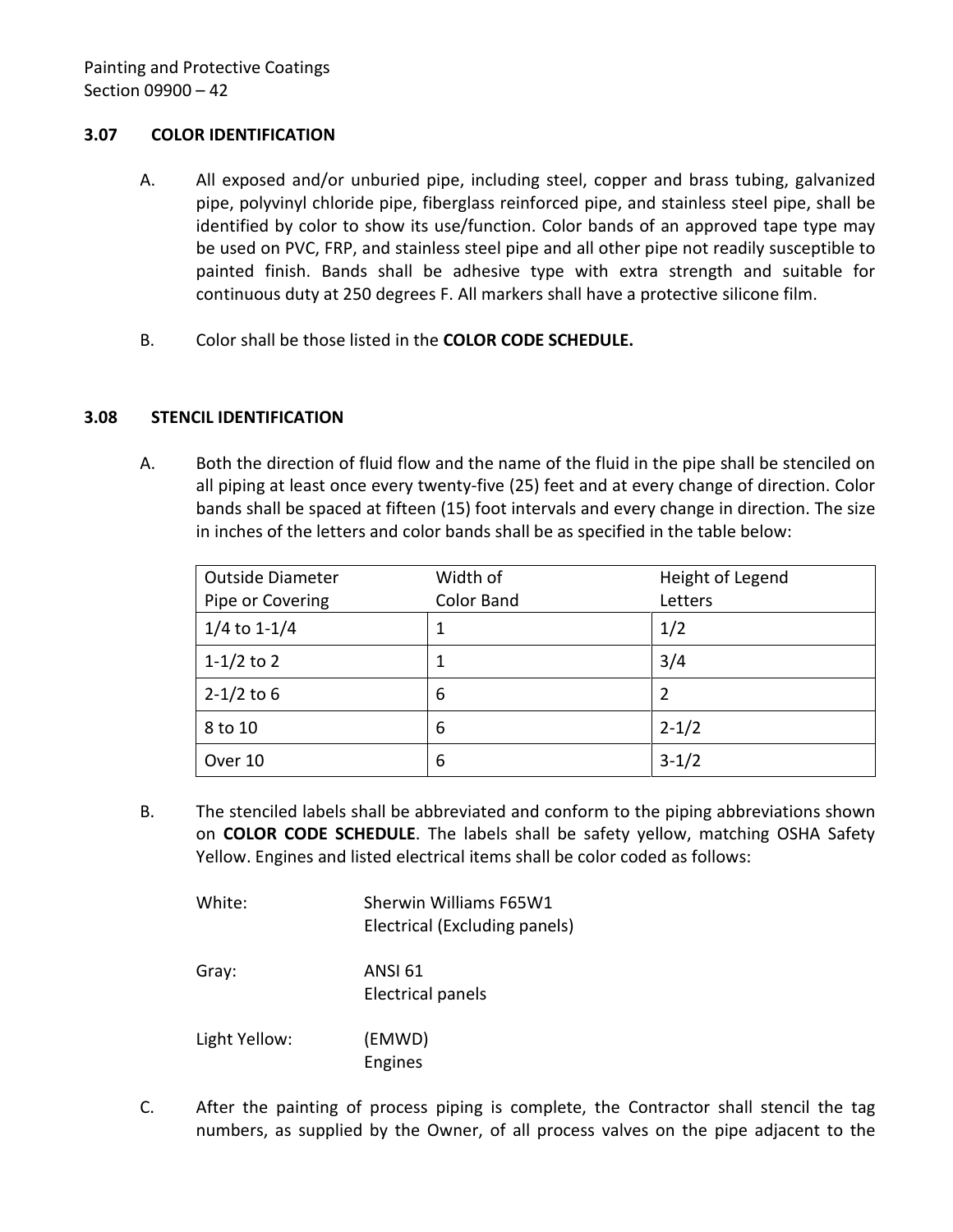valve for pipe 2 inches and over. Characters shall be one inch high minimum and shall be oriented to be visible from the valve operating position. When the valve has extended operator shaft or chain operator, the number shall be placed both at the operating position and at the valve if practicable. The latter requirement does not apply if the valve is buried or in a pit. Valves in pipes under 2 inches shall have characters as large as the pipe will permit or at the Owner's option, on an adjacent surface. Characters shall be preferably white; however, if this would not provide sufficient contrast to the pipe, the Owner may select another color. Paint used shall be of the same type and quality as used for painting the pipe.

### <span id="page-44-0"></span>**3.09 APPLICATION, SPECIFIC - INDUSTRIAL**

- A. All coating components shall be mixed in exact proportions specified by the manufacturer. Care shall be exercised to insure all material is removed from containers during mixing and metering operations.
- B. Catalyzed coatings shall not be applied beyond pot-life limits specified by manufacturer. Any required induction requirements shall be strictly followed.
- D. Application shall be by conventional or airless spray method except as otherwise specified, or approved by the Engineer. Drying time between coats shall be strictly observed as stated in the manufacturer's printed instructions.
- E. When two or more coats are specified, where possible, each coat shall be of contrasting color.
- F. Care shall be exercised during spray operations to hold the spray nozzle perpendicular and sufficiently close to surfaces being coated to avoid excessive evaporation of volatile constituents and loss of material into the air or the bridging of cracks and crevices. Reaching beyond limits of scaffold perimeter will not be permitted. All dryspray or overspray shall be removed as directed by Engineer and the area recoated.

### <span id="page-44-1"></span>**3.10 FINAL TESTING OF INDUSTRIAL COATING**

- A. The final testing of the coating system shall include visual appearance, dry film thickness (DFT) measurements, hardness, cure, and adhesion testing and shall be performed in the presence of the Engineer.
- B. Visual Appearance- The coating system shall be uniform in appearance and free of any defects as defined by SSPC's Visual Comparison Manual.
- C. Dry Film Thickness The thickness of each coat of coating shall be checked with a nondestructive film thickness gauge in accordance with ASTM D7091, where applicable. An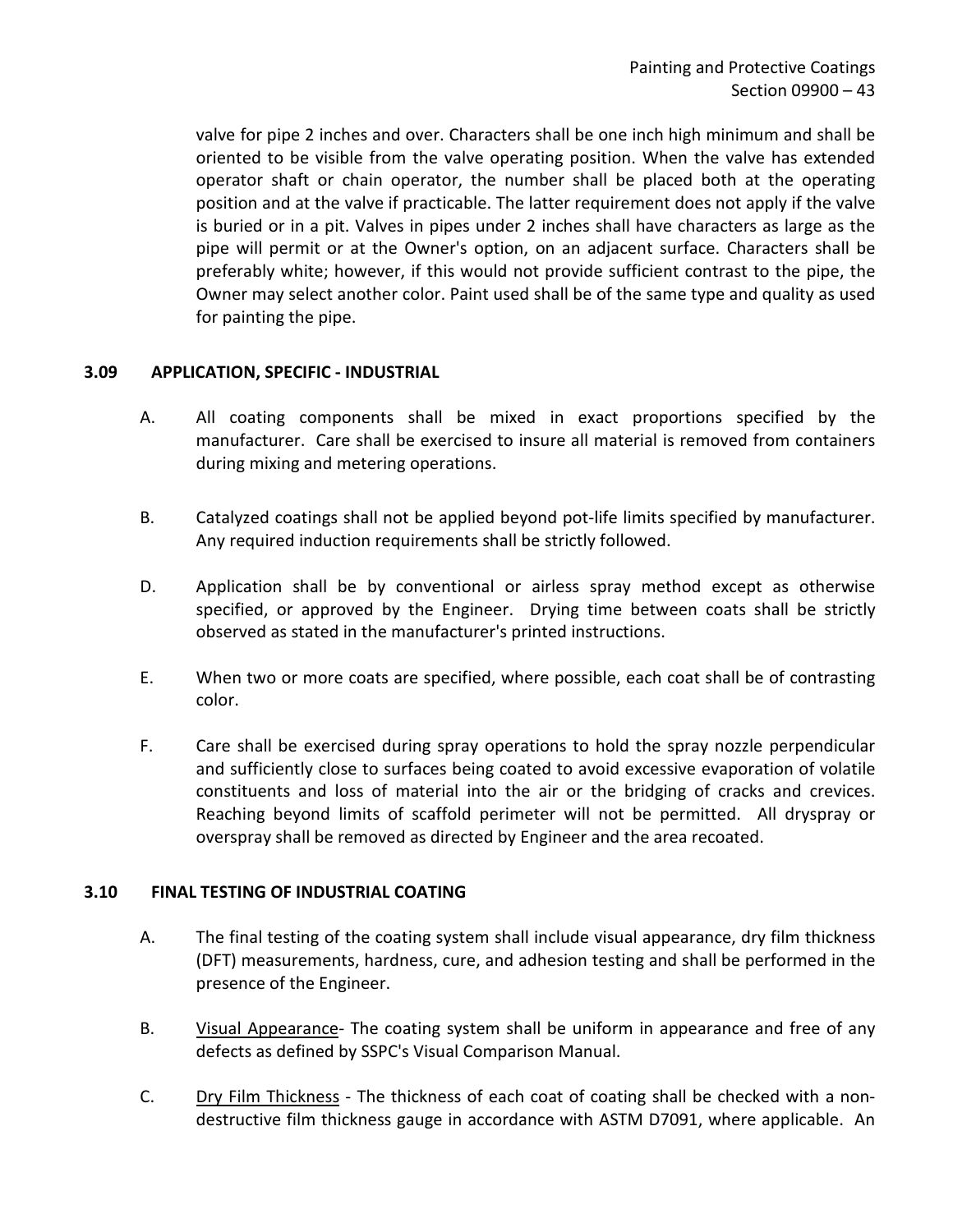instrument such as Tooke Gage should be used in accordance with ASTM D4138 if a destructive tester is deemed necessary by the Engineer. The testing of film thickness of flat (e.g. plate) surfaces shall be tested in accordance with SSPC-PA2. The sampling of structural members or irregular surfaces shall be tested in frequency and locations, as directed by the Engineer. Final dry film thickness applied to concrete surfaces shall be determined by cutting out dry coupons for cross sectional measurement.

- D. Hardness The hardness of catalyzed elastomeric coating systems shall be tested using a type Shore D hardness tester or device approved by the material manufacturer in accordance with ASTM D2240. The hardness of the final system shall be tested in areas randomly selected by the Engineer including any area suspected of being improperly mixed. The lining hardness after at least 48 hours shall be at least 70 when measured with a shore D hardness scale, or per the lining manufacturer's written recommendations.
- E. Holiday Detection No pinholes or holidays will be permitted in any coating film. Upon completion of the final coat operations and after the required drying intervals, holiday detection shall be accomplished on all coated surfaces in intermittently submerged, submerged, or or severe environments (Service Conditions A, C, D, E, and I) in accordance with NACE SP0188. For thin film coatings, the Contractor shall obtain a letter from the coating manufacturer approving the use of high-voltage testing equipment, prior to any testing. Should the manufacturer not approve of high-voltage, a 67.5 volt low-voltage tester such as a Tinker and Rasor M-1 device shall be used for thin film systems. All holiday detection of coatings shall be performed in the presence of the Engineer.
- F. Cure Evaluation The proper cure of any inorganic zinc-rich (IOZ) primers and the final system(s) shall be verified. IOZ primers shall be evaluated in accordance with ASTM D4752. IOZ primers shall not be overcoated until fully cured. Organic, catalyzed coatings shall be tested in accordance with ASTM D5402 to verify adequate curing has been attained. If final cure has not been attained, the ventilation shall be continued until applied coating passes the solvent wipe test.
- G. Adhesion Testing Adhesion of the catalyzed elastomeric lining systems shall be tested in areas selected by the Engineer in accordance with ASTM D4541. The number and locations of the testing shall be at the sole discretion of the Engineer. Acceptable adhesion values shall be at least the lining manufacturer's written recommendations for applications over concrete. The value obtained on the unlined concrete substrate itself shall be the minimum value requirement as long as the preparation of the substrate was found to be hard and sound by the Engineer.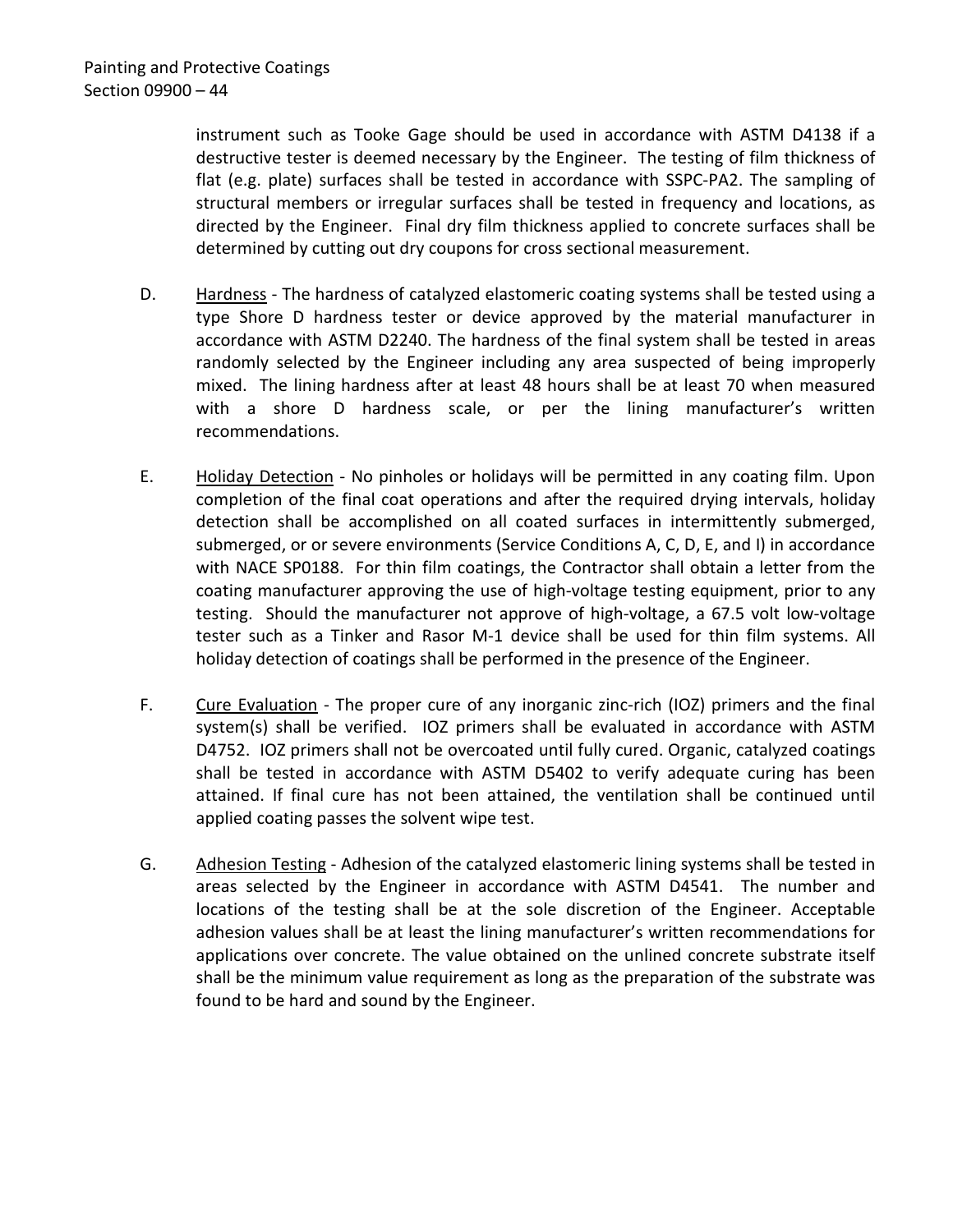#### <span id="page-46-0"></span>**3.11 CLEAN-UP**

A. Upon completion of the work, all staging, scaffolding and containers shall be removed from the site or destroyed in a manner approved by the Engineer. Coating or paint spots upon adjacent surfaces shall be removed and the entire jobsite cleaned. All damage to surfaces resulting from the work of this section shall be cleaned, repaired, or refinished to the complete satisfaction of the Engineer at no cost to the Owner.

#### <span id="page-46-1"></span>**3.12 OMISSIONS**

A. Care has been taken to delineate herein those surfaces to be coated. However, if coating or painting requirements have been inadvertently omitted from this section or any other section of the specifications, it is intended that all surfaces, unless specifically exempted herein, shall receive a first-class protective coating or paint system equal to that given the same type surface pursuant to these specifications.

#### <span id="page-46-2"></span>**3.13 COLOR CODE SCHEDULE**

| Item                                                | <b>Color Code</b>              | Label                    |
|-----------------------------------------------------|--------------------------------|--------------------------|
| <b>Aeration Air</b>                                 | Light Green                    | AA                       |
| <b>Belt Press Return Water</b>                      | Gray                           | <b>BPRW</b>              |
| <b>Building Drain</b>                               | <b>NA</b>                      | <b>BD</b>                |
| Compressed Air                                      | Light Green w/Yellow           | <b>CA</b>                |
| <b>Chlorinated Effluent</b>                         | Blue                           | <b>CE</b>                |
| <b>Chlorine Gas</b>                                 | Yellow/Green Band              | CG                       |
| <b>Chlorine Solution</b>                            | Yellow                         | <b>CS</b>                |
| <b>Cold Digested Sludge</b>                         | <b>Brown</b>                   | <b>CSL</b>               |
| Diesel Fuel                                         | Yellow                         | DF                       |
| Digested Sludge                                     | <b>Brown</b>                   | <b>DSL</b>               |
| Digested Sludge Transfer                            | Brown                          | <b>XSL</b>               |
| Digester Gs                                         | Red                            | DG                       |
| Drain                                               | <b>NA</b>                      | D                        |
| Electrical Panel (within bldg)                      | ANSI 61 - Gray                 | $-$                      |
| Electrical Conduit and Equipment (except<br>panels) | White (Sherwin Williams F65W1) | $\qquad \qquad \qquad -$ |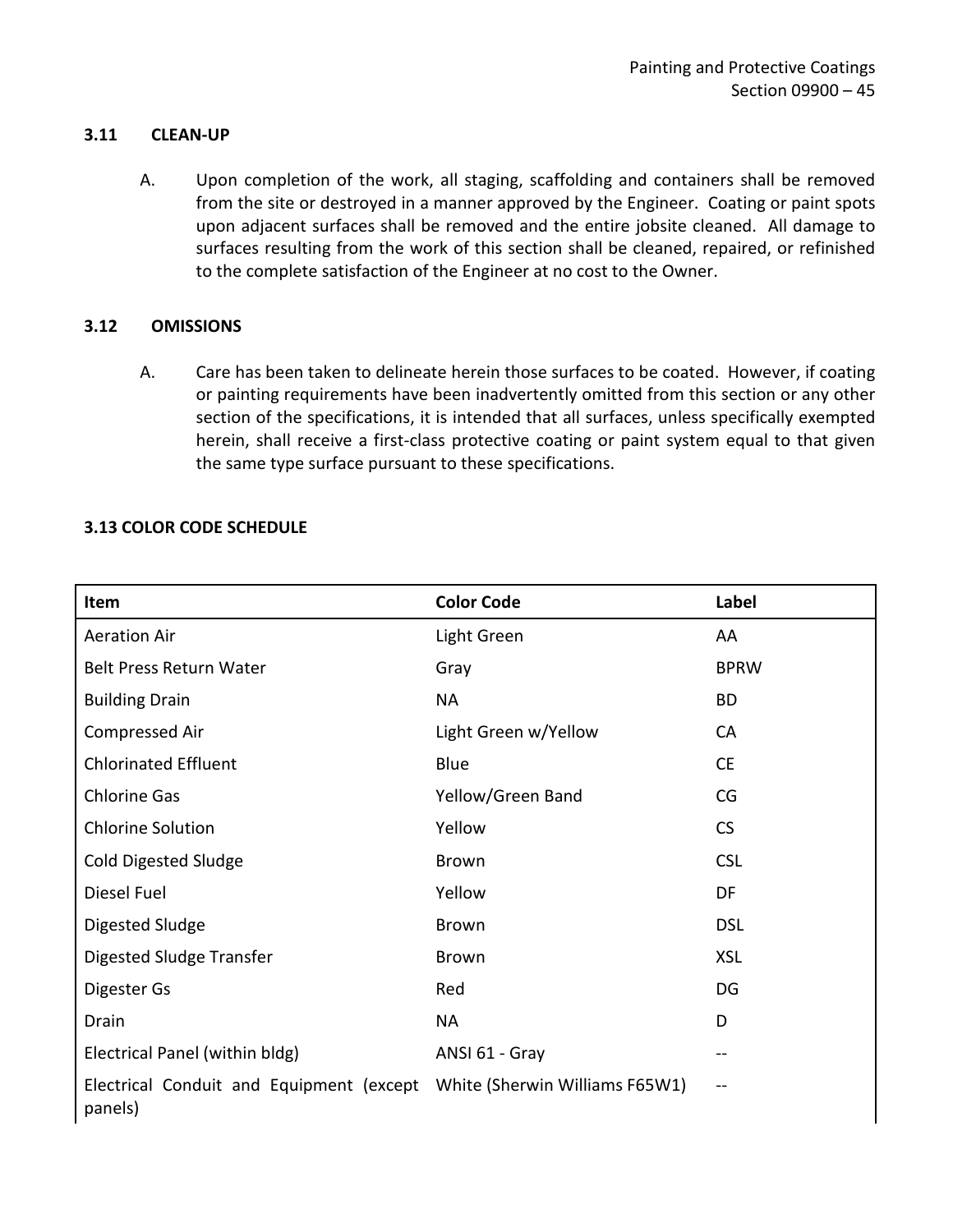| Item                                | <b>Color Code</b>         | Label       |
|-------------------------------------|---------------------------|-------------|
| <b>Engine Coolant Water</b>         | <b>Blue</b>               | ECW         |
| Froth Spray                         | Blue                      | <b>FS</b>   |
| <b>Flotation Thickener Overflow</b> | <b>NA</b>                 | <b>FTO</b>  |
| Fresh Water                         | Light Blue                | <b>FW</b>   |
| <b>Gravity Thickener Overflow</b>   | Gray/Yellow Bands         | <b>GTO</b>  |
| Grit                                | <b>Brown</b>              | <b>GRIT</b> |
| <b>Grit Washer Overflow</b>         | Gray                      | GWO         |
| <b>Ground Water Drain</b>           | <b>NA</b>                 | <b>GWD</b>  |
| <b>Heated Digested Sludge</b>       | <b>Brown/Yellow Bands</b> | <b>HSL</b>  |
| <b>High Temperature Water</b>       | <b>Blue/Yellow Bands</b>  | <b>HTW</b>  |
| <b>Irrigation Water</b>             | <b>NA</b>                 | IW          |
| Low Temperature Water               | <b>Blue/Orange Bands</b>  | <b>LTW</b>  |
| <b>Natural Gas</b>                  | <b>Light Yellow</b>       | NG          |
| Oil Lines                           | <b>Black</b>              | Oil         |
| Polymer                             | Light Blue/Yellow Bands   | <b>POLY</b> |
| Primary Tank Drain                  | <b>Brown</b>              | <b>PTD</b>  |
| <b>Primary Sludge</b>               | <b>Brown</b>              | <b>PSL</b>  |
| <b>Primary Scum</b>                 | Brown                     | <b>PSK</b>  |
| Raw Sewage                          | <b>Brown</b>              | $\mathsf S$ |
| <b>Return Digested Sludge</b>       | <b>Brown</b>              | <b>RDS</b>  |
| Return Water                        | Gray                      | <b>RW</b>   |
| Secondary Scum                      | <b>Brown</b>              | <b>SSK</b>  |
| Sludge Bed Drain                    | <b>NA</b>                 | SBD         |
| Sludge Heater Bypass                | <b>Brown</b>              | <b>SLHB</b> |
| <b>Storm Water Drainage</b>         | <b>NA</b>                 | SWD         |
| <b>Thickened Sludge</b>             | Brown                     | <b>TS</b>   |
| <b>Thickener Dilution Water</b>     | Blue                      | <b>TDW</b>  |
| <b>Waste Activated Sludge</b>       | <b>Brown</b>              | <b>WAS</b>  |
| <b>Waste Digested Sludge</b>        | <b>Brown</b>              | <b>WDS</b>  |
| Wash Water                          | Red                       | <b>WW</b>   |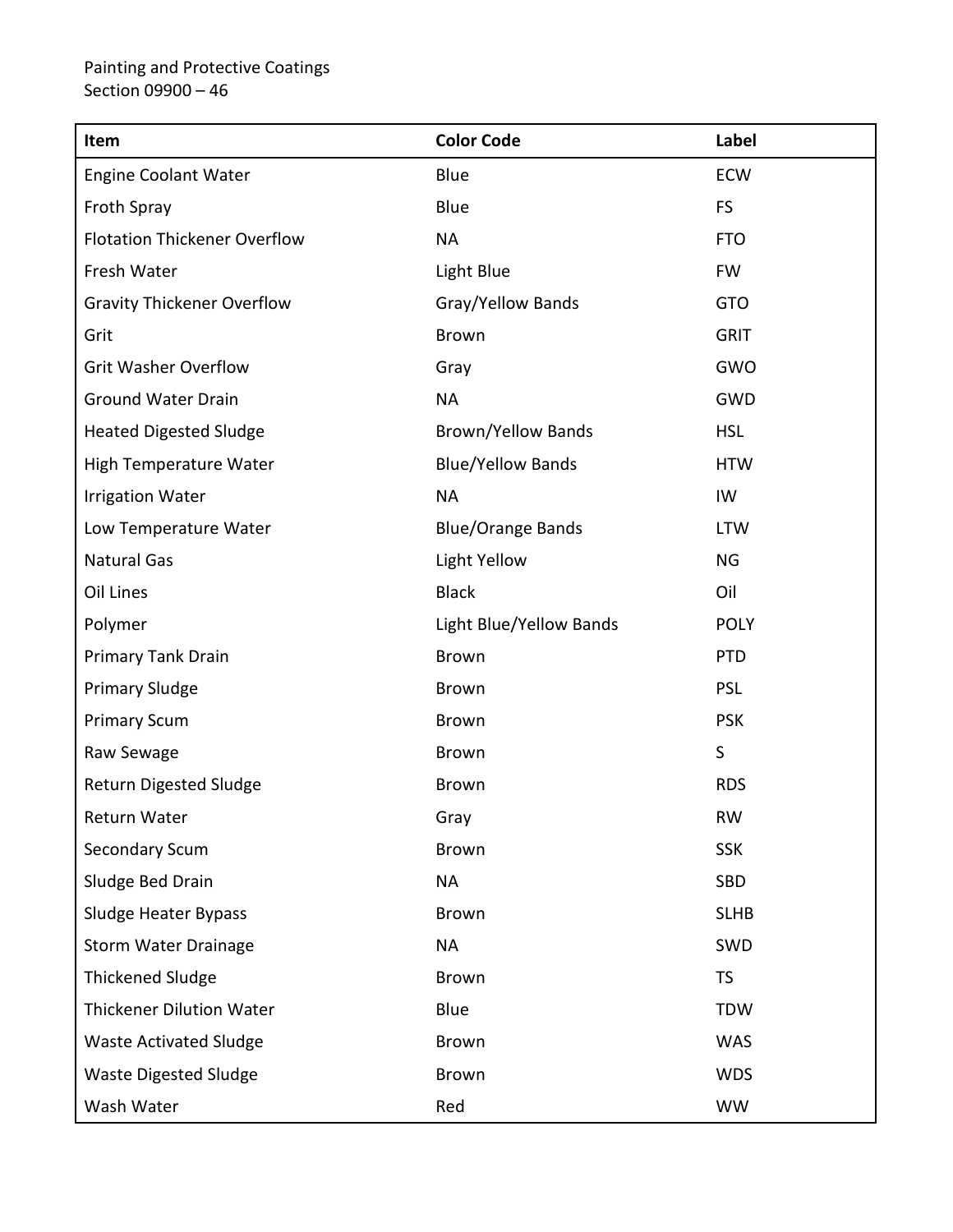| Architectural<br>System | <b>Descriptive</b><br><b>Color Code</b> | Manufacturers'<br><b>Paint Designation</b> |
|-------------------------|-----------------------------------------|--------------------------------------------|
| <b>PLANT BUILDINGS:</b> |                                         |                                            |
| General Surface         | Tan                                     | Rustoleum<br>#865<br>(Dunes Tan)           |
| Trim & Doors            | Dark Brown                              | Rustoleum<br>#977<br>(Chestnut Brown)      |
| Walls (metal)           | Yellow-White                            | Dunn-Edwards<br>#CH-60B<br>(Parchment)     |

**END OF SECTION 09900**